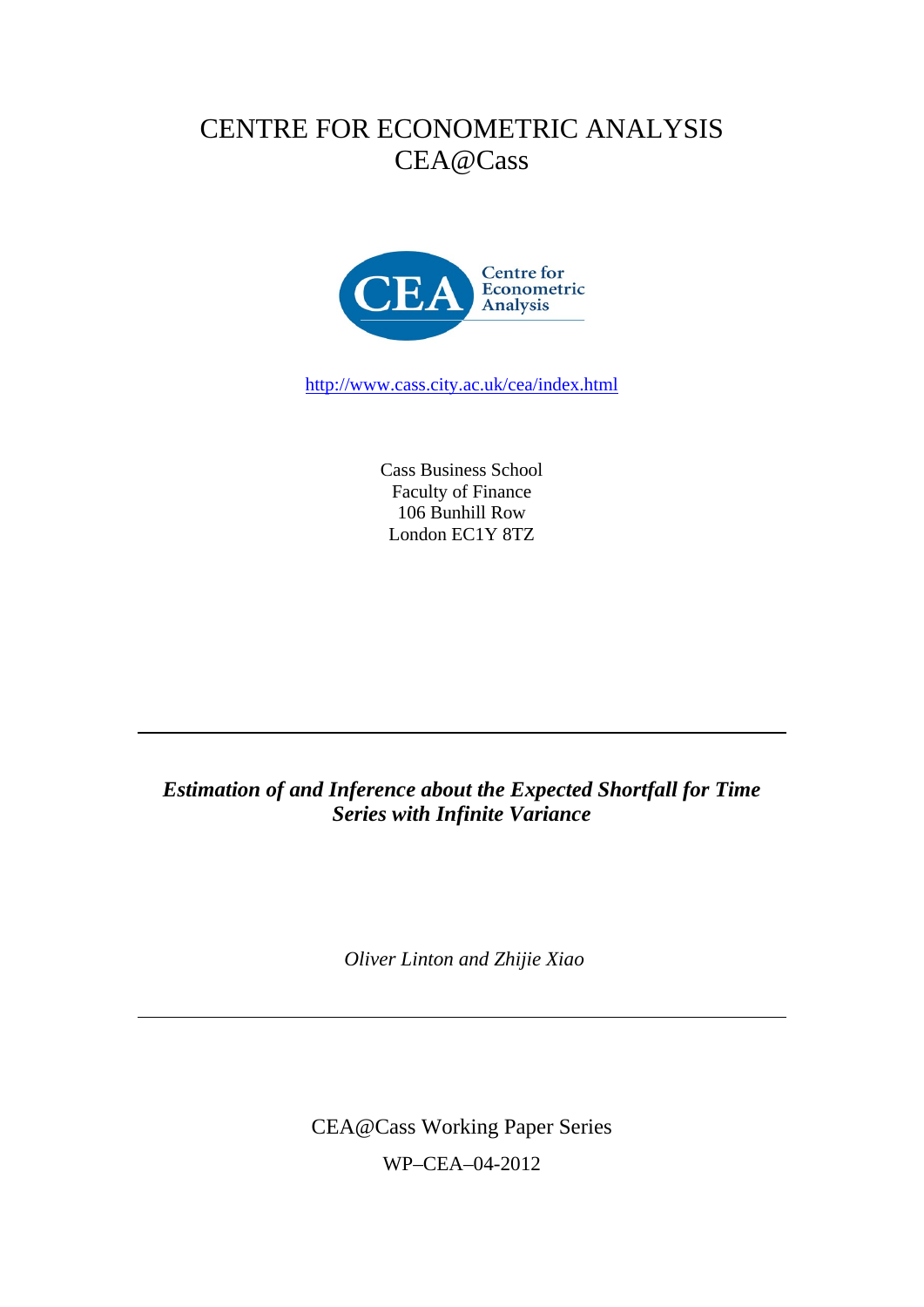# Estimation of and Inference about the Expected Shortfall for Time Series with Infinite Variance<sup>\*</sup>

Oliver Linton<sup> $\dagger$ </sup> University of Cambridge

Zhijie Xiao<sup>‡</sup> Boston College

March 21, 2012

#### Abstract

We study estimation and inference of Expected Shortfall for time series with Infinite variance. Both the smoothed and nonsmoothed estimators are investigated. The rate of convergence is determined by the tail thickness parameter and the limiting distribution is in the stable class with parameters depending on the tail thickness parameter of the time series and on the dependence structure, which makes inference complicated. A subsampling procedure is proposed to carry out statistical inference. We also analyze a nonparametric estimator of the conditional expected shortfall.

### 1 Introduction

The Expected Shortfall  $(ES)$  of a continuously distributed random variable Y is defined as the expected loss given the loss exceeds the Value at Risk threshold

$$
ES_{\tau} = E[Y|Y \le \alpha(\tau)] = \frac{1}{\tau}E[Y1(Y \le \alpha(\tau))], \tag{1}
$$

We thank Michael Jansson, J. B. Hill and two referees for their very helpful comments on an earlier version of this paper.

<sup>&</sup>lt;sup>†</sup>Faculty of Economics, Austin Robinson Building, Sidgwick Avenue, Cambridge, CB3 9DD. Email: obl20@cam.ac.uk

<sup>&</sup>lt;sup>‡</sup>Department of Economics, Boston College, Chestnut Hill, MA 02467, USA. Tel: 617-552-1709. Email: xiaoz@bc.edu. Financial support from Boston College is gratefully acknowledged.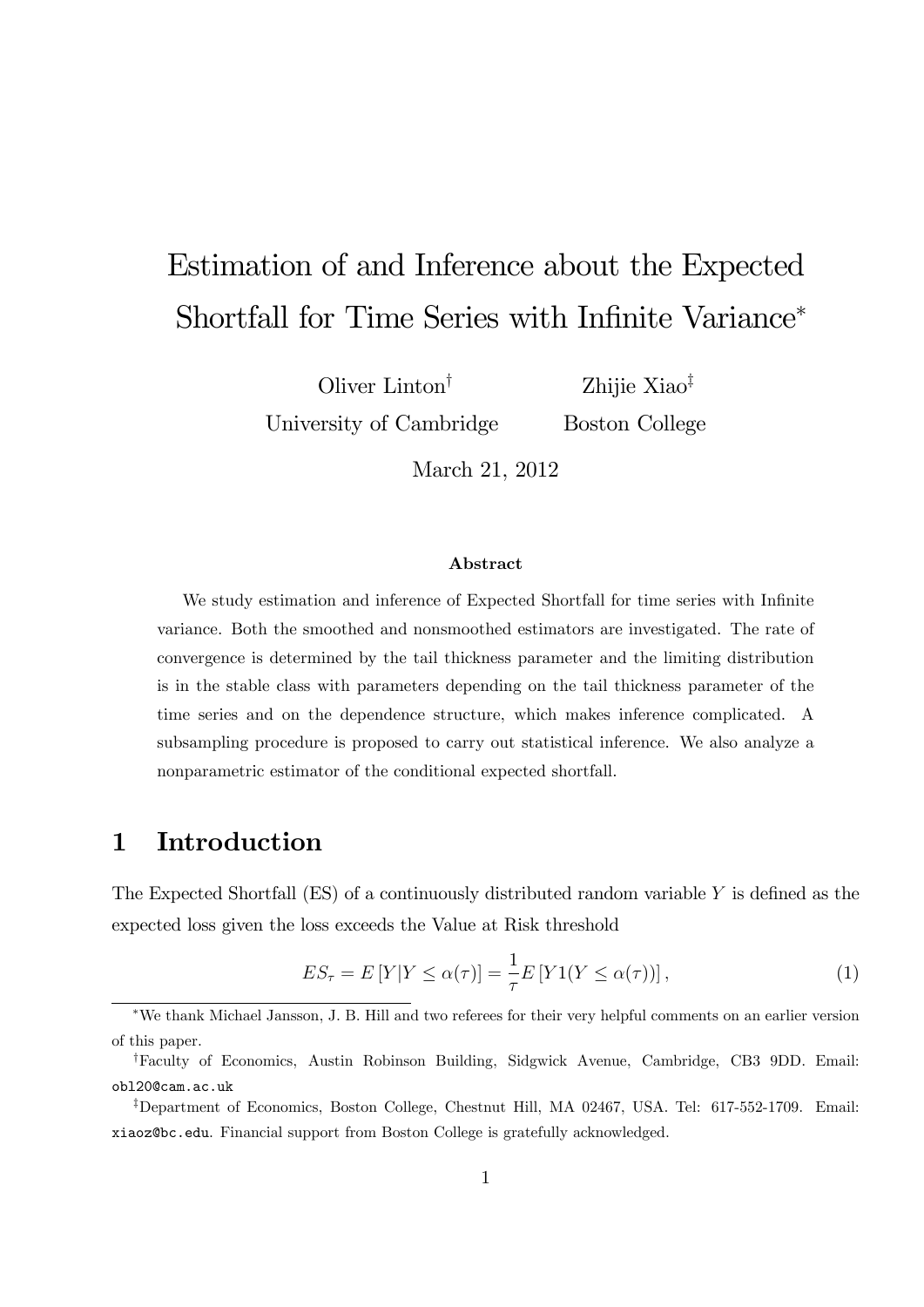where the Value at Risk  $\alpha(\tau)$  satisfies  $Pr[Y \leq \alpha(\tau)] = \tau$ , where  $\tau \in (0, 1)$  is the loss probability and 1(.) is the usual indicator function. The expected shortfall is defined provided  $E[Y] < \infty$ . It is well known that the expected shortfall is a coherent measure of risk by contrast with the Value at Risk (see, e.g. Arztner et al. (1999)). Expected shortfall is widely used in practice. For financial applications of ES and other measures based on ES, see, e.g., Acharya, Pedersen, Philippe, and Richardson (2010), Adrian and Brunnermeier (2010), Brownlees and Engle (2010), and Danielsson (2011).

This paper is concerned with estimation of  $ES_{\tau}$  from a stationary and mixing time series. The existing literature on estimation has focused on the case where  $E|Y|^k < \infty$  for  $k \geq 2$ , see Chen (2008), Cai and Wang (2008), Scaillet (2004), and Fermanian and Scaillet (2005): These authors proposed slightly different estimators based on empirical versions of the relation  $(1)$ , and showed that their estimators were consistent and asymptotically normal at rate square root of sample size. Furthermore, the estimation of the  $\tau$ -th quantile of Y does not appear to affect the limiting distribution of the estimators of ES.

This paper studies the case where the expected shortfall is defined  $(E|Y| < \infty)$  but the variance of  $Y$  is infinite, and so the above results do not necessarily hold. Many financial time series have heavy tails, see, e.g., Mandelbrot (1963), Fama (1965), Taleb (2010), Rachev and Mittnik (2000), Embrechts, Kluppelberg and Mikosch (1997), Ibragimov, Jaffee and Walden (2009), and Ibragimov (2009a). For example, electricity prices can be subject to large spikes due to supply/demand imbalances that cannot be temporally mediated (Weron (2008)). There is also a literature on heavy-tail behavior about the distribution of wealth and income, see, e.g. Ibragimov (2009a), Gabaix (2008), Atkinson and Piketty (2007). Klass et al (2006) and Nirei and Sonma (2007) documented that the tail exponent of wealth is around 1.5. Gopikrishnan et al. (2000) find that trading volumes for the 1,000 largest U.S. stocks have Pareto tail with exponent around 3/2. The 1987 crash delivered daily a return on the broad S&P500 index that was over 20 standard deviations below the mean. More recently, the "flash crash" of May 6th, 2010, showed how far stock prices could move in a very short period of time. At 2:42 pm, with the Dow Jones Industrial Average down more than 300 points for the day, the index began to fall rapidly, dropping more than 600 points in 5 minutes for an almost 1000 point loss (or about nine percent) on the day by 2:47 pm. Twenty minutes later, by 3:07 pm, the market had regained most of the 600 point drop. We note that a lot of Financial theory concerning diversification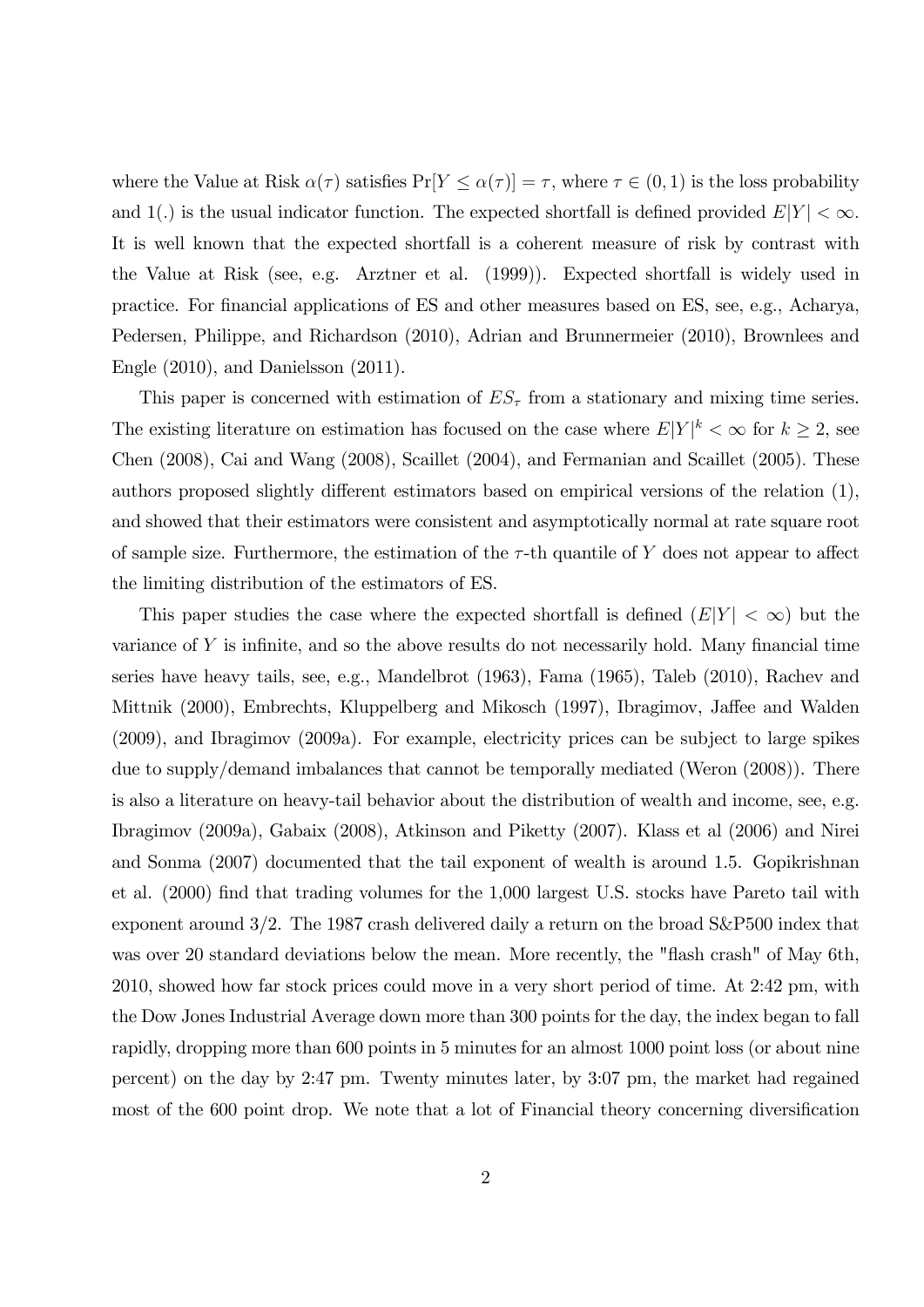and the risk return trade-off does not require a finite variance. For example the CAPM, "Mean "Variance" Efficiency", and "Two fund separation" are known to hold for the more general class of elliptical distributions that are characterized by a location vector  $\mu$  and a scale matrix  $\Omega$ . The scale matrix  $\Omega = (\omega_{ij})$  need not be a covariance matrix. Press (1982) shows that provided the expected return exists and is finite  $ER - r_f = \beta_{CAPM} E(R_m - r_f)$ ,  $\beta_{CAPM} = \frac{\omega_{im}}{\omega_{mn}}$  $\frac{\omega_{im}}{\omega_{mm}}$ , see also Fama and Miller (1972) and Samuelson (1967). So, we don't need a variance. Stock and Watson (2007, Chapter 2) discussed the 1987 Black Friday effect on the Dow Jones and its implications for non-normality. Yet many risk measures are constructed from variance, and so may be non robust to large movements in series. The consequences of large crashes are enormous, and it is important to have risk management tools that reflect this possibility and are robust to it.

We analyze the estimators of expected shortfall to determine their properties under heavy tailed assumptions. We derive the asymptotic distributions of two estimators of expected shortfall: the so-called smoothed estimator proposed in Scaillet (2004), and the unsmoothed estimator proposed in Chen (2004). The estimators are consistent at a rate depending on the tail thickness parameter and have the same stable limiting distribution; estimation of the Value at Risk  $\alpha(\tau)$  also does not affect the limiting distribution. However, the limiting distribution is very complex and depends on the dependence properties of the data as well as on the tail thickness parameter, so that "plug-in inference" is very complicated. We propose a subsampling method to approximate the limiting distribution of the proposed estimators, and thereby to facilitate statistical inference about the parameter of interest. This method also works when the variance exists and normal asymptotics prevail. A Monte Carlo experiment is conducted to investigate the finite sample performance of the proposed estimators and subsampling methods.

We also extend the theory to cover the nonparametric conditional expected shortfall estimators. In this case also, the convergence rate is slower than that obtained in the standard nonparametric regression framework with finite variance and the limiting distribution is in the stable class. However, the limiting distribution does not depend on the time series properties of the process so that "plug-in inference" is relatively straightforward. Hall, Peng, and Yao (2002) obtain similar results for nonparametric regression.

There is a large literature studying stable limits for sums of infinite variance random variables. Classical work of Gnedenko and Kolmogorov (1954), Feller (1971) etc. show that appro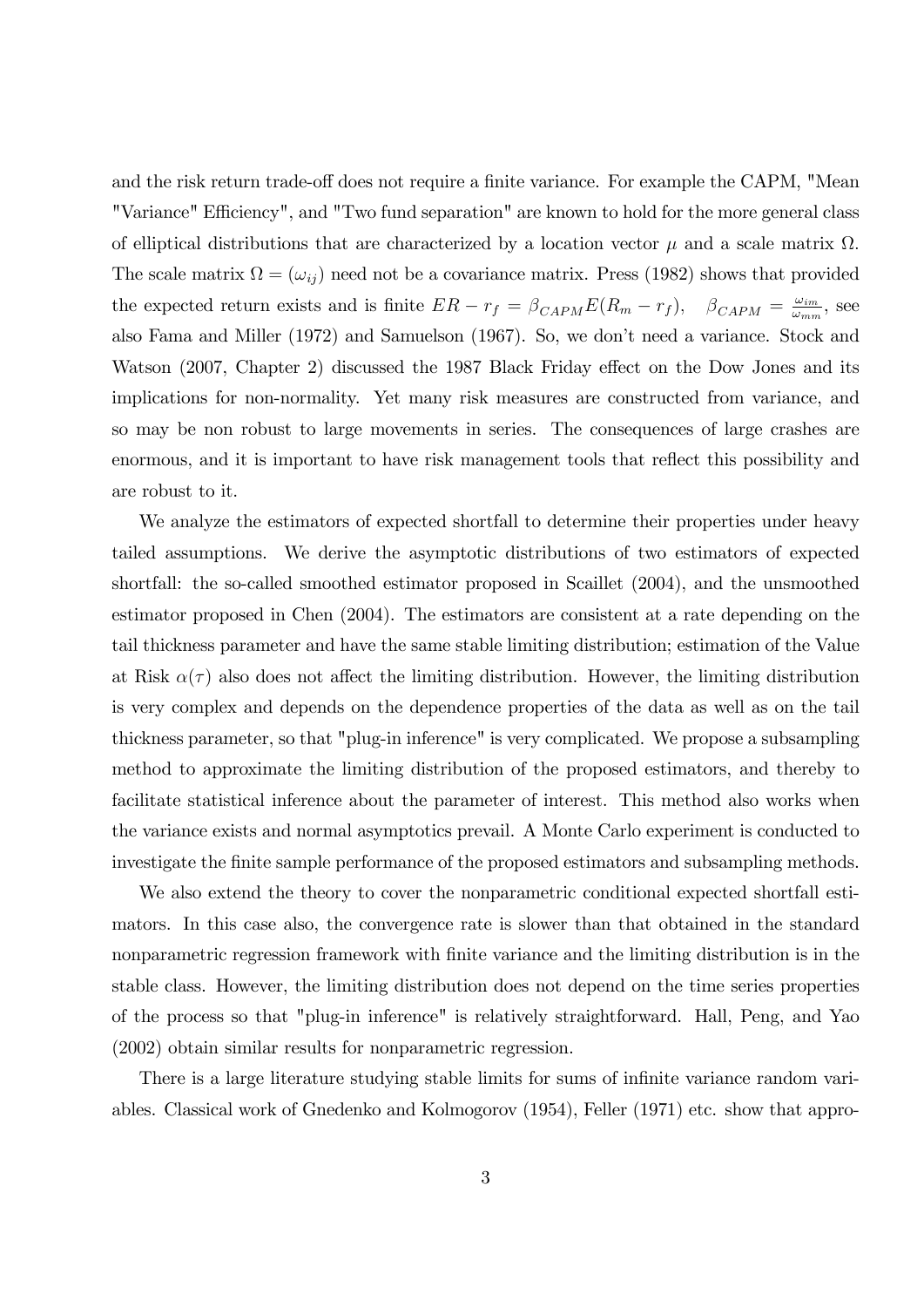priately standardized sums of an iid sequence of inÖnite variance random variables converges to an infinite variance  $\alpha$ -stable random variable. Davis and Resnick (1985, 1986), Phillips and Solo (1992) studied stable limits for sums of weakly dependent infinite variance random variables in the form of linear process or functions of linear process. Davis (1983), Denker and Jakubowski(1989), etc. studied more general stationary process. There is a literature on asymptotics for sums of functionals such as the autocovariance functions (ACFs) of heavy-tailed time series. In particular, Phillips and Solo (1992) studied limiting behavior of ACFs of linear process. Davis and Mikosch (1998), and Mikosch and Starica (2000) studied the sample ACF of a nonlinear stationary process. They show that in the case with finite variances but infinite fourth moment, providing the process is ergodic, the convergence rate of the sample ACF is slower than root-n for a nonlinear stationary process such as a GARCH process. While for a linear process with finite variances but infinite fourth moment, the sample ACF is still asymptotic normal with root-n convergence. Also see Embrechts et al  $(1997)$  for discussions on this topic. Recent work of Bartkiewicz et al. (2010), which clarifies and extends earlier work, for example Davis and Hsing (1995), provides conditions that determines the parameters of limiting distributions in terms of tail characteristics of the underlying stationary sequence. For simplicity, some conditions that we use are stronger than theirs, so as usual our conditions are sufficient but not necessary.

The rest of our paper is organized as follows: The model and assumptions are introduced in Section 2. Both the smoothed estimator and the unsmoothed estimators are given in Section 3. Limiting distributions of these estimators are also developed in this section. In Section 4, we propose a subsampling procedure to approximate the limiting distribution of the proposed estimators. In Section 5 we propose and investigate a nonparametric estimator of conditional expected shortfall. In Section 6 we provide some Monte Carlo investigations and an application to some financial time series. Section 7 concludes.

### 2 The Model

Consider a random sample  $\{Y_1, \ldots, Y_T\}$  from a stationary and mixing time series with infinite variance. Given this random sample, we consider the problem of estimating the Expected Shortfall of Y defined by (1) for  $\tau \in (0,1)$ . A stationary process  $\{(\xi_t, \mathcal{F}_t), -\infty < t < \infty\}$  is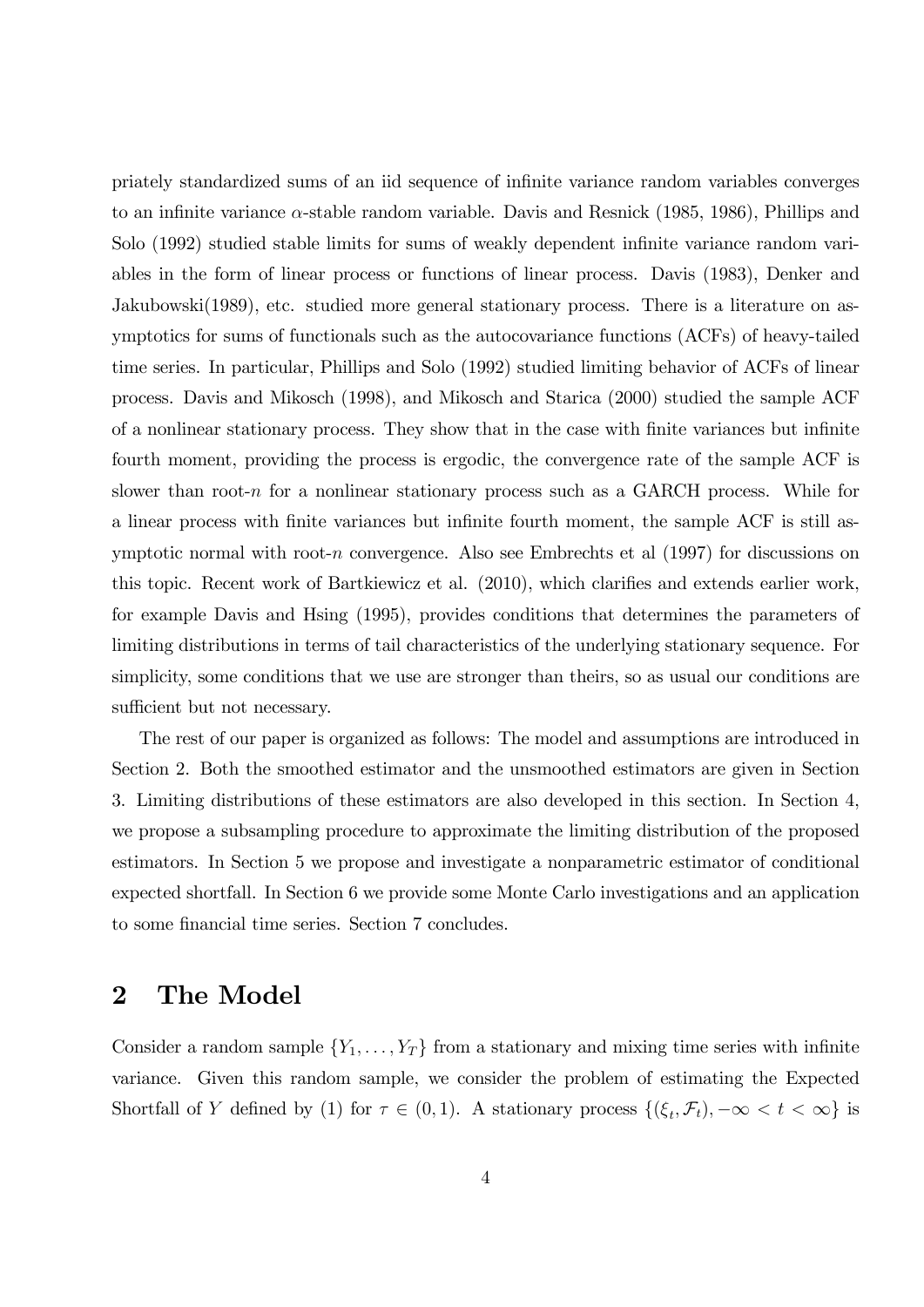said to be strong mixing if the mixing coefficient  $\alpha(k)$  defined by

$$
\alpha(k) = \sup_{A \in \mathcal{F}_{-\infty}^t, B \in \mathcal{F}_{t+k}^{\infty}} |P(A \cap B) - P(A)P(B)|
$$

converges to zero as  $k \to \infty$ . Strong mixing includes many linear and nonlinear time series models as special cases; see Doukhan (1994) for the definition and examples. To facilitate our asymptotic analysis, we make the following assumptions.

#### Assumption A

 $\mathbf{A1}$  (Y<sub>t</sub>) are realizations from a strictly stationary sequence with regularly varying tail probabilities, that is: for every  $m \ge 1$ , there exists a non-null Radon measure  $\mu_m$  on the Borel sigma field of  $\overline{\mathbb{R}}^m / \{0\}$ , where  $\overline{\mathbb{R}}^m = \mathbb{R}^m \cup \{\pm \infty\}$ , such that

$$
T \Pr \left[ a_T^{-1}(Y_1, \cdots, Y_m) \in \cdot \right] \xrightarrow{\upsilon} \mu_m(\cdot),
$$

where  $\stackrel{v}{\rightarrow}$  denotes vague convergence (Kallenberg (1983), and  $a_T = T^{1/\theta} \rightarrow \infty$  satisfies  $T \Pr[a_T^{-1}|Y_1| > 1] \to 1, \ \theta \in (1, 2)$ . The limiting measure  $\mu_m$  satisfies  $\mu_m(tA) = t^{-\theta} \mu_m(A)$ for all  $t > 0$ , for Borel sets  $A \subset \mathbb{R}^m$ . Here,  $\theta$  is the index of regular variation of  $Y_t$ , so that  $Pr[|Y_t| > x] = x^{-\theta} L(x)$ , where L is a slowly varying function at  $\infty$  (assumed to be one wlog):

- **A2** The sequence  $Y_t$  is strongly mixing with geometrically declining mixing coefficient  $\alpha(k)$ , i.e.,  $|\alpha(k)| \le c\delta^k$  for some  $\delta \in (0,1)$  and  $c < \infty$ .
- **A3** Define  $A_{\pm} = \{x \in \overline{\mathbb{R}}^m : \pm (x_1 + \cdots + x_m) > 1\}$  and  $B_m = \{x_1 \leq \alpha(\tau), \ldots, x_m \leq \alpha(\tau)\}\)$ , and let for all  $m \geq 1$ :

$$
b_{\pm}(m) = \mu_m(A_{\pm} \cap B_m).
$$

The limits  $\lim_{m \to \infty} (b_{+}(m) - b_{+}(m - 1)) = c_{+}$  exist.

**A4** There exists a sequence  $r_T \to \infty$  with  $T\alpha(r_T) \to 0$  such that

$$
\lim_{n \to \infty} \limsup_{T \to \infty} T \Pr \left( \max_{t=n+1,\dots,r_T} |Y_t| > \frac{a_T}{r_T}, |Y_1| > a_T \right) = 0.
$$

**A5** Let f denote the stationary density of  $Y_t$ , where  $f(y) > 0$  for all  $y \in (-\infty, \infty)$ , and let  $f_s$ denote the joint density of  $Y_t, Y_{t+s}$ , these densities are twice continuously differentiable.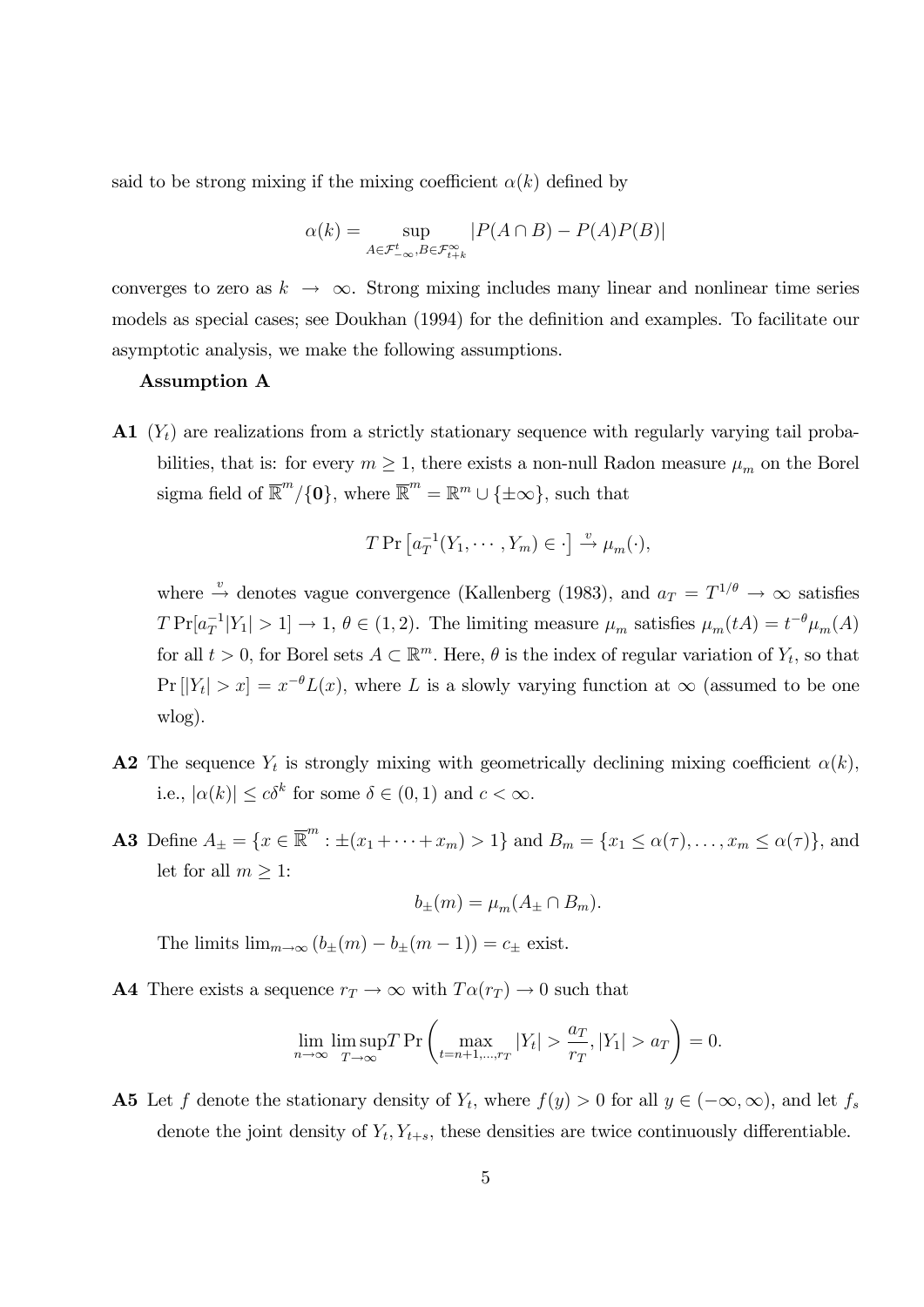Assumptions  $A1 - A4$  are similar to Bartkiewicz et al. (2010). Specifically,  $A1$  is their condition RV (regular variation) restricted to the case where  $\theta > 1$  so that the expected shortfall exists. We replace their mixing condition  $MX$  by the stronger condition of geometric strong mixing, see their Lemma 3; this is satisfied by many models of interest including  $GARCH(1,1)$ models under conditions on parameters and error moments, Pan, Linton, and Wang (2010). Condition A3 is their  $\mathbf{T} \mathbf{B}$  (tail balance) condition. Condition A4 is the sufficient condition given in Bartkiewicz et al.  $(2010, \text{ equation } (3.8))$  for their anti-clustering condition **AC**. They verify A4 in the case of m-dependent random variables for which  $c_+ = b_+(m+1) - b_+(m)$  and  $c_- = b_-(m + 1)-b_-(m)$ . They also verify A4 for GARCH(1,1) process and give expressions for the quantities  $c_+$  and  $c_1$ . Assumption A5 is needed to handle the smoothing bias terms induced by our estimator and to ensure the regular behaviour of the quantile estimator.

In terms of notation, a stable distribution  $S(\mu, \sigma, \theta, \beta)$  with location, scale, shape, and skewness parameters  $(\mu, \sigma, \theta, \beta)$  is defined via its characteristic function  $\phi(t)$  given by

$$
\phi(t) = \exp\left\{it\mu - \sigma^{\theta} |t|^{\theta} (1 - i\beta \text{sgn}(t) \tan(\pi \theta/2)\right\}.
$$

In the sequel the following definition is fundamental. Let  $S$  be a stable random variable with characteristic function

$$
E\left[\exp(itS)\right] = \exp\left[-|t|^{\theta}\frac{\Gamma(2-\theta)}{1-\theta}\left\{(c_+ + c_-)\cos(\pi\theta/2) - i\text{sign}(t)(c_+ - c_-)\sin(\pi\theta/2)\right\}\right].
$$
 (2)

Corresponding to the conventional notation, the above random variable has a stable distribution  $S(0, \sigma^*, \theta, \beta^*)$  with  $\beta^* = \frac{c_+ - c_-}{c_+ + c_-}$  $\frac{c_+ - c_-}{c_+ + c_-}$ , and  $\sigma^*$  is determined by the equation  $\sigma^{*\theta} = \frac{\Gamma(2-\theta)}{1-\theta}$  $\frac{(2-\theta)}{1-\theta}(c_{+} +$  $c_{-}$ ) cos( $\pi\theta/2$ ). Let  $S^*$  be a stable random variable with characteristic function given by (2) with  $c_+ = 1$  and  $c_- = 0$ . We can explicitly express  $S^*$  as  $S^* = \sum_{j=1}^{\infty} (E(Z_j 1 (0 < Z_j \le 1)) - Z_j)$ , where  $Z_i = \Gamma_i^{-1/\theta}, \Gamma_k = V_1 + \ldots + V_k$ , and  $\{V_i\}$  is a sequence of independent exponential random variables with unit mean (see, e.g. Davis (1983)).

### 3 The Estimators

We consider the case where  $\tau$  is fixed. In the case where  $\tau \to 0$  an alternative approach is possible based on the model for the tail probabilities, see Danielsson (2011) for references.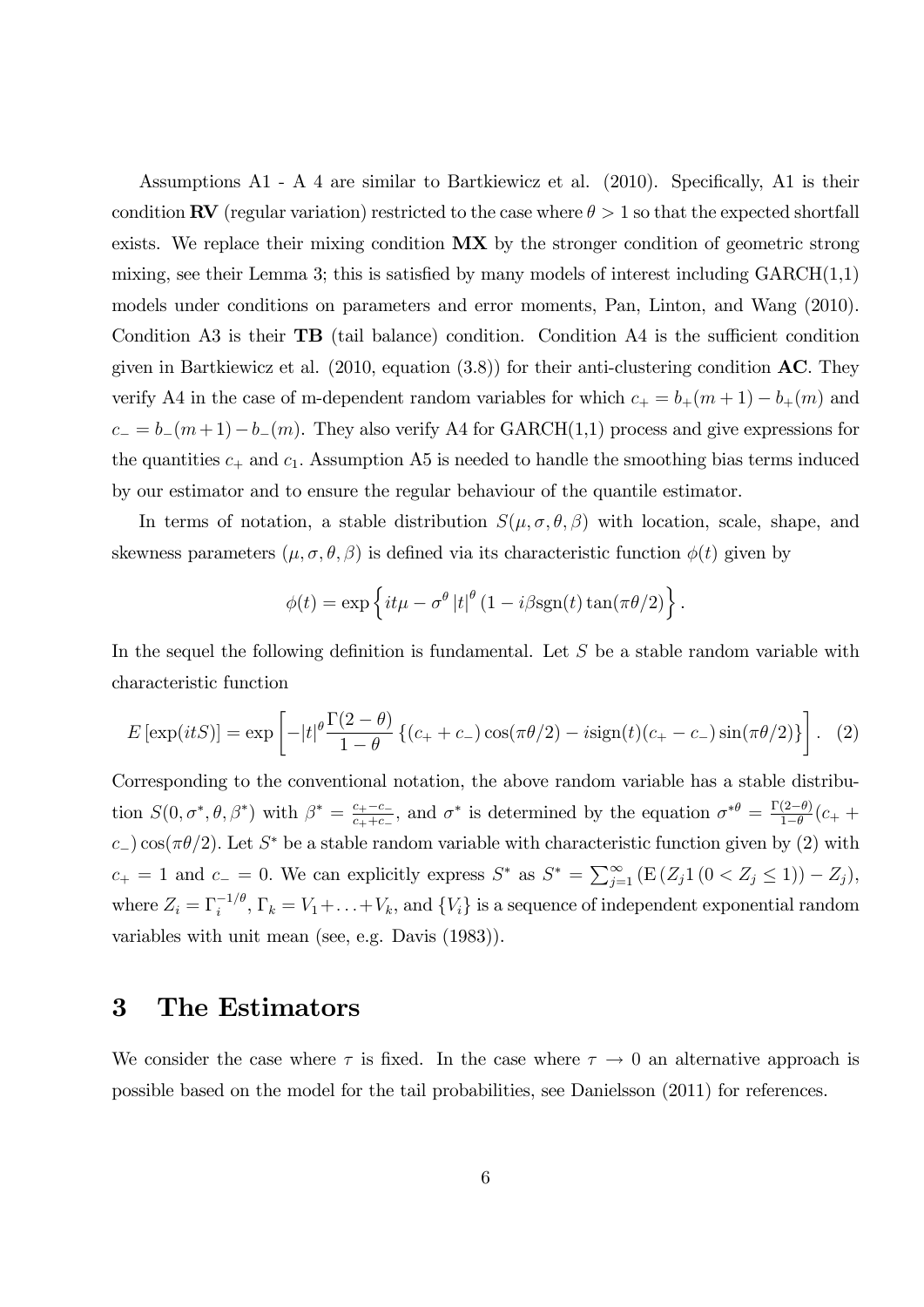#### 3.1 The Smoothed Estimator

Estimation of the ES usually requires knowledge about the corresponding quantile. We may estimate the  $\tau$ -th quantile of Y,  $\alpha(\tau)$ , by  $\tilde{\alpha}(\tau)$  that satisfies

$$
\frac{1}{T} \sum_{t=1}^{T} \mathcal{K}_h \left( Y_t - \widetilde{\alpha}(\tau) \right) = \tau + o_p(T^{-1/2}). \tag{3}
$$

Here,  $\mathcal{K}_h(\cdot) = \mathcal{K}(\cdot/h)$ , where  $\mathcal{K}(\cdot)$  is a survivor function (defined as  $1-F(\cdot)$ , where  $F(\cdot)$  is a CDF of a continuous random variable) and  $h$  is a bandwidth satisfying the following assumptions.

#### Assumption B

- **B1**  $\mathcal{K}_h(\cdot) = \mathcal{K}(\cdot/h)$ , where  $\mathcal K$  is a twice continuously differentiable survivor function with compact support satisfying  $\mathcal{K}(x) = 1$  for  $x \le -1$  and  $\mathcal{K}(x) = 0$  for  $x \ge 1$ , while h is a bandwidth. We define  $K(u) = -\mathcal{K}'(u)$ , which is a differentiable symmetric density function with compact support  $[-1, 1]$ .
- **B2** As  $T \to \infty$ ,  $h \to 0$ ,  $Th \to \infty$ , and  $Th^{2\theta} \to 0$ .

We consider the following estimator of the Expected Shortfall

$$
\widetilde{ES}_{\tau} = \frac{1}{\tau T} \sum_{t=1}^{T} Y_t \mathcal{K}_h \left( Y_t - \widetilde{\alpha}(\tau) \right), \tag{4}
$$

This is essentially the smoothed estimator of Scaillet (2004). The Value at Risk is asymptotically normal under our conditions, Scaillet (2004). We summarize the asymptotic distribution of  $ES_{\tau}$  in Theorem 1.

Theorem 1. Suppose that Assumptions A1 - A5 and B1 -B2 hold, Then

$$
T^{(\theta-1)/\theta}(\widetilde{ES}_{\tau} - ES_{\tau}) \Longrightarrow \frac{1}{\tau}S. \tag{5}
$$

REMARK. The rate of convergence is strictly slower than  $T^{1/2}$  and the limiting distribution is quite complicated. When the data are i.i.d., the limiting distribution is a standard asymmetric stable law determined only by the tail thickness parameter  $\theta$ . However, in general the distribution of S depends on the dependence of the process through the quantities  $c_+, c_-$ .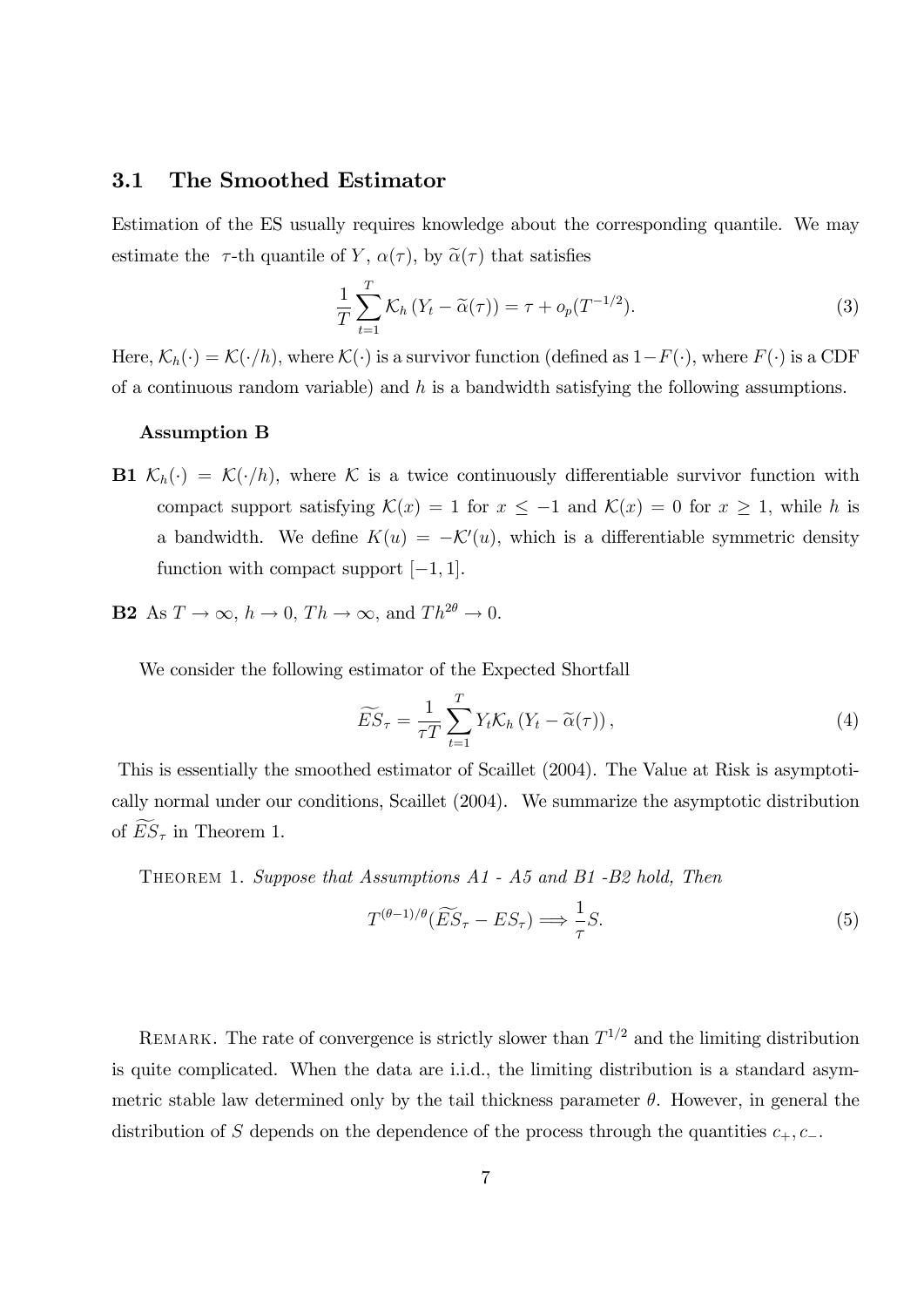REMARK. Theorem 1 shows that the preliminary estimation of the Value at Risk,  $\tilde{\alpha}(\tau)$ , has no effect on the limiting behavior of the expected shortfall estimator, i.e.,  $T^{(\theta-1)/\theta}(ES_{\tau} \widetilde{ES}_{0\tau}$  =  $o_p(1)$ , where  $\widetilde{ES}_{0\tau}$  is the infeasible procedure that relies on knowledge of  $\alpha(\tau)$ 

$$
\widetilde{ES}_{0\tau} = \frac{1}{T\tau} \sum_{t=1}^{T} Y_t \mathcal{K}_h(Y_t - \alpha(\tau)).
$$

Furthermore, the joint asymptotic distribution of  $\widetilde{ES}_{\tau}$  and  $\widetilde{\alpha}(\tau)$ , i.e., the expected shortfall and Value at Risk are asymptotically independent. This means that the asymptotic behaviour of any smooth function of the two risk measures will have asymptotic properties dominated by those of the expected shortfall estimator.

REMARK. From the proof of Theorem 1 we can see that the smoothed estimator contains a bias term that is of order  $h^2$ .

### 3.2 The Non-Smoothed Estimator

The previous estimators of the Value at Risk and Expected Shortfall are smoothed estimators. Alternatively, the  $\tau$ -th quantile of Y, can be estimated simply by the  $\tau$ -th sample quantile of  $\{Y_1,\ldots,Y_T\}$ , say,  $\widehat{\alpha}(\tau)$ , and we may construct the following nonsmoothed estimator of  $ES_{\tau}$ :

$$
\widehat{ES}_{\tau} = \frac{1}{\tau T} \sum_{t=1}^{T} Y_t 1 \left( Y_t \leq \widehat{\alpha}(\tau) \right).
$$

This is the unsmoothed estimator of Chen (2008).

THEOREM 2. Suppose that Assumptions A1 - A5 hold. Then, as  $T \to \infty$ ,

$$
T^{(\theta-1)/\theta}\left(\widehat{ES}_{\tau}-ES_{\tau}\right) \Rightarrow \frac{1}{\tau}S,
$$

where S is the same stable law as in Theorem 1.

The two estimators share the same rate of convergence and limiting distribution, just as in Chen (2008).

## 4 Consistent Inference

We propose a method for conducting inference about the expected shortfall that is robust to heavy tails. One may be interested in a confidence interval to give some idea of the precision of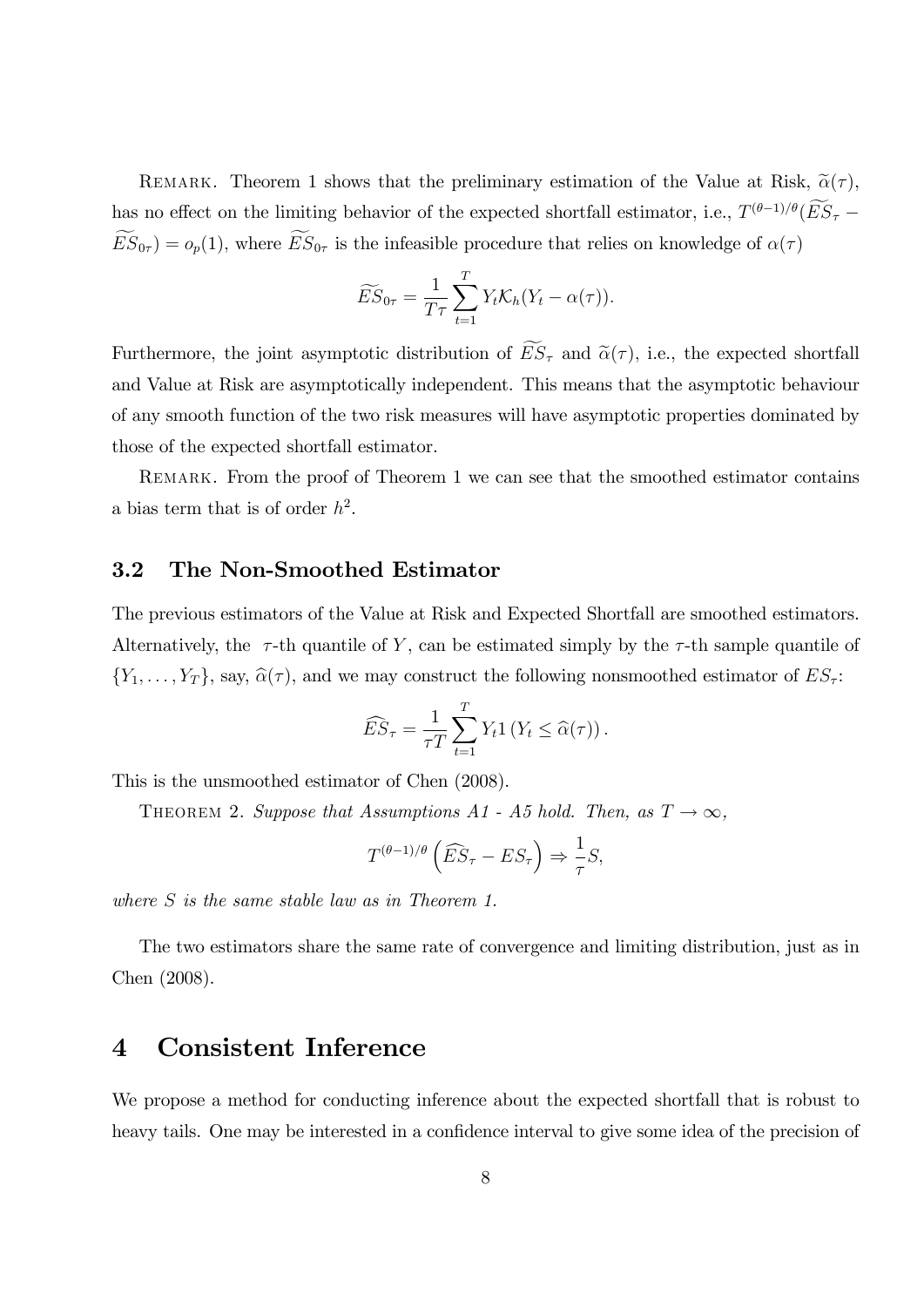the estimation. One can also use this interval to construct modified estimators that are robust to estimation error, by taking a lower  $\alpha$  quantile of the estimated distribution. In some cases this can result in a considerably more conservative estimator.

In order to conduct statistical inference based on the proposed estimators, we need to estimate the asymptotic distributions somehow. In the case of finite variance time series, the ES estimator is root-T consistent and asymptotic normal with a variance that can be consistently estimated. In the case with infinite variance, to conduct inference about  $ES<sub>\tau</sub>$ , we need to estimate consistently the parameters  $(\theta, c_+, c_-)$  under the weak conditions we have imposed, which is a difficult task. (In the special case with  $c_+ = c_-$ , alternative methods may be preferred, see our discussion in the end of this section on the t-statistic based approach of Ibragimov and Müller  $(2010)$ . We focus on the general case in this section.) The parameter  $\theta$  can be estimated consistently under weak dependence conditions by many methods, see for example Hill (2010), Embrechts et al (1997). Estimation of the spectral measure has been investigated for i.i.d data, see for example Einmahl, de Haan, and Piterbarg (2001), but these results do not cover estimation of  $c_+, c_-$  under weak dependence conditions. In this paper, we propose a general method based on subsampling (Politis and Romano (1999)). This method is also consistent when the variance of the series exists and so is robust with regard to the tail thickness parameter.

Let  $\theta$  be a consistent estimator of  $\theta$ , given the random sample  $\{Y_t, t = 1, \ldots, T\}$ , we consider subsamples of size M

$$
\{Y_t, \ldots, Y_{t+M-1}\}, t = 1, \ldots, T-M+1,
$$

and estimate the expected shortfall based on subsamples. Thus the nonsmoothed estimators are

$$
\widehat{ES}_{\tau}(M,t) = \frac{1}{\tau M} \sum_{s=0}^{M-1} Y_{t+s} 1 \left( Y_{t+s} \leq \widehat{\alpha}_t(\tau) \right),
$$

and the smoothed estimators are

$$
\widetilde{ES}_{\tau}(M,t) = \frac{1}{\tau M} \sum_{s=0}^{M-1} Y_{t+s} \mathcal{K}_h \left( Y_{t+s} - \widetilde{\alpha}_t(\tau) \right).
$$

where  $\hat{\alpha}_t(\tau)$  and  $\tilde{\alpha}_t(\tau)$  were the corresponding nonsmoothed and smoothed estimators based on the subsample  $\{Y_t, \ldots, Y_{t+M-1}\}$ <sup>1</sup>

<sup>&</sup>lt;sup>1</sup>Since that the preliminary estimation doesn't affect the limiting distribution of estimators of the ES, one can also use  $\hat{\alpha}(\tau)$  or  $\tilde{\alpha}(\tau)$  that were estimated based on the whole sample.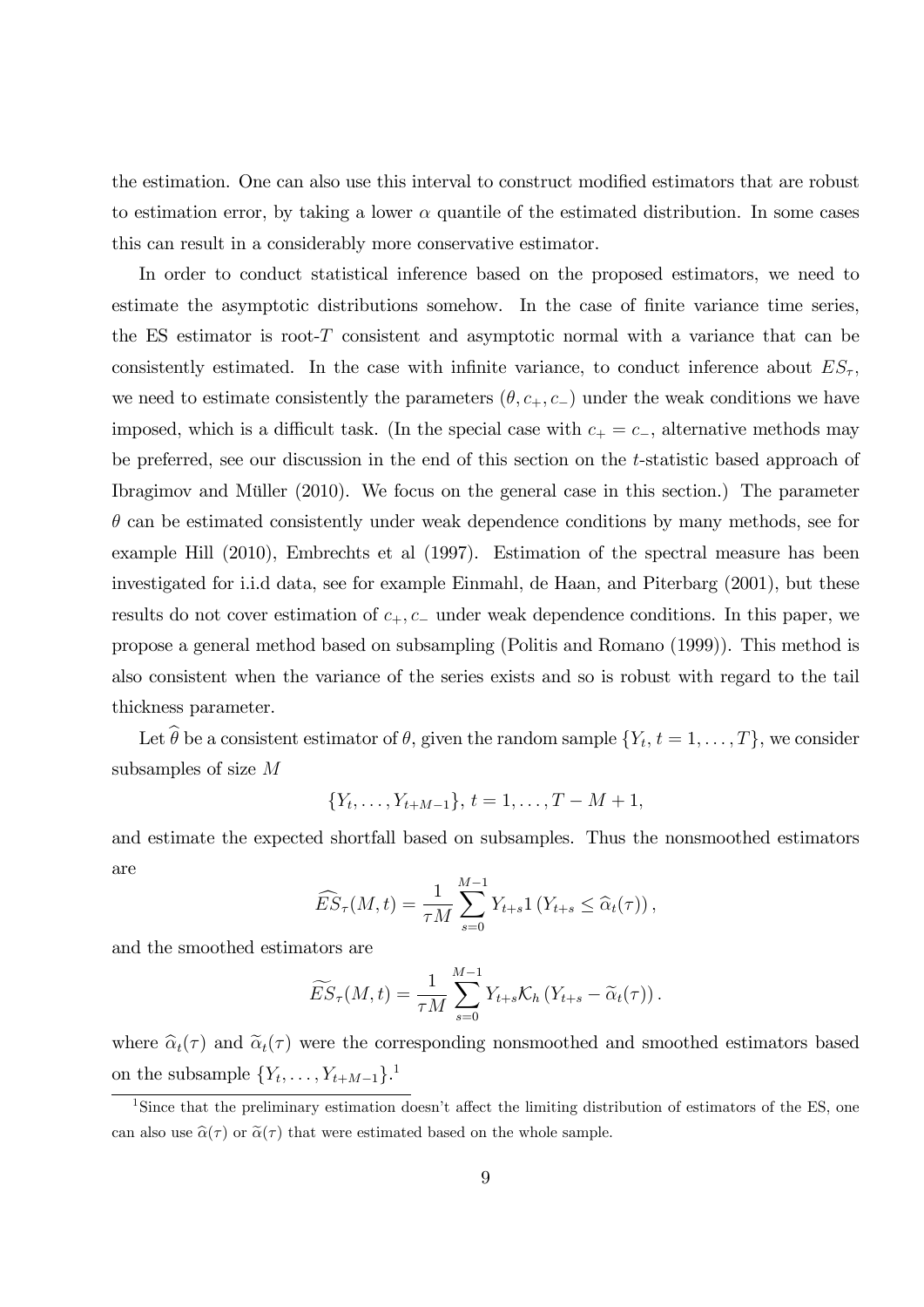We approximate the sampling distribution of  $T^{(\theta-1)/\theta} \left( \widehat{ES}_{\tau} - ES_{\tau} \right)$ , denoted by  $\widehat{F}_T(y)$ , by

$$
\widehat{F}_{T,M}(y) = \frac{1}{T-M+1} \sum_{t=1}^{T-M+1} 1\left(M^{(\widehat{\theta}-1)/\widehat{\theta}}\left[\widehat{ES}_{\tau}(M,t) - \widehat{ES}_{\tau}\right] \leq y\right),
$$

and approximate the sampling distribution of  $T^{(\theta-1)/\theta} \left( \widetilde{ES}_{\tau} - ES_{\tau} \right)$ , say  $\widetilde{F}_T(y)$ , by

$$
\widetilde{F}_{T,M}(y) = \frac{1}{T-M+1} \sum_{t=1}^{T-M+1} \mathbb{1}\left(M^{(\widehat{\theta}-1)/\widehat{\theta}}\left[\widetilde{ES}_{\tau}(M,t)-\widetilde{ES}_{\tau}\right] \leq y\right).
$$

#### Assumption C

- C1 Assume that The tail index  $\theta$  is estimated by  $\hat{\theta}$  at rate faster than logT in the sense that  $log(T) (\widehat{\theta} - \theta) \stackrel{P}{\rightarrow} 0.$
- C2  $M \to \infty$ , and  $M/T \to 0$ .

Assumption C1 requires that the tail index is estimated faster than rate  $\log T$  so that  $M^{(\hat{\theta}-1)/\hat{\theta}}/M^{(\theta-1)/\theta} \stackrel{P}{\rightarrow} 1$ . There is a literature on estimation of tail index where  $\theta$  is estimated by  $\theta$  at rate  $T^a$ , for some  $0 < a < (\theta - 1)/\theta$ . Such estimators satisfy our assumption C1 (see, e.g., Hill (2010), Embrechts et al (1997)). Assumption C2 is a basic requirement for subsampling.

Let  $F(y)$  be the limiting distribution function of  $T^{(\theta-1)/\theta}$   $(E\ddot{S}_{\tau} - ES_{\tau})$ , we have the following result.

THEOREM 3. Let y be any continuous point of  $F(\cdot)$ . (1) Suppose that Assumptions A1 -A5, B1-B2, and C1, C2 hold, then, as  $T \rightarrow \infty$ ,

$$
\widetilde{F}_{T,M}(y) \stackrel{P}{\to} F(y).
$$

(2) Suppose that Assumptions A1-A5 and C1, C2 hold, then as  $T \to \infty$ ,

$$
\widehat{F}_{T,M}(y) \stackrel{P}{\to} F(y).
$$

Remark. From the proof of Theorem 3 we can see that the proposed subsampling method is "robust" in the sense that it is also consistent even in the case of finite variance, where normal asymptotics prevail.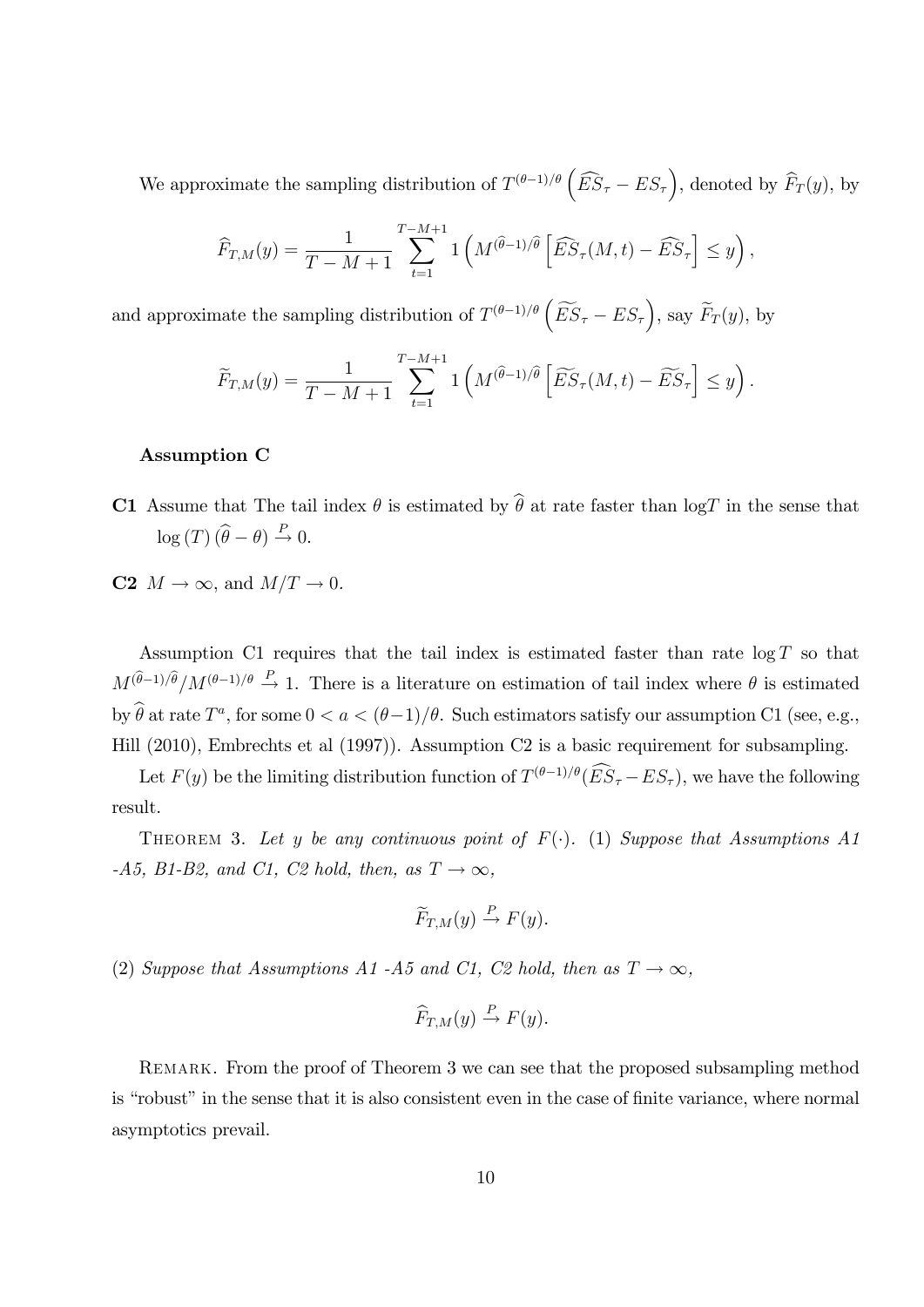REMARK. Ibragimov and Müller (2010) developed t-statistic based approach for inference on a parameter based on its estimator with a limit in the form of mixture of normals. Monte Carlo evidence indicates that the Ibragimov and Müller approach usually has better finite sample performance than subsampling. This approach can be applied to inference on the expected shortfall in the special case with symmetric stable limits  $(c_{+} = c_{-})$ . In this special case, we suggest using the  $t$ -statistic based inference of Ibragimov and Müller  $(2010)$ .

# 5 Conditional Expected Shortfall

In many financial applications, investors look at the *conditional* distribution of returns given current information. We consider the *Conditional* Expected Shortfall. We first remark on an obvious parametric extension of the Örst part of the paper. Consider the time series model

$$
Y_t = \mu_t(\theta_0) + \sigma_t(\theta_0)\varepsilon_t,
$$

where  $Y_t$  is the return of an asset at time t, and  $\mu_t(\theta), \sigma_t(\theta) \in \mathcal{F}_{t-1}$  for each  $\theta \in \Theta \subset \mathbb{R}^p$ , where  $\mathcal{F}_t = \sigma \{Y_{t-1}, Y_{t-2}, \dots\}$  is the information set at time t including past values of returns and possibly the value of some covariates  $X_t$ . The random variables  $\varepsilon_t$  and  $\varepsilon_t^2 - 1$  are martingale difference sequences<sup>2</sup>. This class of models includes many popular time series models used in practice such as the GARCH and EGARCH models as well as seasonal regression models that may be used for electricity prices (see Campbell, Lo, and Mackinlay (1997, Ch 12) for a review of GARCH and examples. The Conditional Value at Risk of  $Y_t$  given  $\mathcal{F}_{t-1}$  and the Conditional Expected Shortfall of  $Y_t$  given  $\mathcal{F}_{t-1}$  are:

$$
VaR_{t-1}(\tau) = \mu_t(\theta_0) + \sigma_t(\theta_0)q_\tau(\varepsilon)
$$
  

$$
ES_{t-1}(\tau) = \mu_t(\theta_0) + \sigma_t(\theta_0)ES_\tau(\varepsilon),
$$

where  $q_{\tau}(\varepsilon)$  and  $ES_{\tau}(\varepsilon)$  denote the unconditional Value at Risk and expected shortfall of the error term  $\varepsilon_t$  respectively. Let  $\widehat{\theta}$  be square root sample size consistent estimators of  $\theta_0$  (which may require robust methods), and let  $\hat{\epsilon}_t = (Y_t - \mu_t(\theta))/\sigma_t(\theta)$ . We can then apply the methods and results of the previous section to give the properties of the estimated  $ES_\tau(\varepsilon)$  and hence the

<sup>&</sup>lt;sup>2</sup>This is, evidently, satisfied for the case when  $\varepsilon_t$  are iid mean zero and variance one. For examples when  $\varepsilon_t$ are m.d.s., see de la Pena, Ibragimov and Sharakhmetov (2003).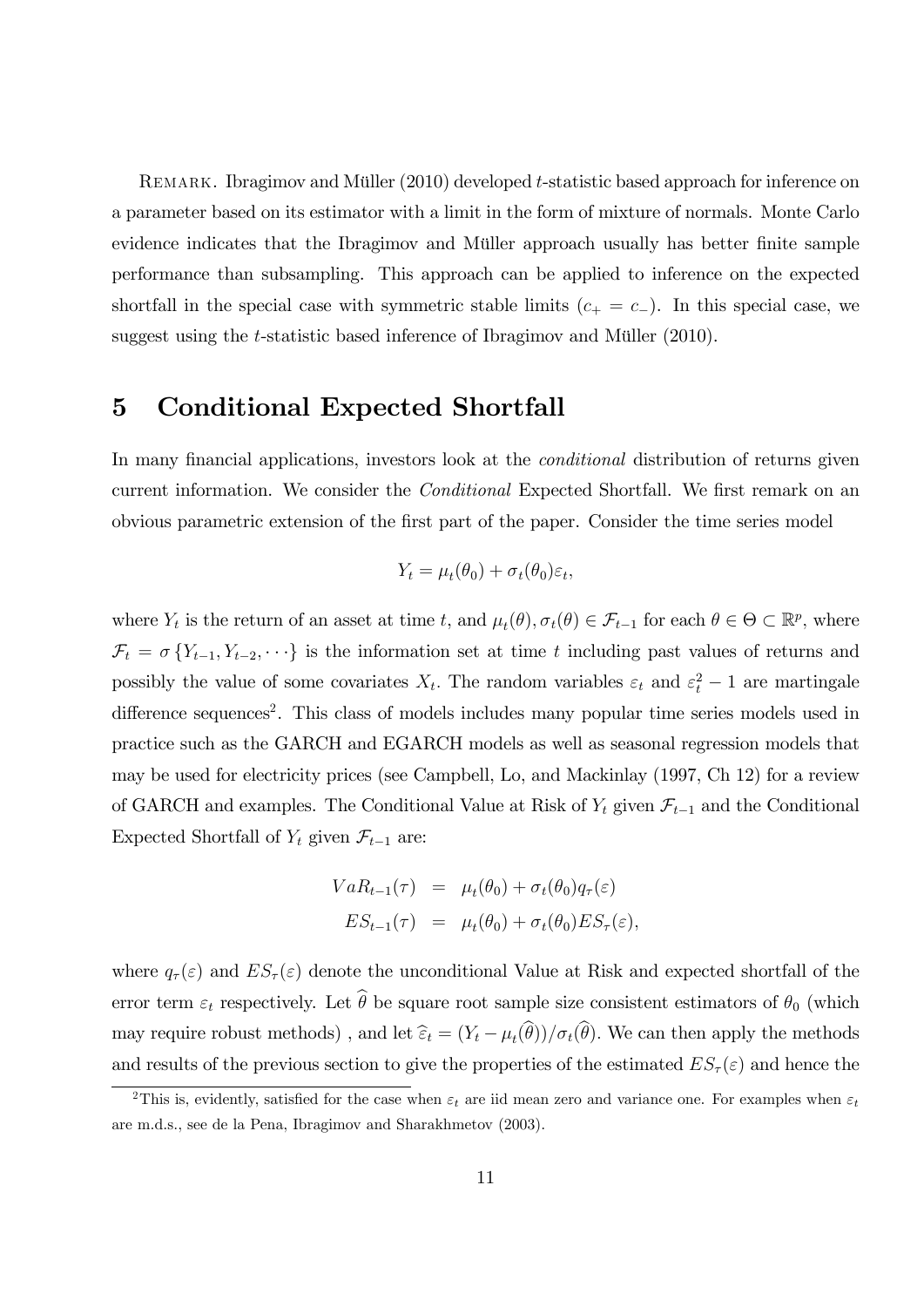estimated  $ES_{t-1}(\tau)$ . The results parallel closely those given above, except that the conditions A1-A6 must be imposed on  $\varepsilon_t$  rather than  $Y_t$ . We discuss in detail the nonparametric case, where the results are somewhat different.

Let  $X_t$  denote the d-dimensional vector that contains information available at time t, including possibly lagged dependent variables, and denote the  $\tau$ -th conditional quantile of  $Y_t$  by  $Q_{Y_t}(\tau|X_t)$ , i.e.,  $Q_{Y_t}(\tau|X_t)$  satisfies  $\Pr(Y_t < Q_{Y_t}(\tau|X_t)|X_t) = \tau$ . The Conditional ES of  $Y_t$  is defined as

$$
ES_{\tau}(x) = E[Y_t|Y_t \le Q_{Y_t}(\tau|X_t), X_t = x].
$$
\n
$$
(6)
$$

The  $\tau$ -th conditional quantile of  $Y_t$ ,  $Q_{Y_t}(\tau|X_t)$ , can be estimated from a quantile regression of  $Y_t$  on  $X_t$ . In practice, the functional form of the conditional distribution is usually unknown. For this reason, we consider in this paper nonparametric estimation of the conditional quantiles and the expected shortfall. Our work builds on that of Hall, Peng, and Yao (2002) and Peng and Yao (2004).

Denoting the conditional quantile function of  $Y_t$  as  $m(\tau, X_t)$ , and let  $u_{t\tau} = Y_t - m(\tau, X_t)$ , then we may write the model as

$$
Y_t = m(\tau, X_t) + u_{t\tau}.
$$

If  $m(\tau, x)$  is a smooth function of x, then for any  $X_t$  in a neighborhood of x, we have

$$
m(\tau, X_t) \simeq m(\tau, x) + \sum_{1 \leq |\mathbf{j}| \leq p} \frac{1}{\mathbf{j}!} D^{|\mathbf{j}|} m(\tau, x) (X_t - x)^{\mathbf{j}} + o(||X_t - x||^p)
$$
  

$$
\equiv \sum_{0 \leq |\mathbf{j}| \leq p} \beta_{\mathbf{j}}(\tau, x; h) ((X_t - x)/h_1)^{\mathbf{j}} + o(||X_t - x||^p).
$$

Here, we use the notation of Masry (1996):  $\mathbf{j} = (j_1, ..., j_d), |\mathbf{j}| = \sum_{i=1}^d j_i, x^{\mathbf{j}} = \mathbf{\Pi}_{i=1}^d x_i^{j_i}$  $\sum_{0 \leq |\mathbf{j}| \leq p} = \sum_{k=0}^{p} \sum_{j_1=0}^{k} ... \sum_{j_d=0}^{k}$  $j_1 + \ldots + j_d = k$  $, D^{|{\bf j}|}m(\tau, x) = \frac{\partial^{|{\bf j}|}m(\tau, x)}{\partial^{|{\bf j}|}m(\tau, x)}$  $\frac{\partial^{|\mathbf{j}|} m(\tau, x)}{\partial^{j_1} x_1 \dots \partial^{j_d} x_d}, \ \beta_\mathbf{j}(\tau, x; h) = \frac{h^{|\mathbf{j}|}}{\mathbf{j}!} D^{|\mathbf{j}|} m(\tau, x),$ where  $\mathbf{j} \equiv \mathbf{\Pi}_{i=1}^d j_i!$  and  $h_1 = h_1(T)$  is a bandwidth parameter that controls how "close"  $X_t$  is from x in the quantile estimation. Given observations  $\{(Y_t, X_t)\}_{t=1}^n$ , we consider the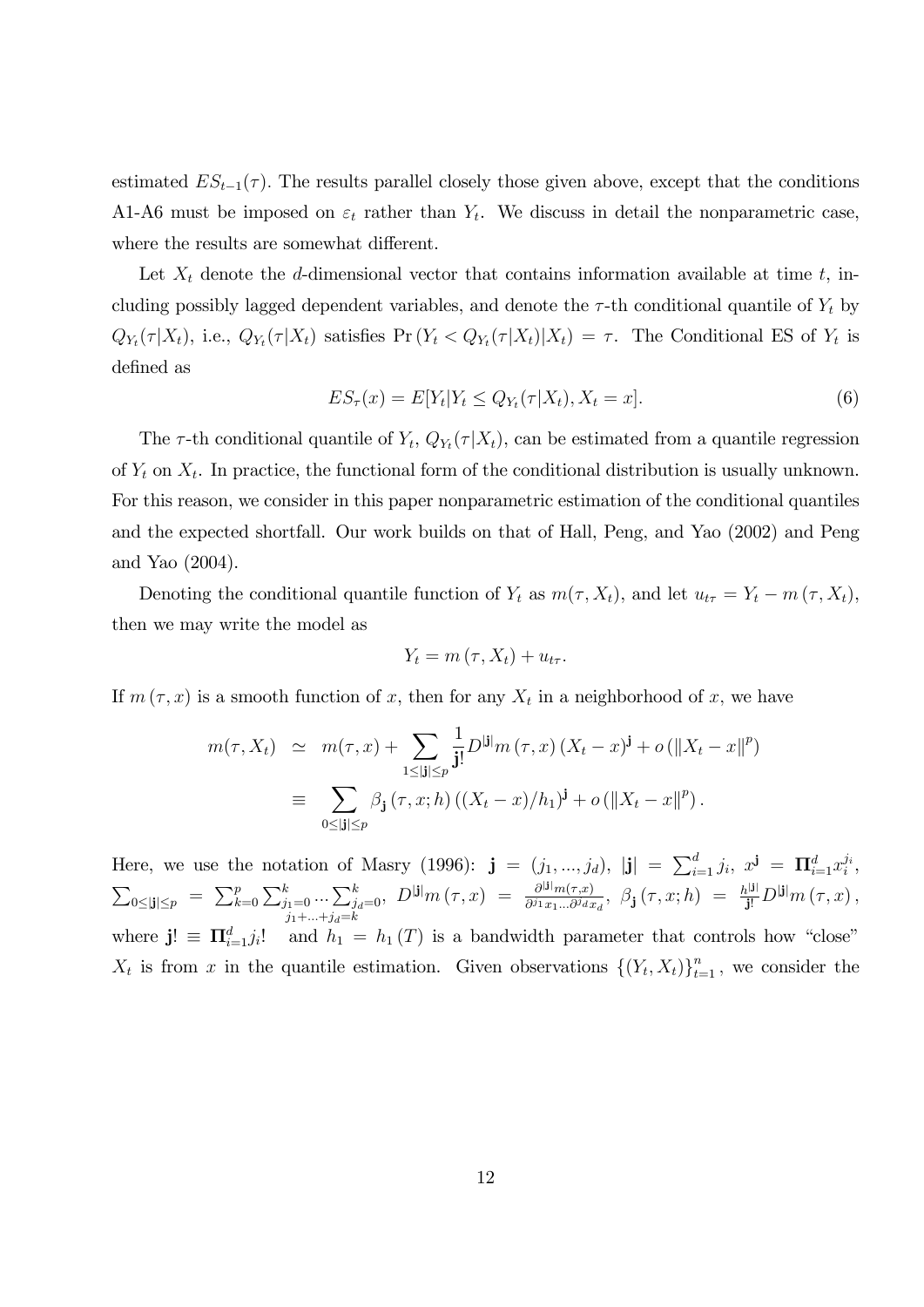following local-polynomial<sup>3</sup> quantile regression that minimizes the following objective function

$$
Q_T(\tau, x; \boldsymbol{\theta}) \equiv \sum_{t=1}^T \rho_\tau \left( Y_t - \sum_{0 \le |\mathbf{j}| \le p} \beta_\mathbf{j} ((X_t - x)/h_1)^{\mathbf{j}} \right) K \left( \frac{x - X_t}{h_1} \right), \tag{7}
$$

where  $\rho_{\tau}(z)$  be the "check" function defined by  $\rho_{\tau}(z) = z(\tau - 1(z \le 0))$  with  $1(\cdot)$  being the usual indicator function, K is a nonnegative kernel function on  $\mathbb{R}^q$  defined as  $K(u)$  =  $\prod_{r=1}^{d} k(u_r)$  where  $k(u)$  is the univariate kernel, and  $\theta$  is a stack of  $\beta_j$  in the lexicographical order. Minimizing (7) with respect to  $\beta_j$ ,  $0 \leq |\mathbf{j}| \leq p$ , delivers an estimate  $\beta_j(\tau, x; h_1)$  of  $\beta_j(\tau, x; h_1)$ . The conditional quantile function  $m(\tau, x)$  and its derivatives up to p-th order are then estimated respectively by

$$
\widehat{m}(\tau, x) = \widehat{\beta}_{\mathbf{0}}(\tau, x; h_1) \text{ and } \widehat{D}^{|\mathbf{j}|} m(\tau, x) = (\mathbf{j}! / h_1^{|\mathbf{j}|}) \widehat{\beta}_{\mathbf{j}}(\tau, x; h_1) \text{ for } 1 \leq |\mathbf{j}| \leq p.
$$

In the special case when  $p = 1$ , these are the widely used local linear estimators.

Notice that

$$
ES_{\tau}(x) = \mathbb{E}[Y_t 1(Y_t < Q_{Y_t}(\tau | X_t))] X_t = x] = \mathbb{E}(Y | X = x) - \frac{1}{\tau} \mathbb{E}[\rho_{\tau}(Y - m(\tau, X)) | X = x],
$$

we can estimate the conditional Expected Shortfall  $ES_{\tau}(x)$  by replacing the conditional expectations with corresponding local sample averages. We propose the following estimator for  $ES_{\tau}(x)$ :

$$
\widehat{ES_{\tau}(x)} = \frac{1}{\widehat{f}_X(x)} \frac{1}{Th^d} \sum_{t=1}^T K\left(\frac{X_t - x}{h}\right) \left[ Y_t - \frac{1}{\tau} \rho_{\tau} \left(Y_t - \widehat{m}(\tau, X_t)\right) \right],\tag{8}
$$

where  $\widehat{f}_X(x) = T^{-1}h^{-d}\sum_{t=1}^T K\left(\frac{X_t-x}{h}\right), h = h(T)$  is the bandwidth parameter that we use for estimating ES. An alternative more complicated estimator can be constructed by fitting a local polynomial estimator to  $\hat{Z}_t = Y_t 1(Y_t \langle \hat{m}(\tau, X_t) \rangle)$ . Also see Cai and Wang (2008) and Scaillet (2004), Scaillet (2005) for estimation of conditional ES in the case with Önite variances.

Again, to facilitate asymptotic analysis, we assume that the following regularity conditions hold.

#### Assumption D

<sup>&</sup>lt;sup>3</sup>Different nonparametric estimators, including both the simple kernel smoother and the local polynomial estimator, can be used. In this paper, we consider the local polynomial procedures. For additional information about local polynomial estimation, see Fan (1992), and Fan and Gijbels (1996) for discussions on the attractive properties of this approach.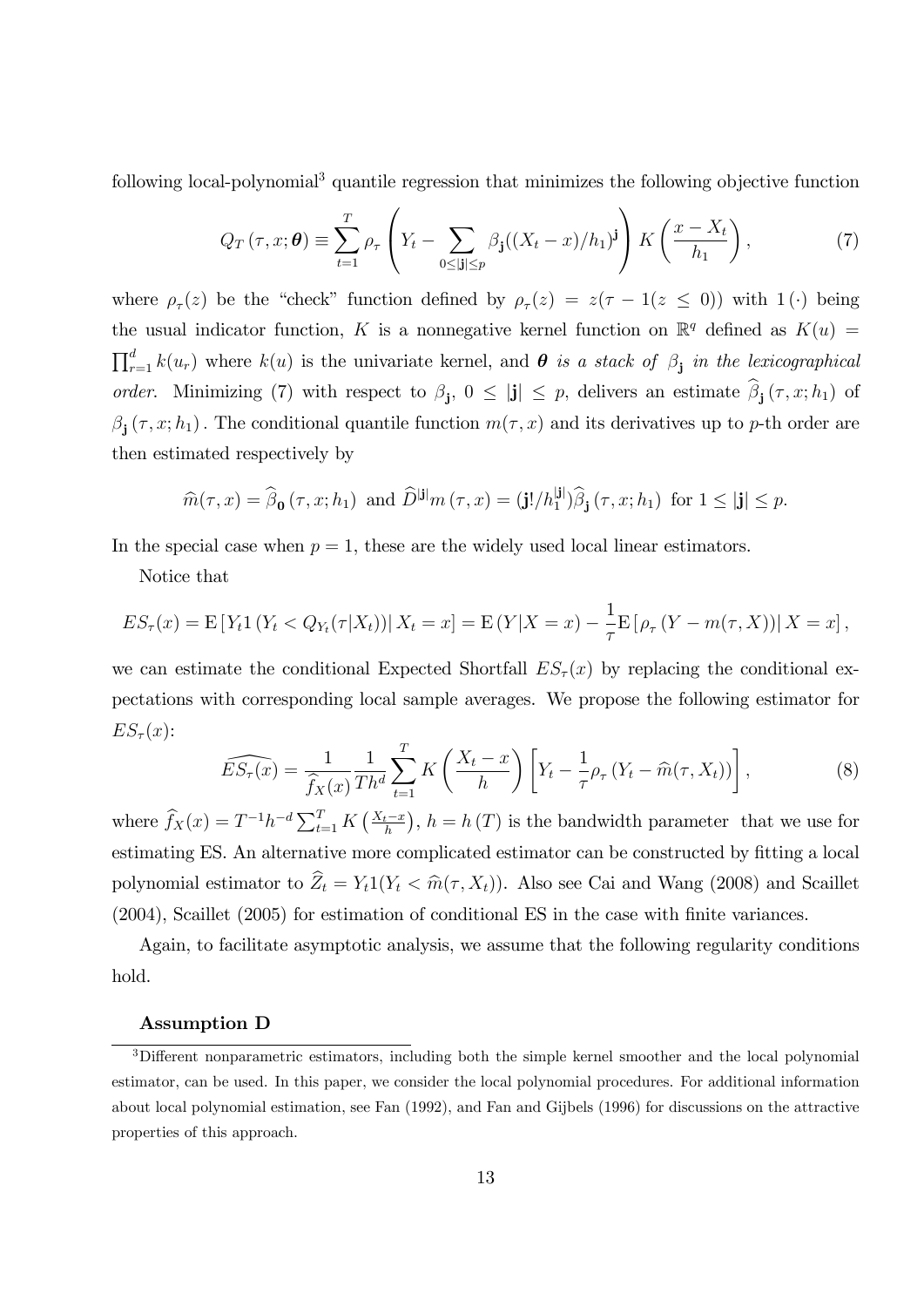**D1** Let  $\mathcal{F}_{t-1}$  be the  $\sigma$ -field generated by past information  $(Y_{t-j}, j \geq 1; X_{t-i}, i \geq 0)$ , and denote the conditional quantile function of  $Y_t$  as

$$
Q_{Y_t}(\tau | \mathcal{F}_{t-1}) = m(\tau, X_t),
$$

where  $m(\tau, x)$  is continuously differentiable at x to the order p, and  $ES_{\tau}(x)$  defined by  $(6)$  is continuously differentiable at x to the second order.

- **D2**  $(Y_t, X_t^{\top})$  are realizations from a strictly stationary sequence with regularly varying tail probabilities satisfying Assumption A1. The conditional CDF of  $Y_t$  given  $X_t$ ,  $F_{Y|X}(y|x) =$  $Pr(Y_t \leq y | X_t = x)$ , has derivative  $f_{Y|X}(y|x) > 0$  with  $|f_{Y|X}(y_n|x)|$  uniformly integrable for any sequence  $y_n \to m(\tau, x)$ . In addition, the sequence  $(Y_t, X_t^{\top})$  is  $\rho$ -mixing with geometrically declining mixing coefficient  $\alpha(k)$ , i.e.,  $|\alpha(k)| \leq c\delta^k$  for some  $\delta \in (0,1)$  and  $c < \infty$ .
- D3  $u_{t\tau} = Y_t m(\tau, X_t)$  also has regularly varying tail probabilities (in the conditional distribution given  $X_t = x$ ) satisfying Assumption A1.
- **D4** The pdf of  $X_t$ ,  $f_X(x)$ , is continuously differentiable at x and  $f_X(x) > 0$ .
- **D5** The kernel function  $K(\cdot)$  is a product kernel of  $k(\cdot)$ , which is a symmetric density function with compact support  $[-1, 1]$ , and  $|k(a) - k(a')| \leq \overline{c}_2 |a - a'|$  for any  $a, a' \in \mathbb{R}$  and some  $\overline{c}_2 < \infty$ . The functions  $H_{\mathbf{j}}(x) = x^{\mathbf{j}}K(x)$  for all  $\mathbf{j}$  with  $0 \leq |\mathbf{j}| \leq 2p + 1$  are Lipschitz continuous. Let  $\mu_2(K) = \int u^2 K(u) du$

**D6** 
$$
h \to 0
$$
,  $h_1^{p+1}/h^2 \to 0$ ,  $T^{1/2-1/\theta}h^{d(1-1/\theta)}h_1^{-1/2} \to 0$ , and  $Th^d \to \infty$  as  $T \to \infty$ .

Let  $ES_{\tau,X}^{(r)}(x)$  and  $f_X^{(r)}(x)$  be column vectors of

$$
\frac{1}{r_1! \cdots r_d!} \frac{\partial^r ES_{\tau}(x)}{\partial x_1^{r_1} \cdots \partial x_d^{r_d}}, \frac{1}{r_1! \cdots r_d!} \frac{\partial^r f_X(x)}{\partial x_1^{r_1} \cdots \partial x_d^{r_d}}, \text{ for } r_1 + \cdots + r_d = r,
$$

and define the bias function

$$
B(\tau, x) = \frac{1}{\tau} \mu_2(K) \left\{ \frac{f_X^{(1)}(x)}{f_X(x)} E S_{\tau, X}^{(1)}(x) + E S_{\tau, X}^{(2)}(x) \right\}.
$$
 (9)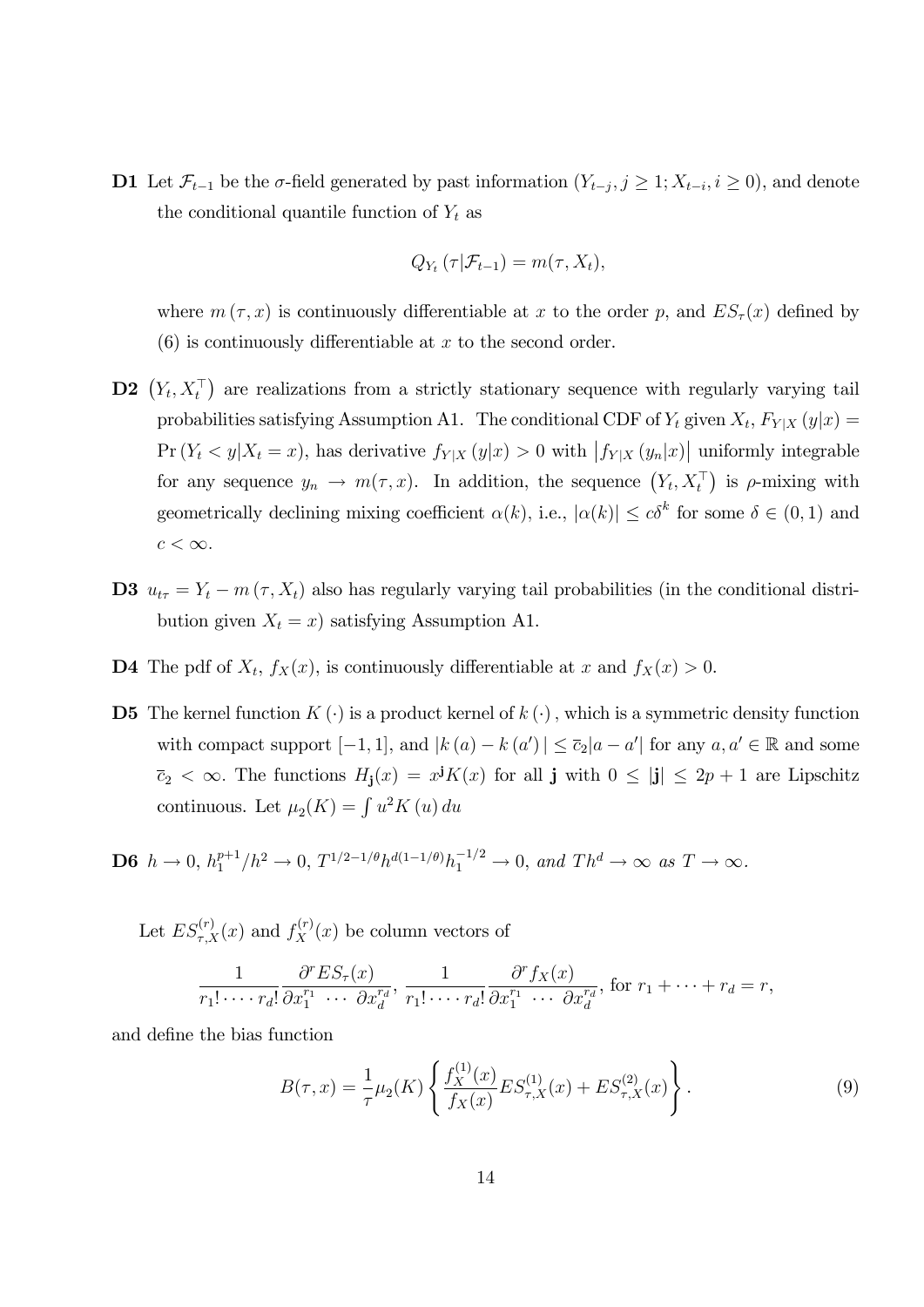Let

$$
\eta_t = u_{t\tau} 1 (u_{t\tau} < 0) - \mathbf{E} [u_{t\tau} 1 (u_{t\tau} < 0) | X_t],
$$

and define  $W_t = K\left(\frac{X_t - x}{h}\right)\eta_t$ , as shown in the proof, the leading component of the estimator (8) is determined by sums of  $W_t$ . Notice that  $u_{t\tau}1(u_{t\tau} < 0) \leq 0$ , and the kernel function  $K(\cdot)$ has a bounded support, thus  $W_t$  has a positive upper bound but no lower bound. It follows that

$$
\lim_{x \to \infty} \frac{\Pr[W_t > x]}{\Pr[W_t| > x]} = p_1 = 0 \quad ; \quad \lim_{x \to \infty} \frac{\Pr[W_t < -x]}{\Pr[W_t| > x]} = q_1 = 1.
$$

Let  $c_T$  be the infimum of value satisfying  $Pr(|W_t| \geq c_T) \leq 1/T$ , and  $E[W_t1(|W_t| \leq c_T)] = b_T$ , under Assumption D3,  $T \Pr[a_T^{-1} | \eta_t] > 1] \sim 1$ , where  $a_T = T^{1/\theta}$ . By Breiman (1965) (also see Davis and Mikosch 2001),

$$
\Pr(|W_t| \geq c_T) = \Pr\left(\left|K\left(\frac{X_t - x}{h}\right)\eta_t\right| \geq c_T\right)
$$

$$
= \Pr\left(\frac{a_T}{c_T}\left|K\left(\frac{X_t - x}{h}\right)\eta_t\right| \geq a_T\right)
$$

$$
= \left[\frac{a_T}{c_T}\right]^\theta \mathbb{E}\left[K\left(\frac{X_t - x}{h}\right)\right]^\theta \Pr(|\eta_t| \geq a_T)
$$

$$
= \frac{h^d}{c_T^{\theta}} f_X(x) \int K(u)^{\theta} du
$$

thus  $c_T \sim (Th^d)^{1/\theta}$ . By definition,  $\eta_t$  are recentered and  $E(W_t) = 0$ . However, due to skewness of the distribution of  $W_t$ ,  $b_T$  is non-zero and (as shown in Theorem 4) contributes as a second component of bias term in the estimation of conditional ES. Under Assumption D1,  $b_+(m)$  =  $p_1m = 0, b_{-}(m) = q_1m = m$ , hence the limits  $\lim_{m\to\infty} (b_{\pm}(m) - b_{\pm}(m - 1)) = c_{\pm}$  exist and  $c_+ = 0, c_- = 1.$ 

We summarize the asymptotic behavior of the estimator of the conditional expected shortfall in Theorem 4.

THEOREM 4. Suppose that Assumptions D1 - D6 hold. Then, as  $T \to \infty$ ,

$$
(Th^d)^{(\theta-1)/\theta} \left( \widehat{ES_\tau(x)} - ES_\tau(x) - h^2 B(\tau, x) \right) - \frac{T}{(Th^d)^{1/\theta}} \frac{b_T}{\tau f_X(x)} \Rightarrow \frac{1}{\tau f_X(x)} S^*.
$$

Furthermore, for  $x \neq x'$ ,  $\overline{E}S_{\tau}(\overline{x})$  and  $\overline{E}S_{\tau}(\overline{x'})$  are asymptotically independent.

REMARK. The "variance" effect in the estimated conditional ES is of order  $(Th^d)^{-(\theta-1)/\theta}$ . The bias terms in the estimated conditional ES contains two parts: the first term  $h^2B(\tau, x)$  is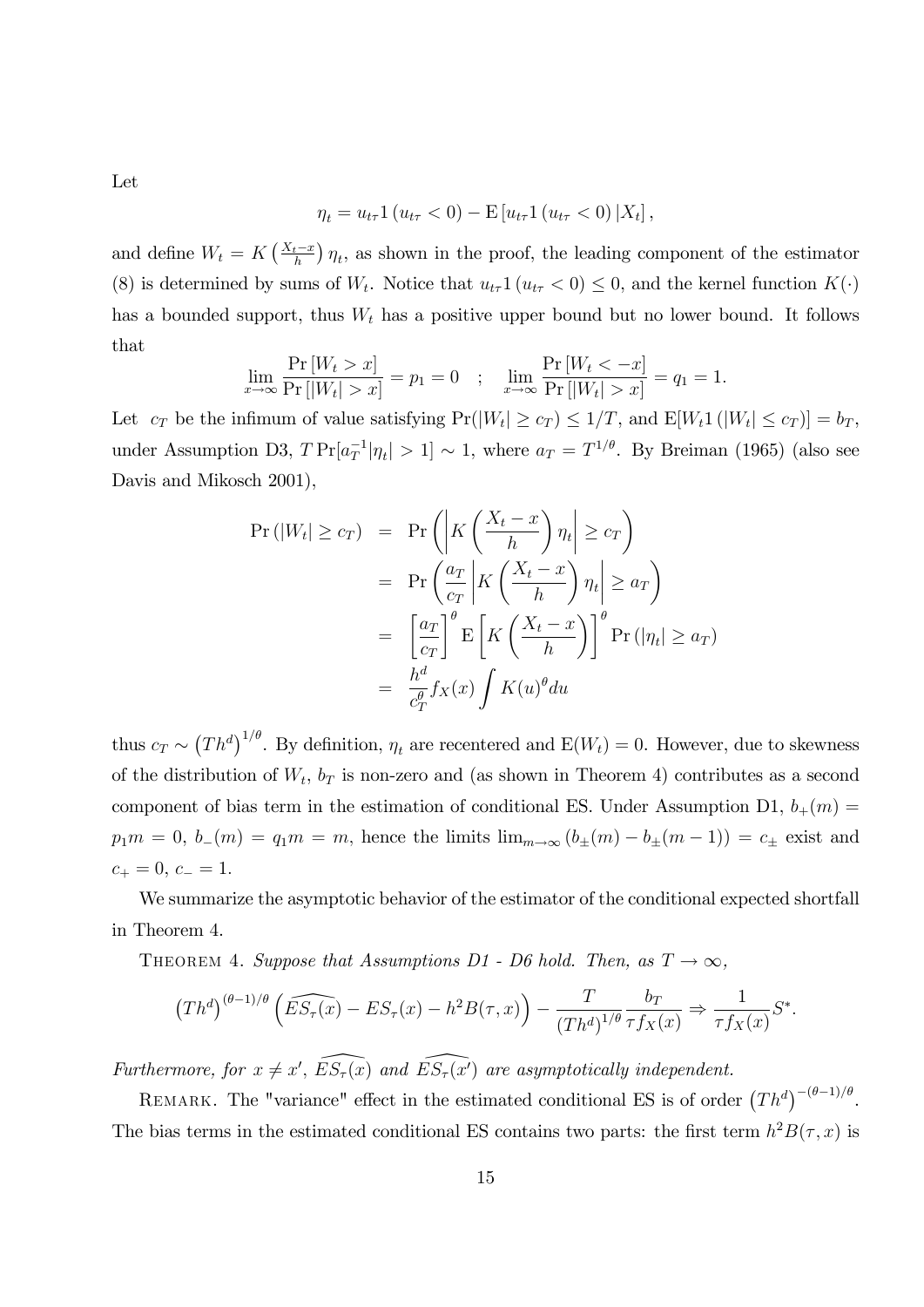the standard bias term in nonparametric estimation, which is of order  $h^2$ ; in addition, there is a second part,  $\frac{b_T}{h^d \tau f_X(x)}$ . If we denote the conditional density of  $\eta_t$  as  $f_{\eta}|_X(\eta|x)$ , notice that

$$
b_T = \mathbb{E}\left[K\left(\frac{X_t - x}{h}\right)\eta_t 1\left(\left|K\left(\frac{X_t - x}{h}\right)\eta_t\right| \le c_T\right)\right]
$$
  
\n
$$
= \mathbb{E}\left\{\mathbb{E}\left[K\left(\frac{X_t - x}{h}\right)\eta_t 1\left(\left|K\left(\frac{X_t - x}{h}\right)\eta_t\right| \le c_T\right)\middle|X_t\right]\right\}
$$
  
\n
$$
= \iint K\left(\frac{x'-x}{h}\right)\eta 1\left(K\left(\frac{x'-x}{h}\right)|\eta| \le c_T\right)f_{\eta|X}(\eta|x')f_X(x')d\eta dx'
$$
  
\n
$$
= h^d \iint K(u)\eta 1(K(u)|\eta| \le c_T)f_{\eta|X}(\eta|x+uh)f_X(x+uh)d\eta du
$$
  
\n
$$
\approx h^d f_X(x) \iint K(u)\eta 1(K(u)|\eta| \le c_T)f_{\eta|X}(\eta|x)d\eta du
$$

which is of order  $h^d$  times the magnitude of  $E[\eta_t 1(|\eta_t| \le c_T) | X_t = x]$ . Since  $E(\eta_t | X_t = x) = 0$ , the order of magnitude of  $E[\eta_t 1(|\eta_t| \le c_T)|X_t = x]$  is the same as that of  $E[\eta_t 1(|\eta_t| > c_T)|X_t = x]$ x. Notice that  $c_T \to \infty$  as  $T \to \infty$ , and  $\eta_t$  is bounded from above but has no lower bound,  $E[\eta_t 1(|\eta_t| > c_T)|X_t = x] = E[\eta_t 1(\eta_t < -c_T)|X_t = x]$  for large enough T. Under assumption D3,  $Pr[\eta_t < -c|X_t = x] \sim c^{-\theta}$  for large c, thus  $E[\eta_t 1(\eta_t < -c_T)|X_t = x]$  is of order  $(Th^d)^{-(\theta-1)/\theta}$ . Thus, the second part of bias is of order  $(Th^d)^{-(\theta-1)/\theta}$ . Under the assumption that  $\theta \in (1, 2)$ , both parts in the bias term converge to zero and the estimator is consistent. The bandwidth that matches the smoothing bias and the stochastic term is of order  $h \sim T^{-(\theta-1)/((2+d)\theta-1)}$ , which results in the rate of convergence being  $T^{-2(\theta-1)/((2+d)\theta-1)}$ .

REMARK. Notice that in the presence of infinite variance, the variance effect of the preliminary quantile regression is of order  $(Th_1^d)^{-1/2}$ , which is smaller than the variance effect of a local least-squares estimation (which would be  $(Th_1^d)^{-(\theta-1)/\theta}$ ). If  $p > 1$ , we may simply choose  $h = h_1$  in the estimator (8), and the preliminary nonparametric estimation does not affect the final estimation of expected shortfall.

REMARK. The asymptotic distribution in Theorem 4 does not depend on the time series properties, meaning that the asymptotic distribution is the same as if the data were iid with the same marginal distributions. This result is typical in nonparametric problems, see Robinson (1983). The localization by the kernel shuffles the time series so that their dependence is no longer so important. It follows that one can construct consistent confidence intervals from an estimator of  $\theta$  alone (provided one undersmooths to make the smoothing bias of smaller order), see McCulloch (1986) and Rachev and Mittnik (2000). However, if  $X_t = t/T$ , then the above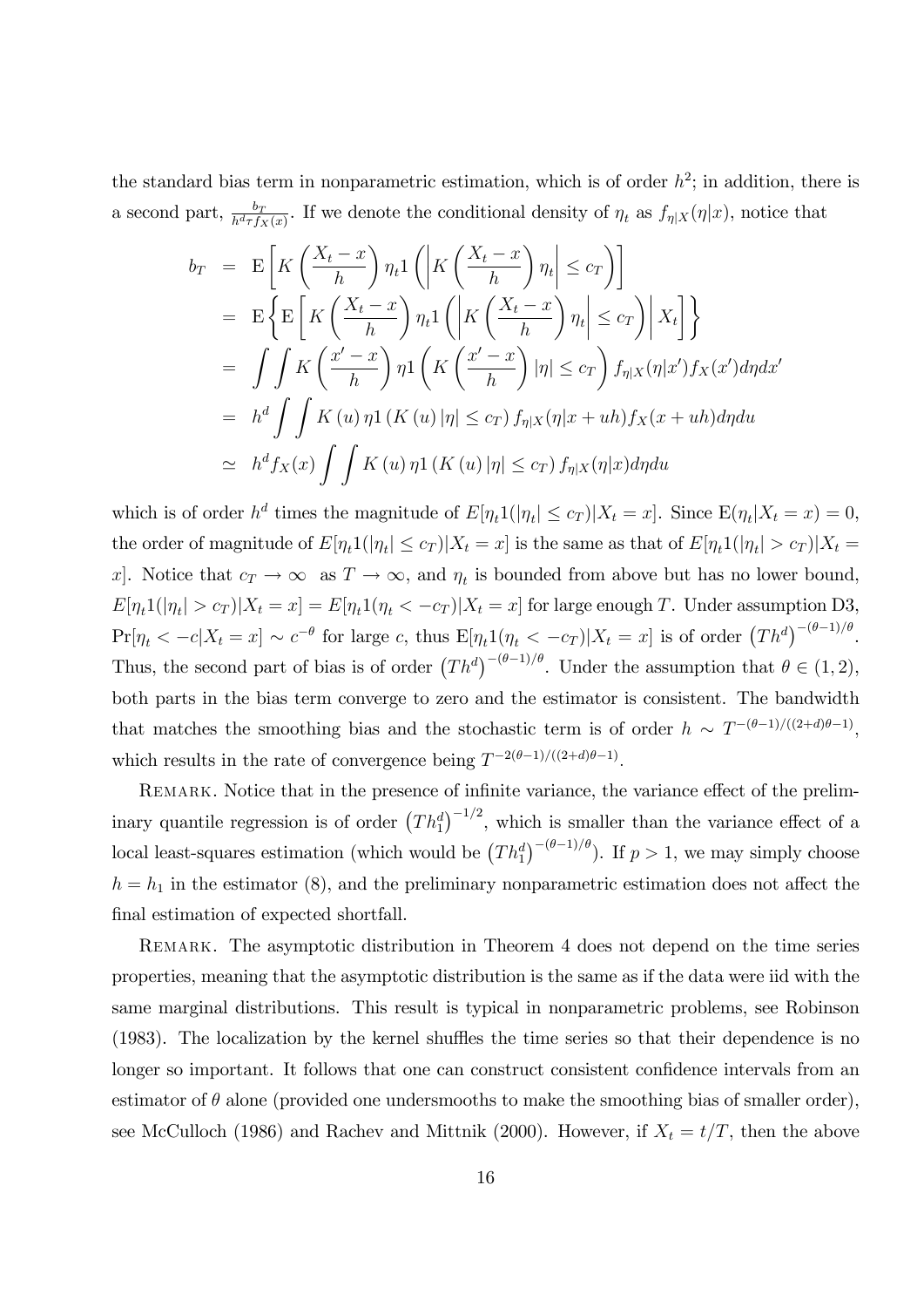result does not apply. In this case, the limiting distribution will be more like that from Theorem 1, although the rate of convergence will be nonparametric, see Hart (1991) and Peng and Yao (2004).

The last remark suggests an alternative way of estimating and conducting inference about the unconditional expected shortfall. This approach sacrifices some efficiency (rate of convergence) with the benefit of simpler inference. Specifically, let  $X_1, \ldots, X_T$  be i.i.d. uniform [0, 1] random variables independent of  $Y_1, \ldots, Y_T$ . Then compute  $\widehat{ES_{\tau}(x)}$  from (8) for a set of points  $x \in \{x_1, \ldots, x_n\}$ , where the grid is chosen such that  $\widehat{ES_\tau(x_j)}$  and  $\widehat{ES_\tau(x_k)}$  are asymptotically independent (for example, for  $n = 1$  this is trivially satisfied). Then let

$$
\widehat{ES_{\tau}} = \sum_{j=1}^{n} w_{nj} \widehat{ES_{\tau}(x_j)},
$$

where  $w_{nj}$  are weights with  $\sum_{j=1}^{n} w_{nj} = 1$ . We can take n to be almost as but not quite as large as  $n = O(Th)$  when the locations  $x_j$  are chosen correctly in [0, 1], i.e., so that  $\{E\widehat{S_\tau(x_j)}, j =$  $1, \ldots, n$  are mutually independent. For an appropriate choice of weights we will obtain an improved rate of convergence over that in Theorem 4, but not quite as good as in Theorem 2; heuristically, the leading stochastic term of  $\widehat{ES}_{\tau}$  behaves like a sample average of the form  $\sum_{j=1}^n w_{nj} S_j^*$ , where  $S_j^*$  are i.i.d. stable random variables with mean zero, and this will converge in distribution at rate  $n^{(\theta-1)/\theta}$  to a stable random variable. The limiting distribution will be stable but will not depend on the dependence structure of the data.

### 6 Numerical Results

#### 6.1 Monte Carlo

In this section, we report some results based on a limited Monte Carlo experiment designed to examine the sampling performance of the estimators and the subsampling procedure. The data is generated from the following  $AR(1)$  process with different choices of parameter values and error distributions:

$$
Y_t = \alpha Y_{t-1} + u_t,
$$

where  $u_t$  are iid stable random variables with regularly varying tail probabilities satisfying  $T \Pr[a_T^{-1}|u_1| > 1] \to 1$ , and  $a_T = T^{1/\theta}$ ,  $\theta \in (1, 2)$ . Using the conventional notation, we denoted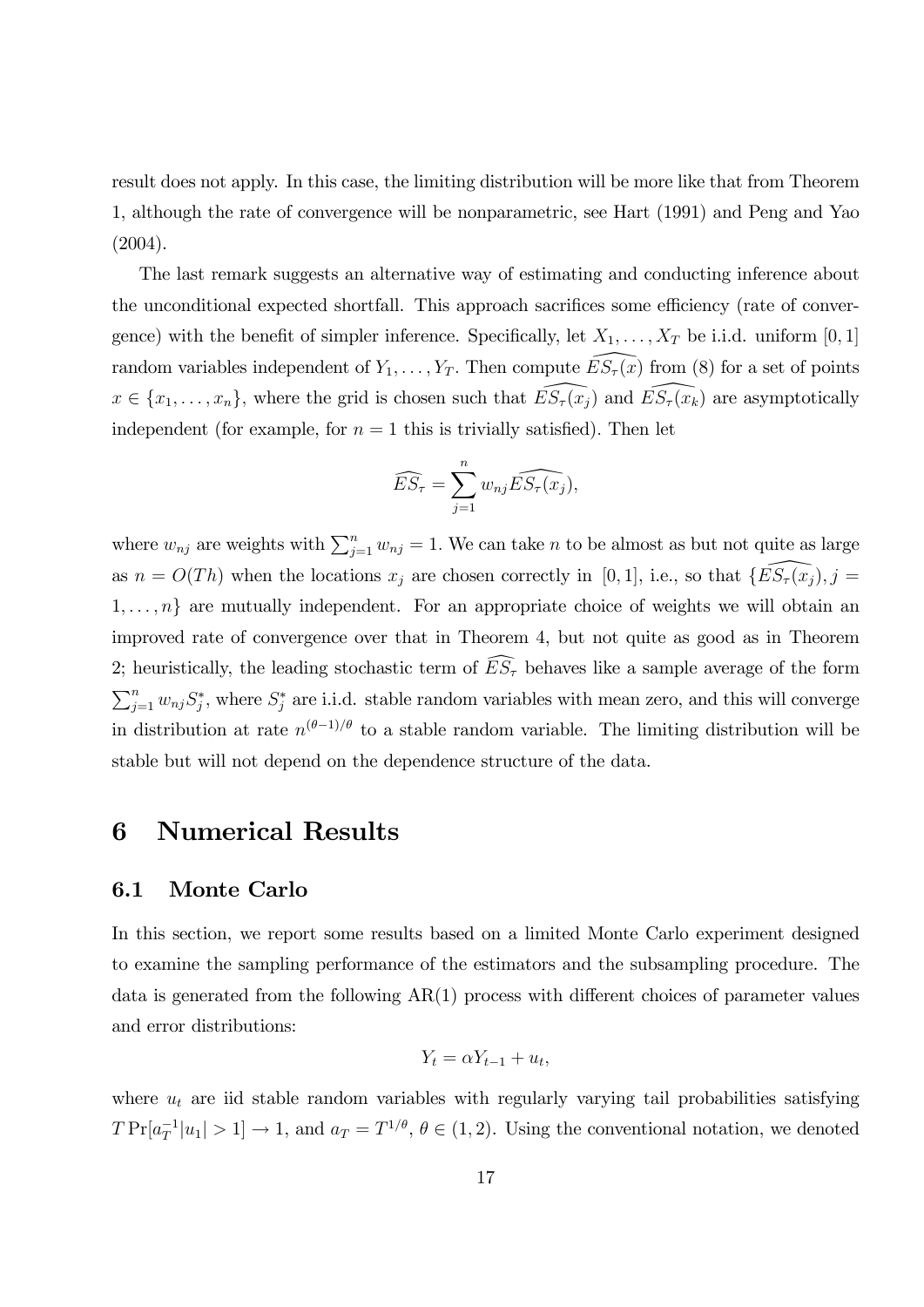the stable distribution as  $S(\mu, \sigma, \theta, \beta)$ , whose characteristic function of  $u, \phi(t) = E \exp(itu)$ , is given by

$$
\phi(t) = \exp\left\{it\mu - \sigma^{\theta} |t|^{\theta} (1 - i\beta \text{sgn}(t) \tan(\pi \theta/2)\right\},\,
$$

where the four parameters  $\mu$ ,  $\sigma \geq 0$ ,  $\theta \in (0, 2], \beta \in [-1, 1]$ , are location, scale, shape, and skewness parameters. Two sets of parameter values, DGP1:  $\mu = 0$ ,  $\sigma = 1$ ,  $\theta = 1.5$ ,  $\beta = 0$ , and DGP2:  $\mu = 0$ ,  $\sigma = 1$ ,  $\theta = 1.5$ ,  $\beta = 0.6$ , are investigated in the simulation. The first DGP correspond to symmetric innovations, and the second DGP correspond to skewed  $u_t$ . Giving the true vales of the parameters, the true vale of  $ES(\tau)$  can be calculated numerically. These random variables are generated using the stable random variable generator STABRND.M of McCulloch (1996).

We consider estimation of the expected shortfall at both the  $\tau = 0.05$  and  $\tau = 0.1$  quantiles. Two different choices of AR parameter value are considered: (i)  $\alpha = 0.5$ ; (ii)  $\alpha = 0.8$ . We examine the sampling performance for a range of sample sizes  $T = 100, T = 200, T = 500,$  $T = 1000$ . Number of repetition is 5000. If we denote the unsmoothed estimator in the *i*-th iteration as  $ES_{\tau,i}$ , we evaluate the sampling performance of the estimate based on the average bias of the estimate defined as

$$
BIAS = \frac{1}{N} \sum_{i=1}^{N} \widehat{ES}_{\tau,i} - ES_{\tau},
$$

and the Absolute Deviation Error

$$
ADE = \frac{1}{N} \sum_{i=1}^{N} \left| \widehat{ES}_{\tau,i} - ES_{\tau} \right|.
$$

For the smoothed estimator  $ES_{\tau}$ , we consider two choices of bandwidth  $h_1 = T^{-1/4}$  and  $h_2 =$  $0.5T^{-1/4}.$ 

Tables 1 and 2 report result of average bias BIAS and mean absolute error ADE for different estimators of the expected shortfall at the 5% ( $\tau = 0.05$ ) quantile. In particular, Tale 1 reports the result for the case of DGP1 and Table 2 reports the results corresponding to DGP2. The Monte Carlo results in Tables 1 and 2 indicates that the difference of the smoothed and unsmoothed estimators is small. As the sample size  $T$  increases, both the bias and absolute deviation errors are decreasing, corroborating the asymptotic theory. As we move from  $\alpha = 0.5$ to  $\alpha = 0.8$ , estimation error increases when serial correlation increases.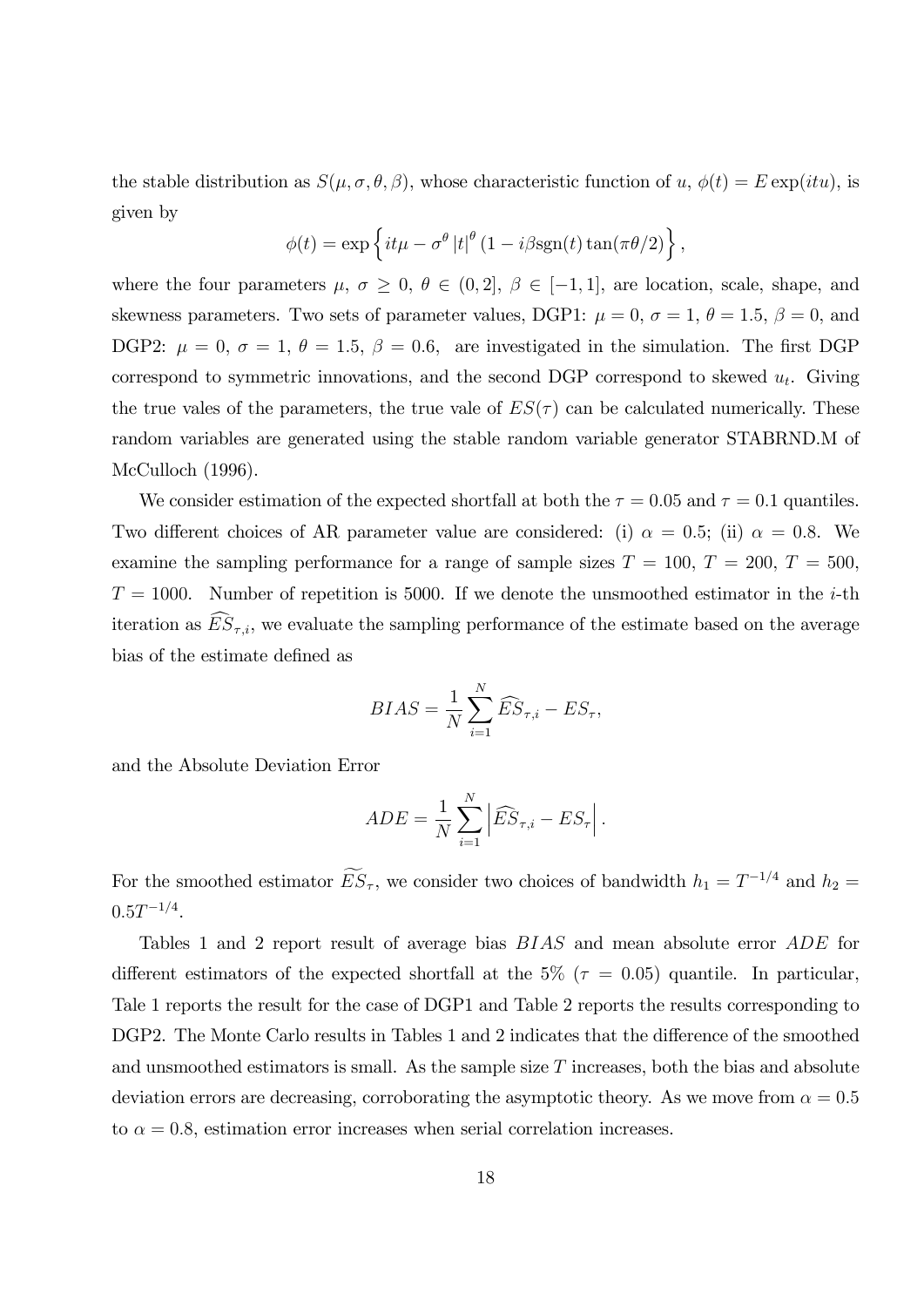We next look at the 10% ( $\tau = 0.1$ ) quantile. Tables 3 and 4 report the corresponding results for the case of DGP1 and DGP2. The results in Tables 3 and 4 are qualitatively similar to those of Tables 1 and 2, but we can see that estimation of ES improves when we move from tail to relatively central quantile. The closer to the extremal points, the poor estimates.

|      |             | $\cdots$   |                |         |            |                |           |  |
|------|-------------|------------|----------------|---------|------------|----------------|-----------|--|
|      |             | Unsmoothed | Smoothed       |         | Unsmoothed | Smoothed       |           |  |
| T    |             |            | $h_1$          | $h_2$   |            | $h_1$          | $h_2$     |  |
|      |             |            | $\alpha = 0.8$ |         |            | $\alpha = 0.5$ |           |  |
| 100  | <b>BIAS</b> | 3.7161     | 3.7191         | 3.7189  | 0.4890     | 0.4924         | 0.4927    |  |
|      | ADE         | 13.9550    | 13.9581        | 13.9578 | 7.2158     | 7.2192         | 7.2194    |  |
| 200  | <b>BIAS</b> | 1.6336     | 1.6323         | 1.6328  | 0.4648     | 0.4643         | 0.4642    |  |
|      | ADE         | 12.2525    | 12.2527        | 12.2524 | 5.9460     | 5.9475         | 5.9460    |  |
| 500  | <b>BIAS</b> | 0.7587     | 0.7544         | 0.7570  | $-0.1131$  | $-0.1171$      | $-0.1153$ |  |
|      | ADE         | 10.8352    | 10.8330        | 10.8343 | 5.0509     | 5.0499         | 5.0500    |  |
| 1000 | <b>BIAS</b> | 0.6221     | 0.6162         | 0.6203  | 0.2273     | 0.2266         | 0.2304    |  |
|      | ADE         | 9.1616     | 9.1614         | 9.1638  | 3.7967     | 3.7959         | 3.7974    |  |

Table 1: BIAS and ADE  $(ES(5\%),$  DGP1)

|      |             | Unsmoothed     | Smoothed |        | Unsmoothed     |           | Smoothed  |  |
|------|-------------|----------------|----------|--------|----------------|-----------|-----------|--|
| T    |             |                | $h_1$    | $h_2$  |                | $h_1$     | $h_2$     |  |
|      |             | $\alpha = 0.8$ |          |        | $\alpha = 0.5$ |           |           |  |
| 100  | <b>BIAS</b> | 1.7966         | 1.7908   | 1.8004 | 0.2614         | 0.2521    | 0.2660    |  |
|      | ADE         | 7.1033         | 7.0988   | 7.1070 | 3.7384         | 3.7353    | 3.7437    |  |
| 200  | <b>BIAS</b> | 0.7400         | 0.7358   | 0.7381 | 0.2590         | 0.2584    | 0.2587    |  |
|      | ADE         | 6.7778         | 6.7770   | 6.7775 | 3.0945         | 3.0990    | 3.0957    |  |
| 500  | <b>BIAS</b> | 0.3123         | 0.3128   | 0.3176 | $-0.0442$      | $-0.0482$ | $-0.0484$ |  |
|      | ADE         | 5.5750         | 5.5730   | 5.5774 | 2.6568         | 2.6587    | 2.6564    |  |
| 1000 | <b>BIAS</b> | 0.2587         | 0.2464   | 0.2535 | 0.1435         | 0.1336    | 0.1379    |  |
|      | ADE         | 4.7402         | 4.7379   | 4.7414 | 2.0066         | 2.0055    | 2.0085    |  |

### Table 2: BIAS and MAE  $(ES(5\%),$  DGP2)

 $\overline{1}$ 

Table 3: BIAS and ADE  $(ES(10\%),$  DGP1)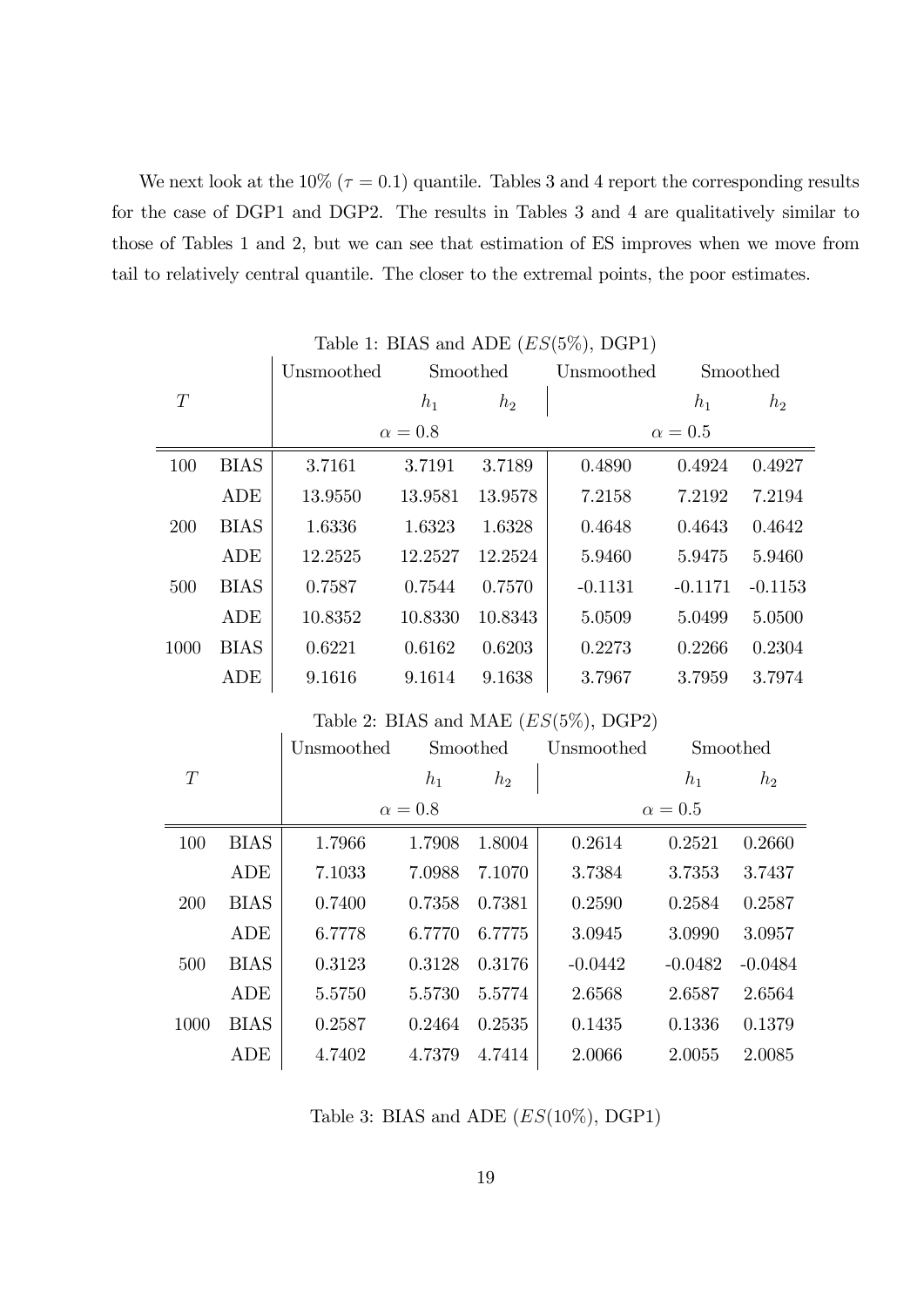|      |             | Unsmoothed  | Smoothed       |                | Unsmoothed                               |              | Smoothed       |  |  |
|------|-------------|-------------|----------------|----------------|------------------------------------------|--------------|----------------|--|--|
| T    |             |             | $h_1$          | h <sub>2</sub> |                                          | $h_1$        | $h_2$          |  |  |
|      |             |             | $\alpha = 0.8$ |                |                                          | $\alpha=0.5$ |                |  |  |
| 100  | <b>BIAS</b> | 1.4851      | 1.4981         | 1.4902         | 0.3274                                   | 0.3404       | 0.3489         |  |  |
|      | <b>ADE</b>  | 7.7923      | 7.8736         | 7.8663         | 3.6355                                   | 3.6483       | 3.6521         |  |  |
| 200  | <b>BIAS</b> | 1.1033      | 1.1045         | 1.1056         | 0.0343                                   | 0.0367       | 0.0418         |  |  |
|      | <b>ADE</b>  | 6.6707      | 6.6722         | 6.6725         | 3.2760                                   | 3.2848       | 3.2884         |  |  |
| 500  | <b>BIAS</b> | 0.5177      | 0.5144         | 0.5178         | 0.0469                                   | 0.0581       | 0.0636         |  |  |
|      | <b>ADE</b>  | 5.4938      | 5.4927         | 5.4942         | 2.4974                                   | 2.5031       | 2.5066         |  |  |
| 1000 | <b>BIAS</b> | $-0.000608$ | $-0.0041$      | $-0.000989$    | 0.0126                                   | 0.0202       | 0.0230         |  |  |
|      | <b>ADE</b>  | 4.9667      | 4.9655         | 4.9667         | 2.0419                                   | 2.0450       | 2.0464         |  |  |
|      |             |             |                |                | Table 4: BIAS and MAE $(ES(10\%),$ DGP2) |              |                |  |  |
|      |             | Unsmoothed  |                | Smoothed       | Unsmoothed                               | Smoothed     |                |  |  |
| T    |             |             | $h_1$          | $h_2$          |                                          | $h_1$        | h <sub>2</sub> |  |  |
|      |             |             | $\alpha=0.8$   |                |                                          | $\alpha=0.5$ |                |  |  |
| 100  | <b>BIAS</b> | 0.5690      | 0.5751         | 0.5830         | 0.2039                                   | 0.2266       | 0.2146         |  |  |
|      | ADE         | 4.3807      | 4.3871         | 4.3962         | 1.9104                                   | 1.9306       | 1.9187         |  |  |
| 200  | <b>BIAS</b> | 0.5982      | 0.6005         | 0.5951         | 0.0828                                   | 0.1049       | 0.0892         |  |  |
|      | ADE         | 3.5007      | 3.5017         | 3.5028         | 1.6389                                   | 1.6550       | 1.6433         |  |  |
| 500  | <b>BIAS</b> | 0.2175      | 0.2182         | 0.2224         | 0.0628                                   | 0.0767       | 0.0657         |  |  |
|      | ADE         | 2.9594      | 2.9606         | 2.9643         | 1.2808                                   | 1.2891       | 1.2827         |  |  |
| 1000 | <b>BIAS</b> | 0.1984      | 0.1986         | 0.1972         | 0.0225                                   | 0.0298       | 0.0234         |  |  |
|      | ADE         | 2.4301      | 2.4311         | 2.4297         | 1.0810                                   | 1.0854       | 1.0818         |  |  |

The second part of Monte Carlo examines the performance of the subsampling procedure. We focus on the unsmoothed estimator since the two versions estimators have qualitatively similar performance. In each iteration, the empirical quantiles of

$$
\left\{ M^{(\hat{\theta}-1)/\hat{\theta}} \left[ \widehat{ES}_{\tau}(M,t) - \widehat{ES}_{\tau} \right], t = 1, \dots, T - M + 1 \right\}
$$
 (10)

can be calculated. If we denote, say, the  $p$ -th quantile of  $(10)$  in the *i*-th iteration by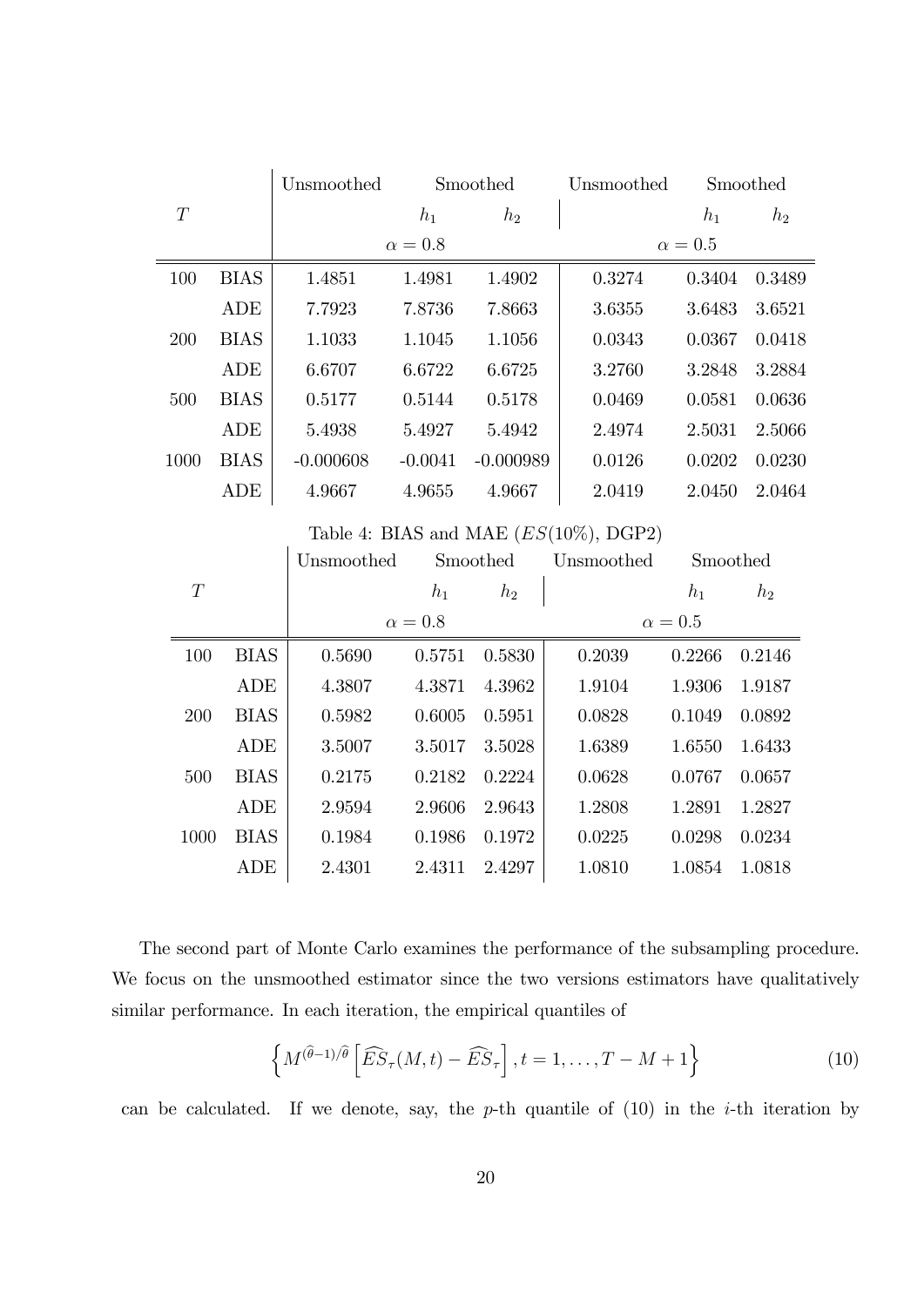$Q_{\widehat{ES}_{\tau}(M,t),i}(p)$ , we expect that

 $\mathbf{r}$ 

$$
\frac{1}{N} \sum_{i=1}^{N} \mathbf{1} \left[ T^{(\theta-1)/\theta} \left( \widehat{ES}_{\tau} - ES_{\tau} \right) < Q_{\widehat{ES}_{\tau}(M,t),i}(p) \right] \to p.
$$

To evaluate the approximation of the sampling distribution of  $T^{(\theta-1)/\theta} \left( \widehat{ES}_{\tau} - ES_{\tau} \right)$  by the subsampling distribution, we report the empirical value of

$$
\frac{1}{N} \sum_{i=1}^{N} \mathbf{1} \left[ T^{(\theta-1)/\theta} \left( \widehat{ES}_{\tau} - ES_{\tau} \right) < Q_{\widehat{ES}_{\tau}(M,t),i}(p) \right]
$$

for different sample sizes and data generating processes DGP1 and DGP2 that we used in the first part simulation. For the size of subsample, we consider two choices:  $M_1 = \sqrt{T}$  and  $M_2 = 1.5\sqrt{T}$ . We report the results corresponding to  $p = 0.05$  and  $p = 0.1$  in Tables 5 and 6 respectively. Again, as we move closer to the extremal points, the poor sampling performance is observed.

| Table 5 ( $p = 0.05$ ) |      |  |                                                                         |  |                  |  |  |  |  |  |
|------------------------|------|--|-------------------------------------------------------------------------|--|------------------|--|--|--|--|--|
| T                      | DGP1 |  |                                                                         |  | DGP <sub>2</sub> |  |  |  |  |  |
|                        |      |  | $\alpha = 0.8$ $\alpha = 0.5$ $\alpha = 0.8$ $\alpha = 0.5$             |  |                  |  |  |  |  |  |
|                        |      |  | $M_1$ $M_2$ $M_1$ $M_2$ $M_1$ $M_2$ $M_1$ $M_2$                         |  |                  |  |  |  |  |  |
| 100                    |      |  | $0.0196$ $0.0654$ $0.0120$ $0.0142$ $0.0210$ $0.0574$ $0.0098$ $0.0116$ |  |                  |  |  |  |  |  |
| 200                    |      |  | $0.0286$ $0.0928$ $0.0124$ $0.0190$ $0.0244$ $0.0814$ $0.0096$ $0.0182$ |  |                  |  |  |  |  |  |
| 500                    |      |  | $0.0528$ $0.0122$ $0.0326$ $0.0272$ $0.0466$ $0.0224$ $0.0146$ $0.0138$ |  |                  |  |  |  |  |  |
| 1000                   |      |  | $0.0754$ $0.0316$ $0.0656$ $0.0276$ $0.0684$ $0.0306$ $0.0524$ $0.0234$ |  |                  |  |  |  |  |  |

Table 6 (
$$
p = 0.1
$$
)

| T    | DGP1           |               |                |                              | DGP2                              |                                       |                                                 |        |
|------|----------------|---------------|----------------|------------------------------|-----------------------------------|---------------------------------------|-------------------------------------------------|--------|
|      | $\alpha = 0.8$ |               | $\alpha = 0.5$ |                              | $\alpha=0.8$                      |                                       | $\alpha = 0.5$                                  |        |
|      | $M_1$          | $M_2$         | $M_1$ $M_2$    |                              | $M_1$                             | $M_2$                                 | $M_1$                                           | $M_2$  |
| 100  | 0.1028         | 0.0464        |                |                              |                                   | $0.0382$ $0.0290$   $0.0932$ $0.0448$ | $\begin{array}{ c} 0.0366 & 0.0236 \end{array}$ |        |
| 200  |                | 0.2246 0.0438 |                |                              |                                   | $0.1760$ $0.0302$   $0.2328$ $0.0486$ | $\begin{array}{ c} 0.2186 & 0.0294 \end{array}$ |        |
| 500  | 0.1828         | 0.1690        | 0.1470         |                              | $0.1172 \mid 0.1832 \quad 0.1710$ |                                       | $0.1494$ $0.1362$                               |        |
| 1000 | 0.1680         | 0.1074        |                | $0.1304$ $0.0868$   $0.1720$ |                                   | 0.1090                                | 0.1322                                          | 0.0852 |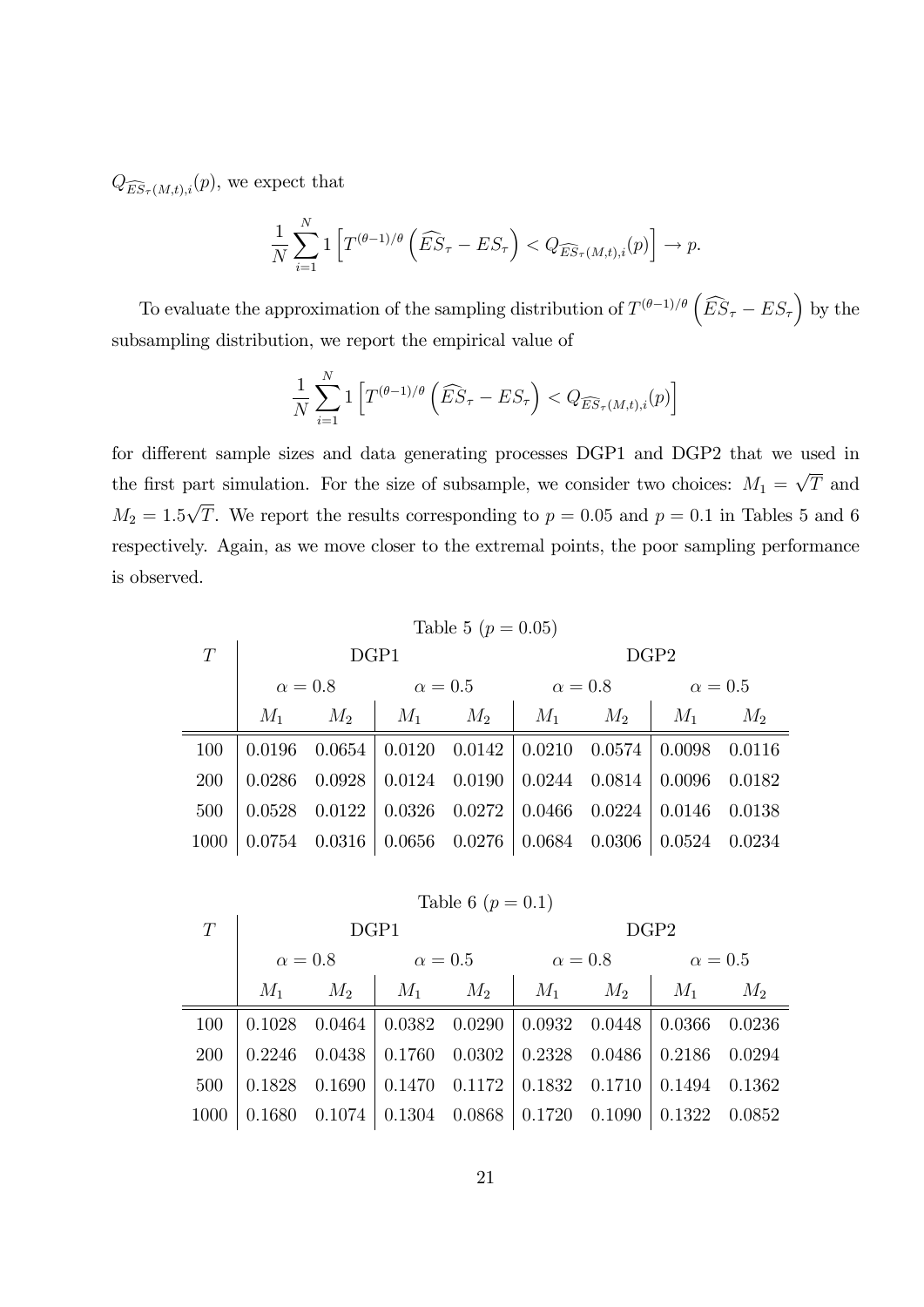### 6.2 Application

Ibragimov, Ibragimov and Kattuman (2010) have documented heavy tails in emerging market exchange rates, including the Russian Ruble, the Thai Baht, and the Phillipine PP. They looked at the period from October 1997 to October 2008 (the Russian Ruble for example is from January 1st 1999 to October 29th 2008.). They found these three currencies (and others) had tail index rate less than two. We will examine again the Ruble over the time period 1993-2011, which contains daily 4649 observations (we Önd similar results, not shown, for the two other currencies mentioned above). We show below the standardized time series (that is, normalized to have sample mean and variance one), which shows the extreme movements within the sample, especially during the default related crisis period of 1999.



Figure 1. Russian Ruble 1993-2011 Daily standardized return.

We first report the estimated tail indexes of the series using the Gabaix and Ibragimov (2011) rank-1/2 method. We report this a function of the threshold parameter (or number of observations used in the regression) upto and including the value of 500, which is slightly more than 10% of the data. The estimated parameters are consistently below 2 except for the upper tail for the very small threshold. In fact, the estimates are remarkably stable, and more so than the corresponding Hill estimates that we also computed. We find some difference between the upper and lower tails of the data, but a value of 1.3 for both would not be far wrong; this is consistent with the findings of Gabaix and Ibragimov (2011).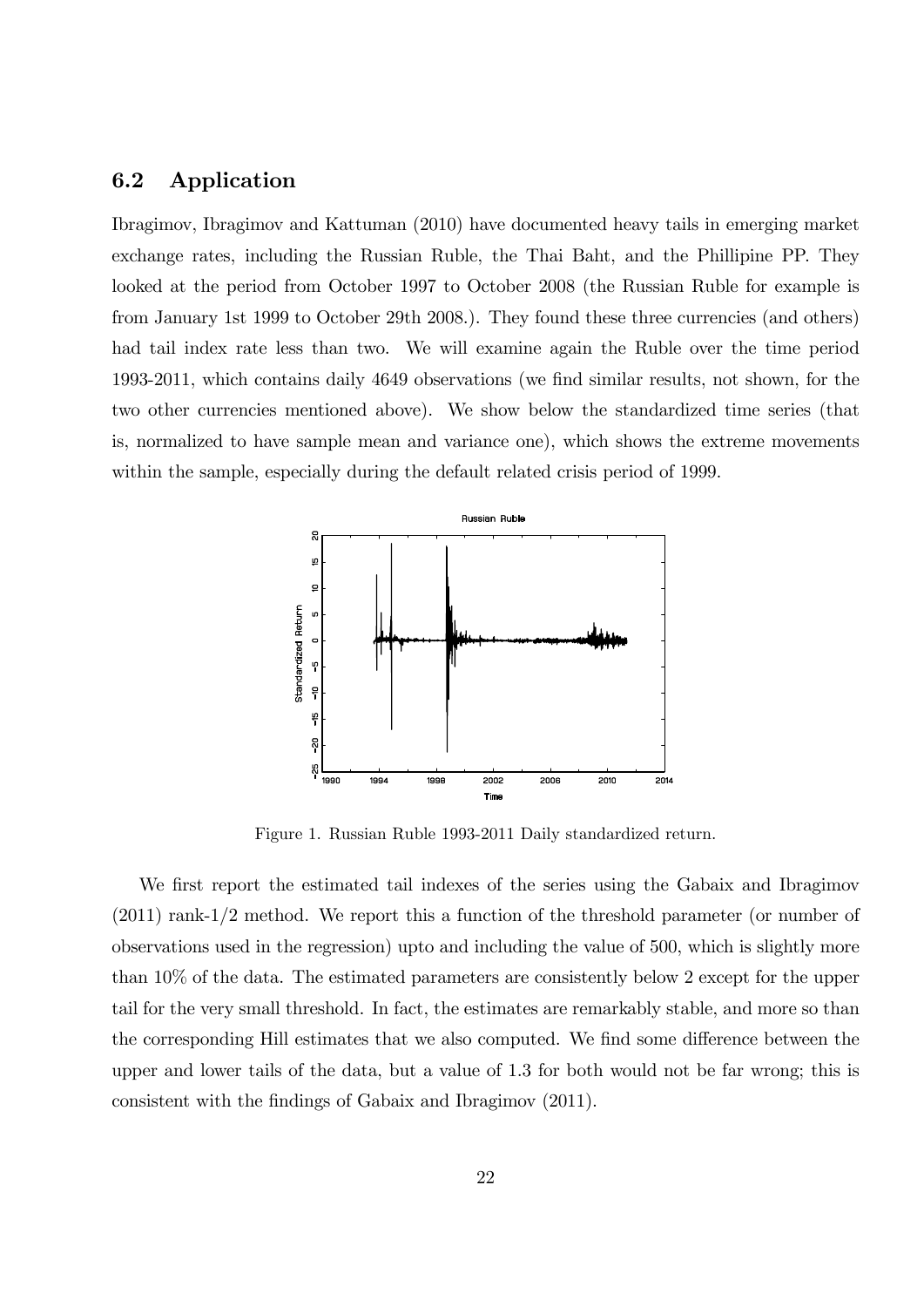

Figure 2. Estimated tail thickness parameters for different values of threshold. Solid line is the lower tail, dashed line is the upper tail.

We then estimated the 5% annual Value at Risk and Expected Shortfall of the time series using our methods described above. The 5% VaR and ES for the whole sample were -0.00247 and -0.00706 respectively. We next estimated both quantities using a rolling window, backward looking, subsample to show the variation of the risk measure, as we may expect it not to be constant over the whole period. We do this for an annual window (250 observations), which is consistent with much recent practice. Similar results are obtained for longer time periods. The results are shown below.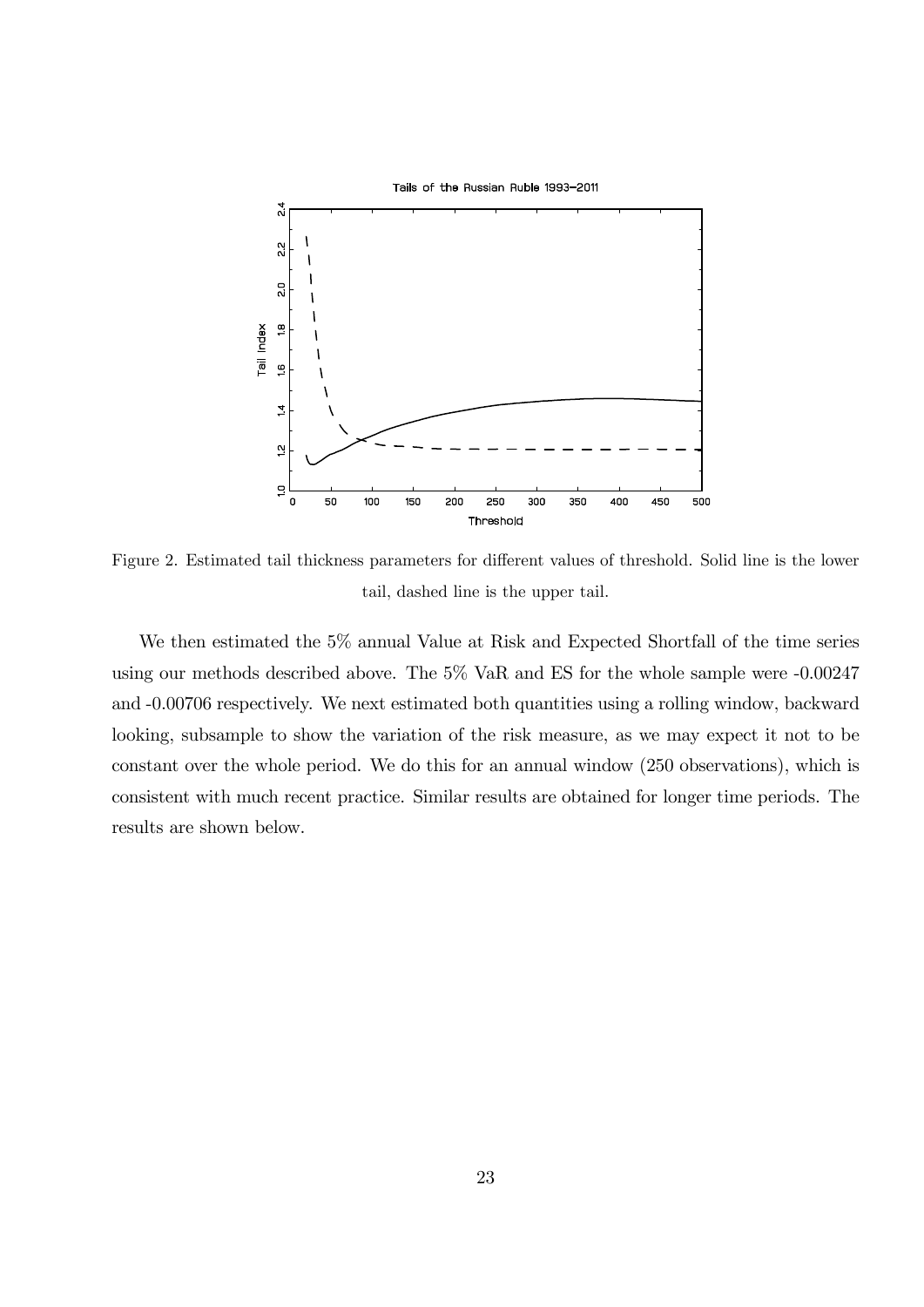

Figure 3. Estimated annual 5% Value at Risk and Expected shortfall, rolling window.

Both series vary a lot over the sample period with the crisis period at the turn of the millennium dominating numerically. More recently, both risk measures increased during the Önancial crisis but seem to have recovered. We note that by taking account of the estimation  $error<sup>4</sup>$  we obtain a full sample ES of  $-0.0179$ , which is considerably smaller than the original estimator.

The subsample VaR and ES take different numerical values but they move very closely together. One might think that the expected shortfall is just a constant multiple of the value at risk, but this is not true at all. The next graph shows the relationship between the expected shortfall and the Value at Risk as a scatter plot with a regression line included. The relationship between these two risk measures seems quite nonlinear and complex and perhaps characterized by a number of different regimes. Notably, when risk is low there seems to be a strong linear relationship, which would be consistent with a normal type innovation with time varying volatility but when risk is higher this relationship disappears. Perhaps it is necessary to allow a changing tail thickness parameter to explain this.

<sup>&</sup>lt;sup>4</sup>We computed the 0.05 quantile of the standardized subsample estimates (using  $\theta = 1.4$ ) denoted by  $\hat{c}_{\alpha}$ , and then computed  $ES + \widehat{c}_{\alpha}/T^{(\theta-1)/\theta}$ .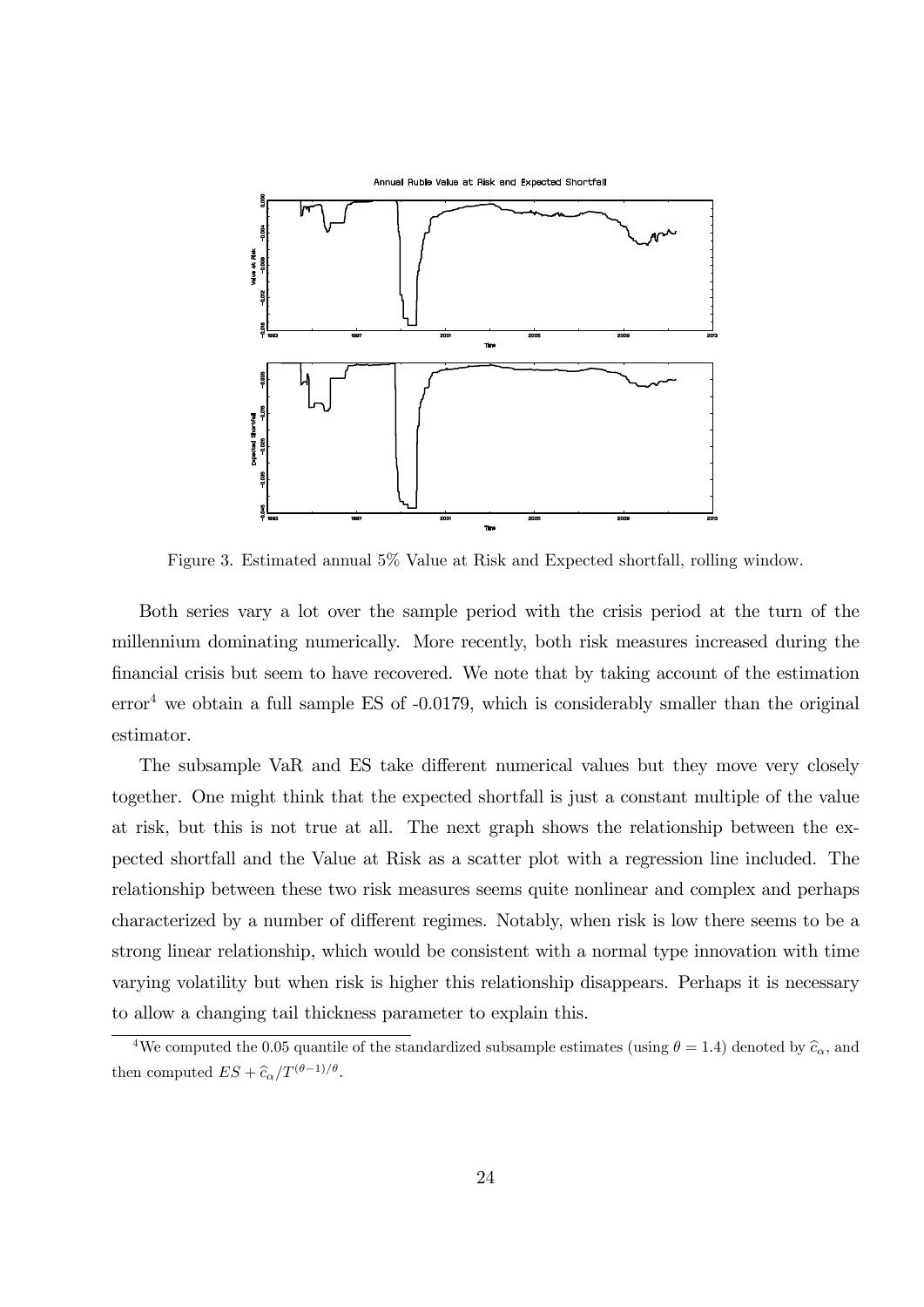

Figure 4. Scatter plot of annual Value at Risk versus Expected Shortfall.

### 7 Conclusions

We have shown that the usual asymptotic inference procedures for expected shortfall estimation break down when the series has heavy tails. In some sense this shows a weakness of expected shortfall as a risk measure, since by contrast the Value at Risk has the same asymptotic behaviour regardless of the thickness of the tails. Nevertheless, the expected shortfall is widely used. We have shown how to conduct correct inference in the heavy tail case. The results complement existing results for the light tail case with finite variances.

The analysis in this paper can be extended to other similar concepts. For example, our analysis in this paper can be applied to similar risk measures such as median absolute deviation  $E|Y - \text{median}(Y)|$  or the medianhalf deviation  $E|Y|1(Y \leq \text{median}(Y))$ . The results can also be extended to higher moment coherent risk measures studied by Krokhmal (2007). In addition, the method can also be applied to Lorenz curve estimation and inference. The definition of Lorenz curve for a given income distribution is similar to the expected shortfall: suppose that income Y is a random variable with distribution function  $F$ , the corresponding Lorenz curve is defined as  $L(\tau) = \mu^{-1} \int_0^{\tau} F^{-1}(t) dt$ . Cumulated evidence indicates heavy-tail behavior of income or wealth distributions. Thus the proposed estimators and inference procedures may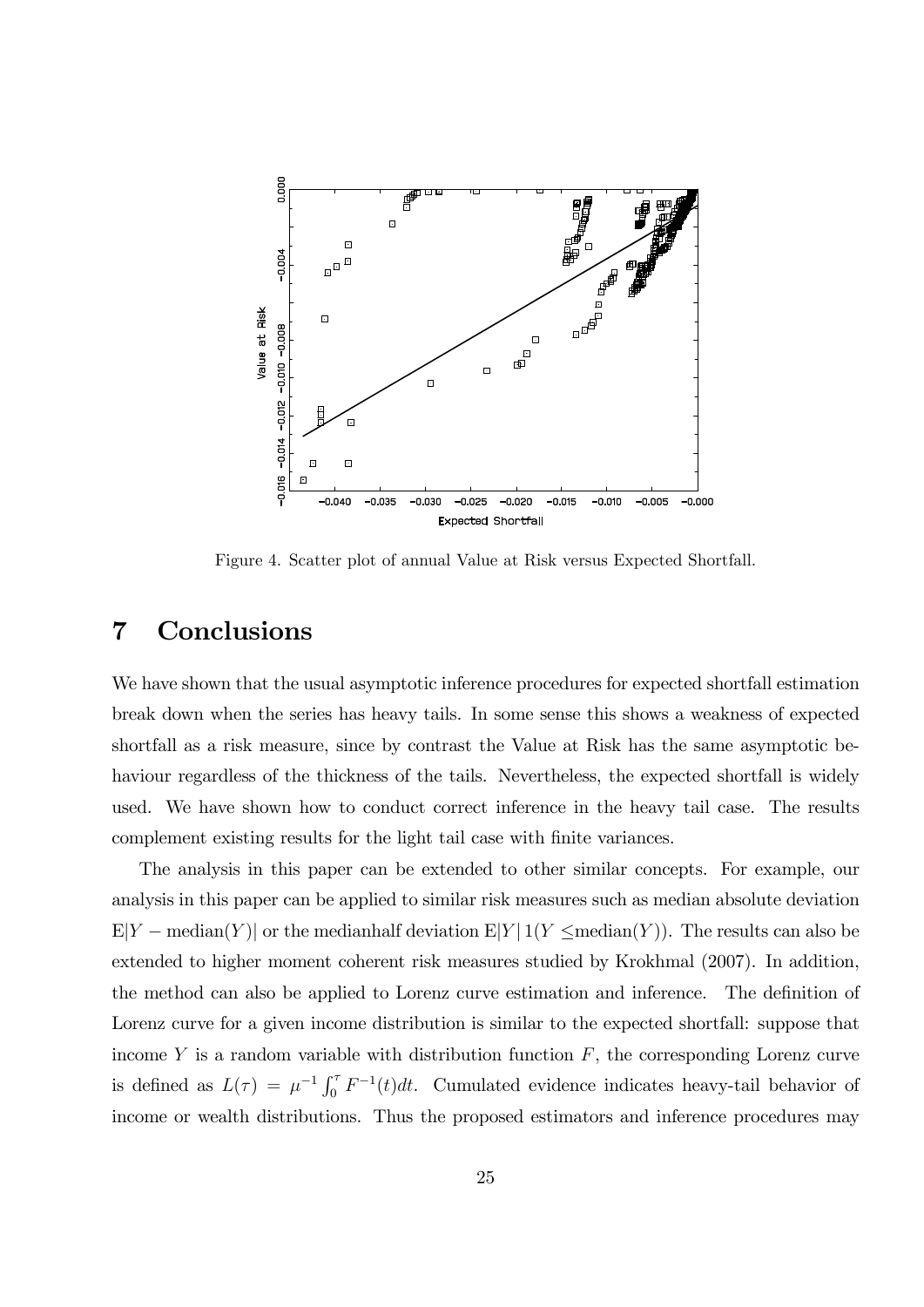be extended to the study of Lorenz curves.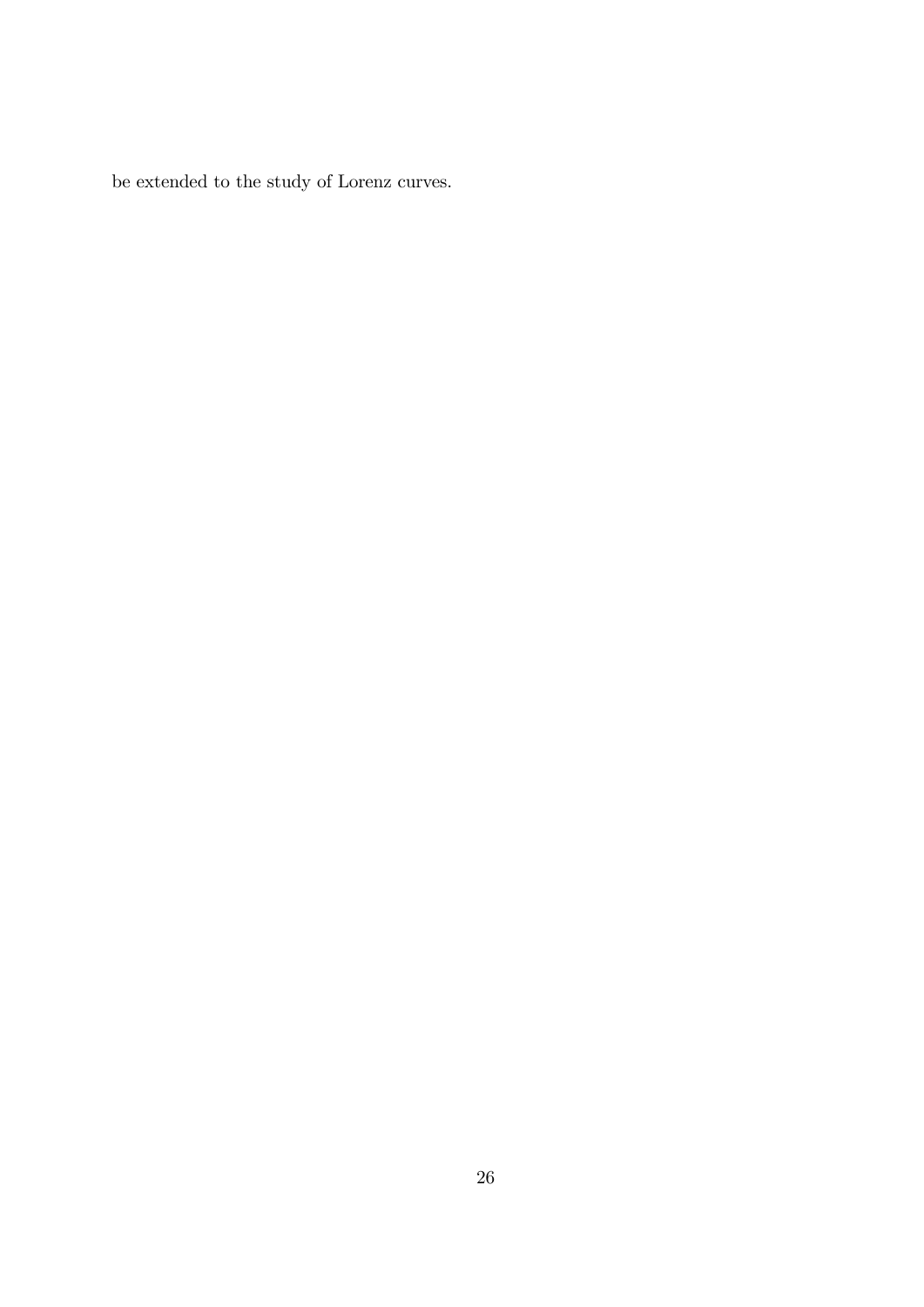# 8 Appendix

# 8.1 Proof of Theorem 1

First note that  $\tilde{\alpha}(\tau) - \alpha(\tau) = O_p(T^{-1/2})$ , Scaillet (2004). Using the definition of  $\tilde{\alpha}(\tau)$  we have

$$
\widetilde{ES}_{\tau} - ES_{\tau} = \alpha(\tau) \frac{1}{T\tau} \sum_{t=1}^{T} \mathcal{K}_h(Y_t - \widetilde{\alpha}(\tau)) + \frac{1}{T\tau} \sum_{t=1}^{T} (Y_t - \alpha(\tau)) \mathcal{K}_h(Y_t - \widetilde{\alpha}(\tau)) - ES_{\tau}
$$
\n
$$
= \alpha(\tau) + \frac{1}{T\tau} \sum_{t=1}^{T} (Y_t - \alpha(\tau)) \mathcal{K}_h(Y_t - \alpha(\tau)) - ES_{\tau}
$$
\n
$$
+ \frac{1}{T\tau} \sum_{t=1}^{T} (Y_t - \alpha(\tau)) [\mathcal{K}_h(Y_t - \widetilde{\alpha}(\tau)) - \mathcal{K}_h(Y_t - \alpha(\tau))]
$$
\n
$$
= \frac{1}{T\tau} \sum_{t=1}^{T} \{ (Y_t - \alpha(\tau)) 1(Y_t \le \alpha(\tau)) - \alpha (ES_{\tau} - \alpha(\tau)) \}
$$
\n
$$
+ \frac{1}{T\tau} \sum_{t=1}^{T} (Y_t - \alpha(\tau)) [\mathcal{K}_h(Y_t - \alpha(\tau)) - 1(Y_t \le \alpha(\tau))]
$$
\n
$$
+ \frac{1}{T\tau} \sum_{t=1}^{T} (Y_t - \alpha(\tau)) [\mathcal{K}_h(Y_t - \widetilde{\alpha}(\tau)) - \mathcal{K}_h(Y_t - \alpha(\tau))]
$$
\n
$$
= W_T + R_{T1} + R_{T2}.
$$

Under assumption B1, by Taylor expansion,

$$
R_{T2} = \frac{1}{T\tau} \sum_{t=1}^{T} (Y_t - \alpha(\tau)) \left[ \mathcal{K}_h(Y_t - \widetilde{\alpha}(\tau)) - \mathcal{K}_h(Y_t - \alpha(\tau)) \right]
$$
  

$$
= (\widetilde{\alpha}(\tau) - \alpha(\tau)) \frac{1}{T\tau} \sum_{t=1}^{T} (Y_t - \alpha(\tau)) K_h(Y_t - \alpha(\tau))
$$
  

$$
- \frac{1}{2\alpha} (\widetilde{\alpha}(\tau) - \alpha(\tau))^2 \frac{1}{Th^2} \sum_{t=1}^{T} (Y_t - \alpha(\tau)) K' \left( \frac{Y_t - \overline{\nu}_{\tau}}{h} \right)
$$
  

$$
= R_{T21} + R_{T22},
$$

where  $\overline{\nu}_{\tau}$  are intermediate values and  $K_h(.) = K(.)/h)/h$  for a kernel density K that is bounded and has compact support. Therefore,  $|(Y_t - \alpha(\tau))K_h(Y_t - \alpha(\tau))| \le C(h)$  for some constant  $C(h) < \infty$ . We can apply the central limit theorem for triangular arrays of stationary Geometrically mixing processes (e.g. Withers 1981), so that

$$
\frac{1}{T} \sum_{t=1}^{T} (Y_t - \alpha(\tau)) K_h(Y_t - \alpha(\tau)) - E[(Y_t - \alpha(\tau)) K_h(Y_t - \alpha(\tau))] = O_p(T^{-1/2}h^{-1/2}).
$$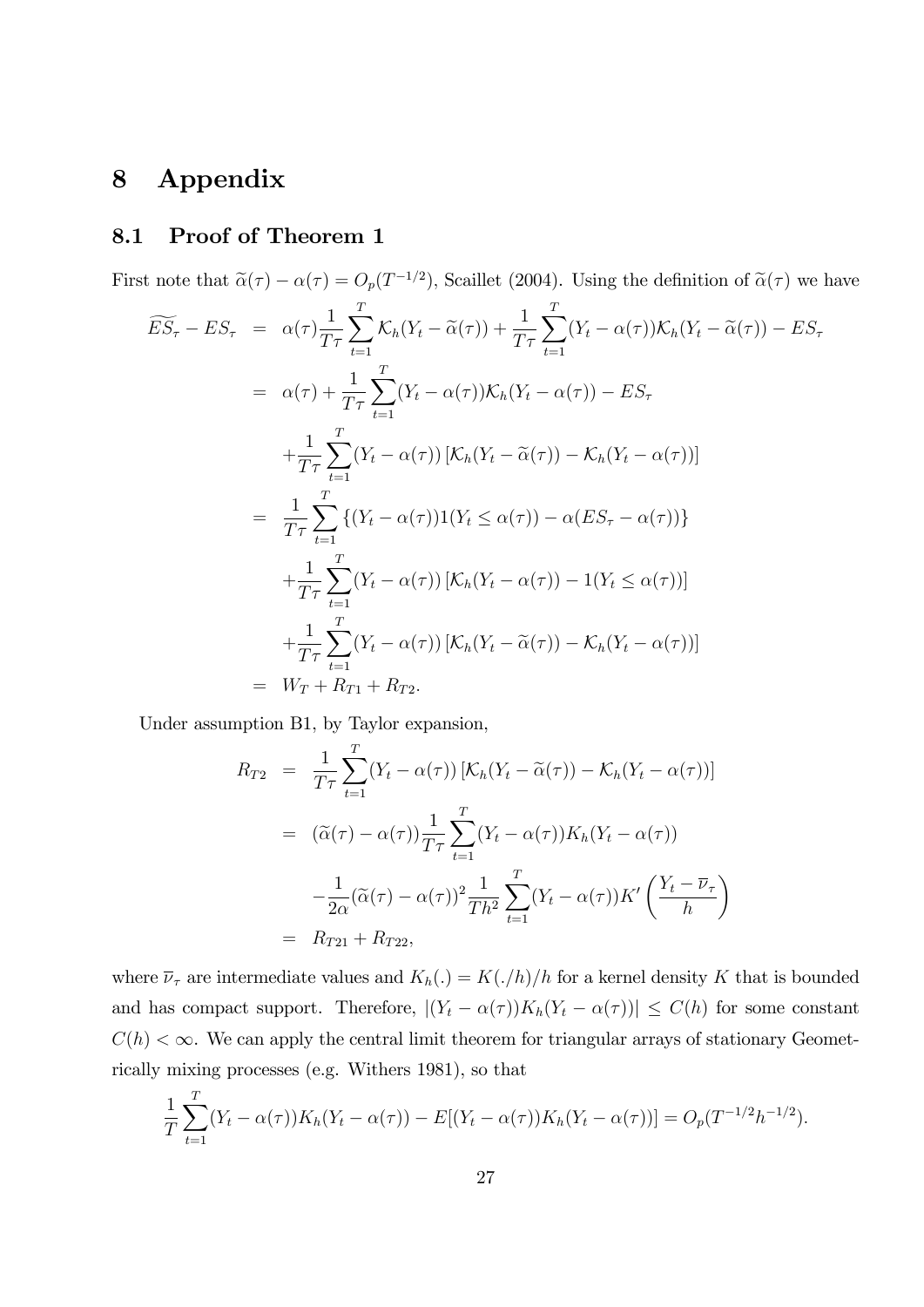By a change of variable  $x \mapsto u = (x - \alpha(\tau))/h$  and Taylor expansion we have

$$
E\left[(Y_t - \alpha(\tau))K_h(Y_t - \alpha(\tau))\right] = \int (x - \alpha(\tau))K_h(x - \alpha(\tau))f(x)dx
$$
  

$$
= h \int uK(u)f(\alpha(\tau) + uh)du
$$
  

$$
\approx \frac{h^2}{2}f'(\alpha(\tau))\int u^2K(u)du.
$$

Therefore,  $R_{T21} = O_p(T^{-1}h^{-1/2}) + O_p(T^{-1/2}h^2) = o_p(T^{-1/2}).$ 

Similar arguments apply to  $R_{T22}$ . By the square-root T consistency of  $\tilde{\alpha}(\tau)$ , there exists a sequence  $\epsilon_T \to 0$  such that  $Pr[\sqrt{T} |\tilde{\alpha}(\tau) - \alpha(\tau)| > \epsilon_T] \to 0$ . Therefore, we can restrict attention to deterministic sequences  $\alpha(\tau) + \delta/\sqrt{T}$  for  $\delta$  with  $|\delta| \leq \Delta < \infty$ . Furthermore,

$$
\sup_{|\delta| \le \Delta} \left| \frac{Y_t - \alpha(\tau)}{h} K' \left( \frac{Y_t - \alpha(\tau) - \delta T^{-1/2}}{h} \right) \right| \le C'
$$

for some  $C' < \infty$ . Therefore, we can apply the law of large numbers for triangular arrays of stationary Geometrically mixing processes (e.g. Davidson 1994), so that

$$
\frac{1}{Th}\sum_{t=1}^{T}(Y_t - \alpha(\tau))K'\left(\frac{Y_t - \overline{\nu}_{\tau}}{h}\right) = O_p(1),
$$

so that  $R_{T22} = O_p(T^{-1}h^{-1}) = o_p(T^{-1/2}).$ 

Furthermore, consider

$$
R_{T1} = \frac{1}{T} \sum_{t=1}^{T} (Y_t - \alpha(\tau)) \{ \mathcal{K}_h(Y_t - \alpha(\tau)) - 1(Y_t \leq \alpha(\tau)) \}.
$$

Under assumption B1, we have  $|R_{T1}| \leq Ch$  for some positive constant C. Therefore,

$$
\frac{R_{T1} - ER_{T1}}{h} = O_p(T^{-1/2}).
$$

By Taylor expansion and change of variables we have

$$
ER_{T1} = \int (x - \alpha(\tau)) \left\{ K \left( \frac{x - \alpha(\tau)}{h} \right) - 1(x \le \alpha(\tau)) \right\} f(x) dx
$$
  

$$
= \frac{h^2}{2} \int_{-1}^{1} u \left\{ K (u) - 1 (u \le 0) \right\} f(\alpha(\tau) + uh) du
$$
  

$$
\approx \frac{h^2}{2} f(\alpha(\tau)) \int_{-1}^{1} u \left\{ K (u) - 1 (u \le 0) \right\} du.
$$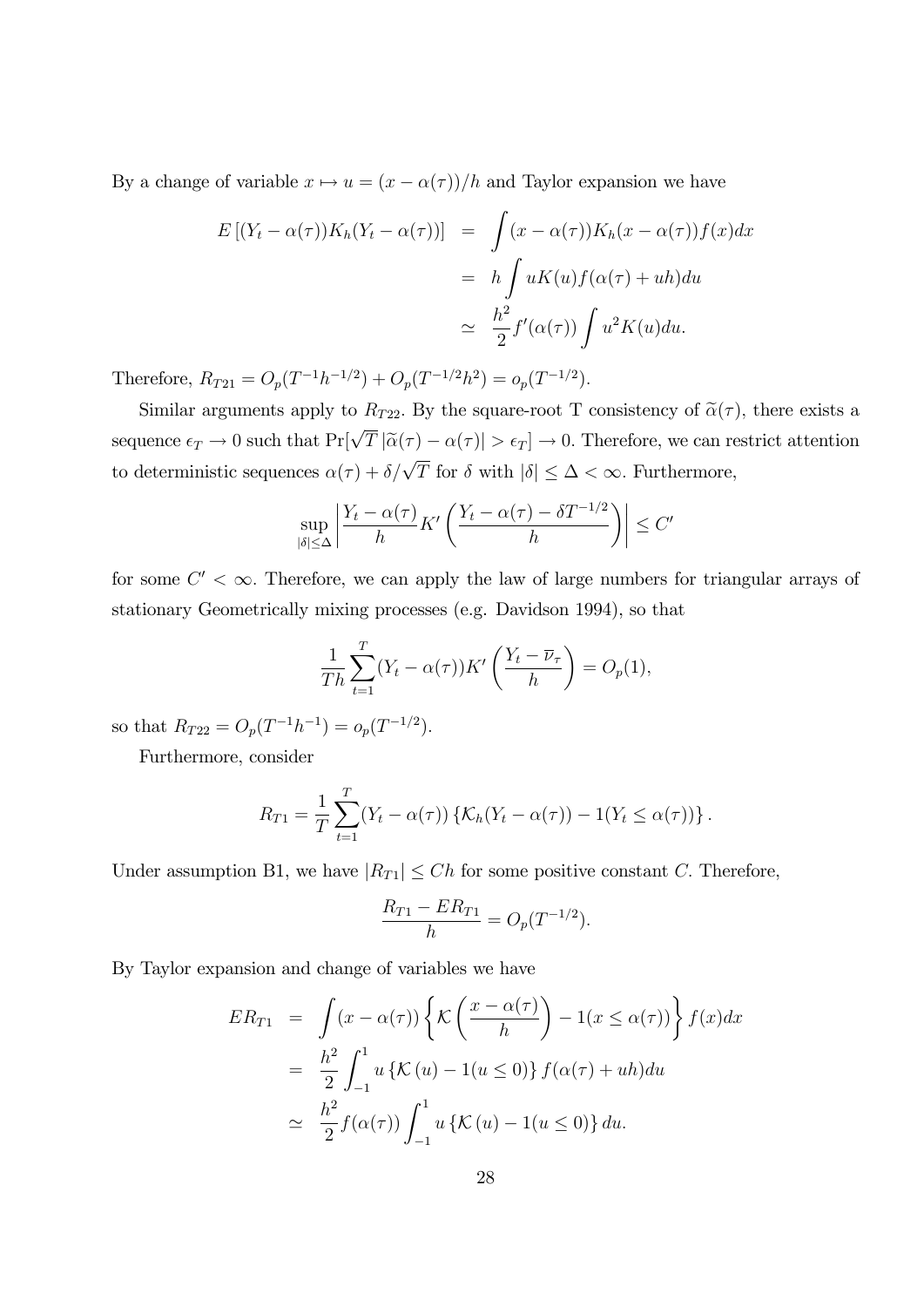Therefore,  $R_{T1} = O_p(h^2) + O_p(T^{-1/2}h) = o_p(T^{-1/2}).$ 

Finally, write

$$
W_T = \frac{1}{\tau} \sum_{t=1}^T Z_t,
$$
  
\n
$$
Z_t = (Y_t - \alpha(\tau))1(Y_t \le \alpha(\tau)) - \tau(ES_{\tau} - \alpha(\tau)).
$$

Note that  $Z_t$  are mean zero and strictly stationary. We have  $Z_t \leq -\tau (ES_{\tau} - \alpha(\tau))$ , where  $ES_{\tau} - \alpha(\tau) \in (-\infty, 0)$ , so that  $Z_t$  has a positive upper bound but no lower bound. It follows that

$$
\lim_{x \to \infty} \frac{\Pr\left[Z_t > x\right]}{\Pr\left[|Z_t| > x\right]} = p = 0 \quad ; \quad \lim_{x \to \infty} \frac{\Pr\left[Z_t < -x\right]}{\Pr\left[|Z_t| > x\right]} = q = 1.
$$

Furthermore, for  $x > 0$ ,

$$
\Pr[|Z_t| > x] = \Pr[|\{(Y_t - \alpha(\tau))1(Y_t \le \alpha(\tau)) - \alpha(ES_\tau - \alpha(\tau))\}| > x]
$$
  
\n
$$
= \Pr[\{(Y_t - \alpha(\tau))1(Y_t \le \alpha(\tau)) - \alpha(ES_\tau - \alpha(\tau))\}| < -x]
$$
  
\n
$$
= \Pr[Y_t < x']
$$
  
\n
$$
= |x'|^{-\theta} L'(x')
$$
  
\n
$$
\approx x^{-\theta} L'(-x),
$$

where  $x' = -x + \tau (ES_{\tau} - \alpha(\tau)) + \alpha(\tau) < 0$  and L' is a slowly varying function at  $-\infty$ . The first four lines are exact for large enough positive  $x$ , and the approximation is valid as  $x \to \infty$ . Furthermore,  $Z_t$  is regularly varying with limiting measure  $\overline{\mu}_m(\cdot)$  such that  $\overline{\mu}_m(A)$  $\mu_m(A \cap B_m)$ , where  $B_m = \bigcap_{t=1}^m \{Y_t \leq \alpha(\tau)\}.$ 

We use Bartkiewicz et al. (2010, Theorem 3.1) applied to  $\sum_{t=1}^{T} Z_t$ . Thus

$$
a_T^{-1} \sum_{t=1}^T Z_t \Longrightarrow S.
$$

The result follows.

### 8.2 Proof of Theorem 2

Let  $u_{t\tau} = Y_t - \alpha(\tau)$ , and  $g(u) = 1 (u \le 0)$ , since  $g(\cdot)$  is not everywhere differentiable, we treat the function  $g(\cdot)$  as a generalized function (as in Phillips (1995)) with a smooth regular sequence

$$
g_m(u) = \int_{-\infty}^{\infty} g(v)H \left[ m(v-u) \right] m e^{-v^2/m^2} dv
$$

 $\blacksquare$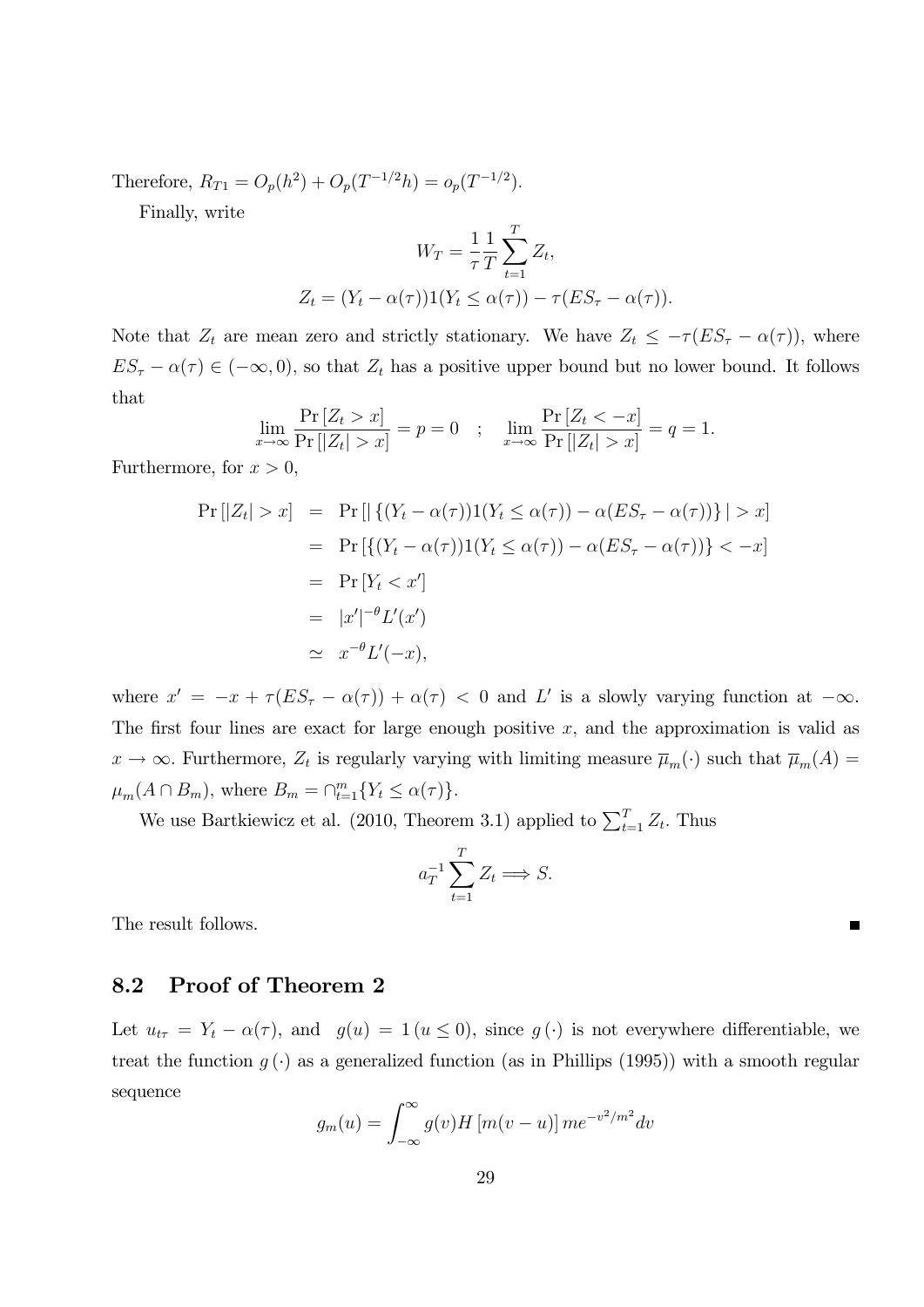where  $H(\cdot)$  is a smudge function whose role in  $g_m(u)$  is to smudge out  $g(v)$  when v is outside the interval  $(u - m^{-1}, u + m^{-1})$  (see Phillips (1995) for more discussions on smudge function and related literature). Notice that  $g(u)$  has first derivative everywhere except  $u = 0$  and

$$
\dot{g}(u) = \frac{dg(u)}{du} = \delta(u) = \text{Dirac delta function},
$$

has a regular sequence  $\dot{g}_m(\cdot) = (m/\pi)^{1/2} e^{-mu^2} = \delta_m(u)$ .

If we denote  $\Psi_n(g) = \frac{1}{\tau T} \sum_{t=1}^T Y_t g(\hat{u}_{t\tau})$ , then  $\Psi_n(g)$  is a generalized process defined by the following regular sequence of processes

$$
\Psi_{n,m}(g) = \frac{1}{\tau T} \sum_{t=1}^{T} Y_t g_m\left(\widehat{u}_{t\tau}\right).
$$

By a Taylor expansion of  $g_m(u)$  around  $u = u_{t\tau}$  gives

$$
\Psi_{n,m}(g) = \frac{1}{\tau T} \sum_{t=1}^{T} Y_t g_m(u_{t\tau}) - \frac{1}{\tau T} \sum_{t=1}^{T} Y_t \dot{g}_m(u_{t\tau}) (\hat{\alpha}(\tau) - \alpha(\tau))
$$
\n
$$
+ \frac{1}{\tau T} \sum_{t=1}^{T} Y_t \left[ \dot{g}_m(u_{t\tau}) - \dot{g}_m(u_{t\tau}^*) \right] (\hat{\alpha}(\tau) - \alpha(\tau)),
$$
\n(11)

where  $u_{t\tau}^*$  is a middle value.

We next show that the last two terms  $\stackrel{P}{\rightarrow} 0$ , and derive the limit of the first term in the above expansion. First, notice that the regular sequence  $\dot{g}_m$  is differentiable and has bounded derivative (with a bound that depends on m) for all m, and  $\hat{\alpha}(\tau) - \alpha(\tau) = O_p(T^{-1/2})$ , thus as  $T \to \infty$ ,

$$
\left|\frac{1}{\tau T}\sum_{t=1}^T Y_t \left[\dot{g}_m\left(u_{t\tau}\right) - \dot{g}_m\left(u_{t\tau}^*\right)\right]\left(\widehat{\alpha}(\tau) - \alpha(\tau)\right)\right| \stackrel{P}{\to} 0,
$$

and

$$
\left|\frac{1}{\tau T}\sum_{t=1}^T Y_t \dot{g}_m\left(u_{t\tau}\right)\left(\widehat{\alpha}(\tau)-\alpha(\tau)\right)\right| \stackrel{P}{\to} 0.
$$

For the first term on the right hand side of (11), notice that  $H [m(v - u_{tr})] = H [m(v + \alpha(\tau) - Y_t)]$ is a measurable and integrable function of  $u_{t\tau}$ , and thus also a mixing process satisfying the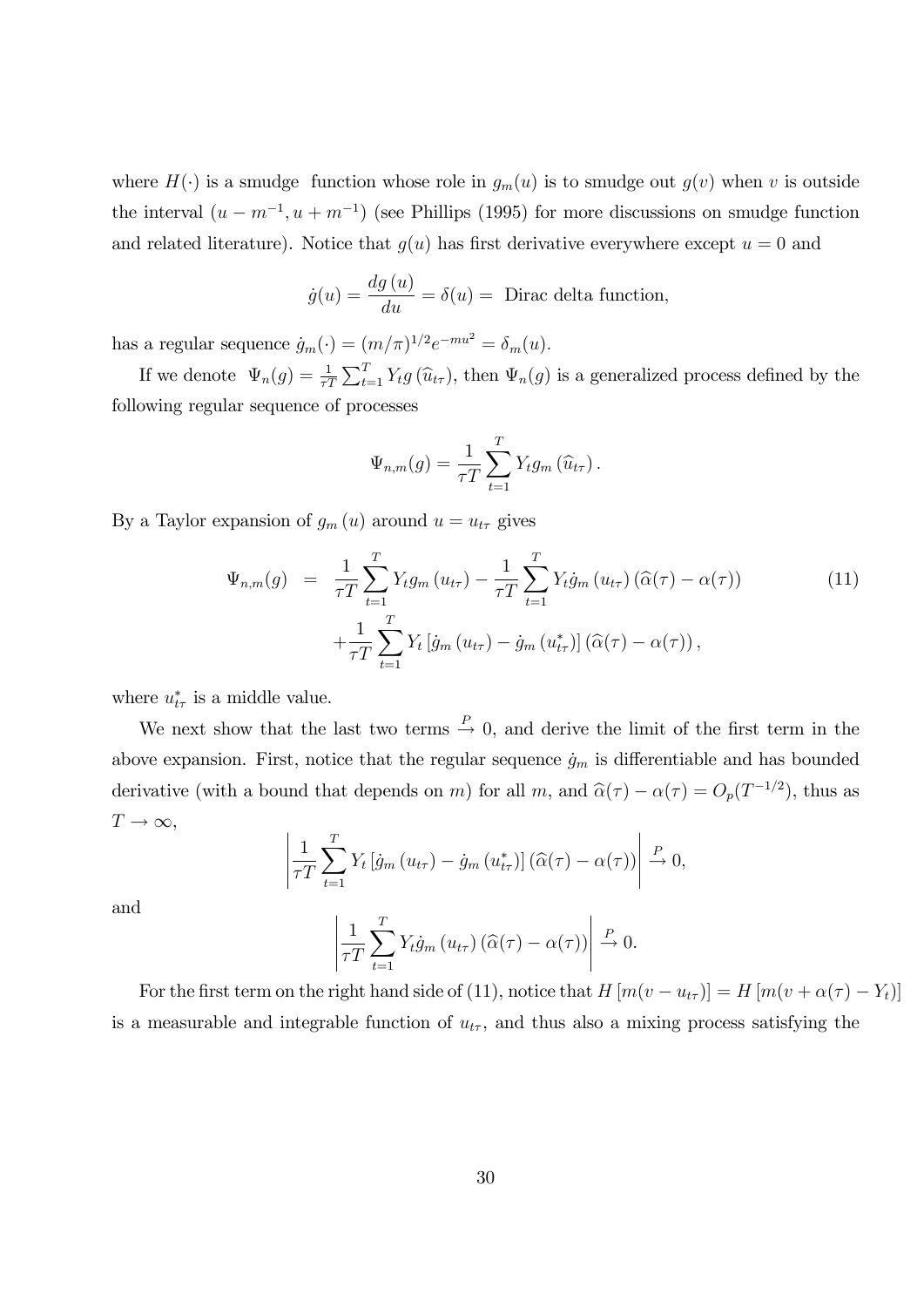same dependence assumption, thus, as  $T \rightarrow \infty,$ 

$$
\frac{1}{\tau T} \sum_{t=1}^{T} Y_t g_m (u_{t\tau})
$$
\n
$$
= \frac{1}{\tau} \int_{-\infty}^{\infty} g(v) \left\{ \frac{1}{T} \sum_{t=1}^{T} Y_t H [m(v - u_{t\tau})] \right\} m e^{-v^2/m^2} dv
$$
\n
$$
\to \frac{1}{\tau} \int_{-\infty}^{\infty} g(v) \mathbb{E} \left\{ Y_t H [m(v - u_{t\tau})] \right\} m e^{-v^2/m^2} dv
$$
\n
$$
= \frac{1}{\tau} \mathbb{E} \left( Y_t g_m (u_{t\tau}) \right) = \mu_{m\tau}
$$

and, as  $m \to \infty$ ,

$$
\mu_{m\tau} \to \frac{1}{\tau} \mathbb{E} \left( Y_t g \left( u_{t\tau} \right) \right) = ES_{\tau}.
$$

Thus,

$$
\widehat{ES}_{\tau} \to ES_{\tau}.
$$

Limiting distribution:

$$
T^{(\theta-1)/\theta} \left[ \widehat{ES}_{\tau} - ES_{\tau} \right]
$$
  
\n
$$
= T^{(\theta-1)/\theta} \left[ \frac{1}{\tau T} \sum_{t=1}^{T} Y_{t} 1 \left( Y_{t} - \widehat{\alpha}(\tau) \le 0 \right) - \frac{1}{\tau} E Y_{t} 1 \left( Y_{t} - \alpha(\tau) \le 0 \right) \right]
$$
  
\n
$$
= \frac{1}{T^{(1-\theta)/\theta}} \frac{1}{\tau T} \sum_{t=1}^{T} \left[ Y_{t} 1 \left( Y_{t} - \alpha(\tau) \le 0 \right) - E Y_{t} 1 \left( Y_{t} - \alpha(\tau) \le 0 \right) \right]
$$
  
\n
$$
+ \frac{1}{\tau T} \sum_{t=1}^{T} \left[ Y_{t} 1 \left( Y_{t} - \widehat{\alpha}(\tau) \le 0 \right) - Y_{t} 1 \left( Y_{t} - \alpha(\tau) \le 0 \right) \right]
$$
  
\n
$$
= \frac{1}{\tau T^{1/\theta}} \sum_{t=1}^{T} \left[ \left( Y_{t} - \alpha(\tau) \right) 1 \left( Y_{t} \le \alpha(\tau) \right) - E \left( Y_{t} - \alpha(\tau) \right) 1 \left( Y_{t} \le \alpha(\tau) \right) \right]
$$
  
\n
$$
+ \frac{1}{\tau T^{1/\theta}} \sum_{t=1}^{T} \left[ \alpha(\tau) 1 \left( Y_{t} \le \alpha(\tau) \right) - \alpha(\tau) E 1 \left( Y_{t} \le \alpha(\tau) \right) \right]
$$
  
\n
$$
+ \frac{1}{\tau T^{1/\theta}} \sum_{t=1}^{T} \left[ \left( Y_{t} - \alpha(\tau) \right) 1 \left( Y_{t} - \widehat{\alpha}(\tau) \le 0 \right) - \left( Y_{t} - \alpha(\tau) \right) 1 \left( Y_{t} - \alpha(\tau) \le 0 \right) \right]
$$
  
\n
$$
+ \frac{1}{\tau T^{1/\theta}} \sum_{t=1}^{T} \left[ \alpha(\tau) 1 \left( Y_{t} \le \widehat{\alpha}(\tau) \right) - \alpha(\tau) 1 \left( Y_{t} \le \alpha(\tau) \
$$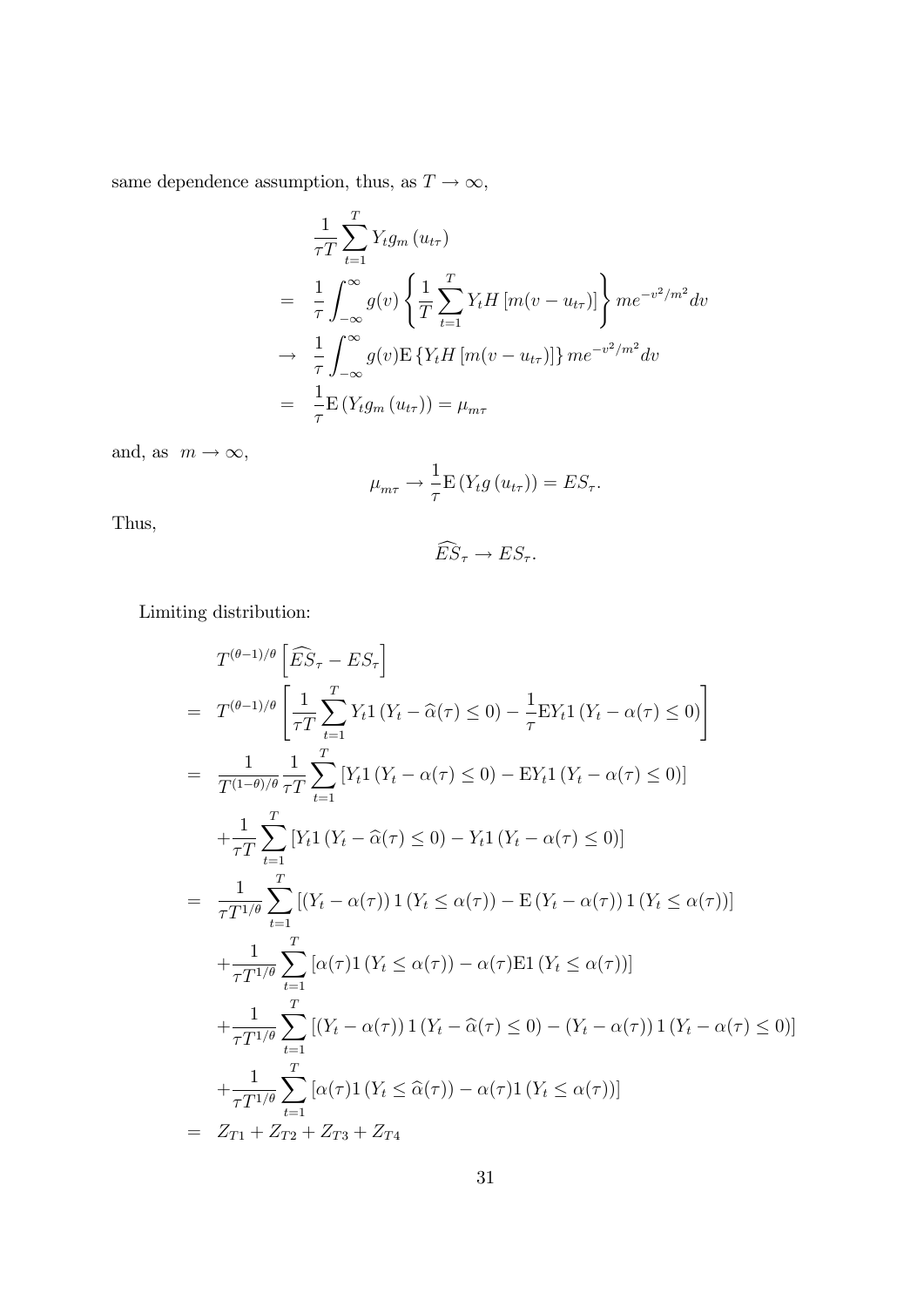where

$$
Z_{T1} = \frac{1}{\tau T^{1/\theta}} \sum_{t=1}^{T} \left[ (Y_t - \alpha(\tau)) \mathbf{1} (Y_t \le \alpha(\tau)) - \mathbf{E} (Y_t - \alpha(\tau)) \mathbf{1} (Y_t \le \alpha(\tau)) \right]
$$
  
\n
$$
Z_{T2} = \frac{1}{\tau T^{1/\theta}} \sum_{t=1}^{T} \left[ (Y_t - \alpha(\tau)) \mathbf{1} (Y_t \le \widehat{\alpha}(\tau)) - (Y_t - \alpha(\tau)) \mathbf{1} (Y_t \le \alpha(\tau)) \right]
$$
  
\n
$$
Z_{T3} = \frac{\alpha(\tau)}{\tau T^{1/\theta}} \sum_{t=1}^{T} \left[ \mathbf{1} (Y_t \le \alpha(\tau)) - \mathbf{E} \mathbf{1} (Y_t \le \alpha(\tau)) \right]
$$
  
\n
$$
Z_{T4} = \frac{\alpha(\tau)}{\tau T^{1/\theta}} \sum_{t=1}^{T} \left[ \mathbf{1} (Y_t \le \widehat{\alpha}(\tau)) - \mathbf{1} (Y_t \le \alpha(\tau)) \right].
$$

We analyze each of these terms.

We first analyze

$$
Z_{T2} = \frac{1}{\tau T^{1/\theta}} \sum_{t=1}^{T} [(Y_t - \alpha(\tau)) 1 (Y_t \leq \widehat{\alpha}(\tau)) - (Y_t - \alpha(\tau)) 1 (Y_t \leq \alpha(\tau))]
$$
  
= 
$$
\frac{1}{\tau T^{1/\theta}} \sum_{t=1}^{T} [(Y_t - \alpha(\tau)) g(\widehat{u}_{t\tau}) - (Y_t - \alpha(\tau)) g(u_{t\tau})].
$$

Again, this is a generalized process defined by the following regular sequence:

$$
Z_{T2,m} = \frac{1}{\tau T^{1/\theta}} \sum_{t=1}^{T} \left[ (Y_t - \alpha(\tau)) g_m(\widehat{u}_{t\tau}) - (Y_t - \alpha(\tau)) g_m(u_{t\tau}) \right].
$$

Expanding  $g_m(u)$  around  $u = u_{t\tau}$  gives

$$
Z_{T2,m} = -\frac{1}{\tau T^{1/\theta}} \sum_{t=1}^{T} (Y_t - \alpha(\tau)) \dot{g}_m(u_{t\tau}) (\hat{\alpha}(\tau) - \alpha(\tau))
$$

$$
+ \frac{1}{\tau T^{1/\theta}} \sum_{t=1}^{T} (Y_t - \alpha(\tau)) [\dot{g}_m(u_{t\tau}) - \dot{g}_m(u_{t\tau}^*)] (\hat{\alpha}(\tau) - \alpha(\tau)),
$$

where  $u_t^*$  is a middle value. Notice that  $\dot{g}_m$  is a regular sequence,  $\theta \in (1, 2)$ , and  $\hat{\alpha}(\tau) - \alpha(\tau) =$  $O_p(T^{-1/2})$ , and thus as  $T \to \infty$ , both of these two terms  $\stackrel{P}{\to} 0$ . Thus

$$
Z_{T2} \stackrel{P}{\rightarrow} 0.
$$

Similarly,  $Z_{T4} \stackrel{P}{\rightarrow} 0$ .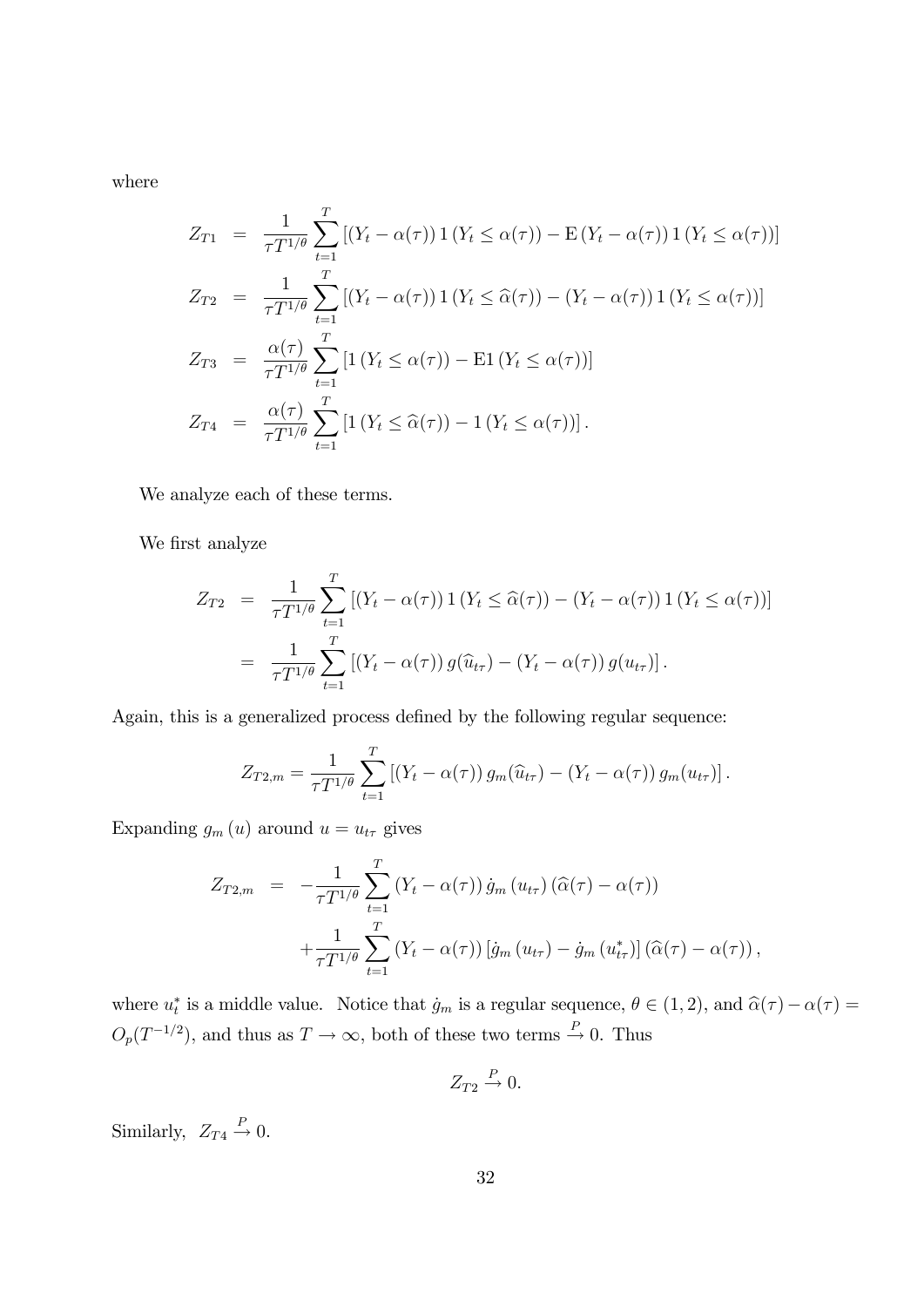Next, for

$$
Z_{T3} = \frac{\alpha(\tau)}{\tau T^{1/\theta}} \sum_{t=1}^{T} \left[ 1 \left( Y_t \leq \alpha(\tau) \right) - \tau \right].
$$

Notice that  $E(Z_{T3}) = 0$ , the indicator function is bounded,

$$
\begin{split} \text{Var}\left(Z_{T3}\right) &= \mathcal{E}\left[\frac{\alpha(\tau)}{\tau T^{1/\theta}} \sum_{t=1}^{T} \left[1\left(Y_t \leq \alpha(\tau)\right) - \tau\right]\right] \left[\frac{\alpha(\tau)}{\tau T^{1/\theta}} \sum_{s=1}^{T} \left[1\left(Y_s \leq \alpha(\tau)\right) - \tau\right]\right] \\ &= \frac{\alpha(\tau)^2}{\tau^2 T^{2/\theta}} \sum_{t=1}^{T} \sum_{s=1}^{T} \left[\mathcal{E}\left[1\left(Y_t \leq \alpha(\tau)\right) - \tau\right]\left[1\left(Y_s \leq \alpha(\tau)\right) - \tau\right]\right]. \end{split}
$$

By the mixing condition on  $Y_t$ ,

$$
\lim_{T \to \infty} \frac{1}{T} \sum_{t=1}^{T} \sum_{s=1}^{T} \left[ \mathbb{E} \left[ \mathbb{1} \left( Y_t \le \alpha(\tau) \right) - \tau \right] \left[ \mathbb{1} \left( Y_s \le \alpha(\tau) \right) - \tau \right] \right] < \infty,
$$

thus  $Var(Z_{T3}) = o(1)$ .

The leading term  $Z_{T1}$  is the same as the leading term in Theorem 1, and thus

$$
T^{(\theta-1)/\theta}\left[\widehat{ES}_{\tau}-ES_{\tau}\right] \Rightarrow \frac{1}{\tau}S.
$$

Е

### 8.3 Proof of Theorem 3

We show the result for the unsmoothed version. Notice that

$$
\widetilde{ES}_{\tau}(M,t) = \frac{1}{\tau M} \sum_{s=0}^{M-1} Y_{t+s} \mathcal{K}_h \left( Y_{t+s} - \widetilde{\alpha}_t(\tau) \right).
$$

and we approximate the sampling distribution of  $T^{(\theta-1)/\theta} \left( \widetilde{ES}_{\tau} - ES_{\tau} \right)$ , say  $\widetilde{F}_T(y)$ , by

$$
\widetilde{F}_{T,M}(y) = \frac{1}{T-M+1} \sum_{t=1}^{T-M+1} \mathbb{1}\left(M^{(\widehat{\theta}-1)/\widehat{\theta}}\left[\widetilde{ES}_{\tau}(M,t)-\widetilde{ES}_{\tau}\right] \leq y\right).
$$

We follow the proof of Theorem 8.3.1 of Politis, Romano and Wolf (1999). For simplicity,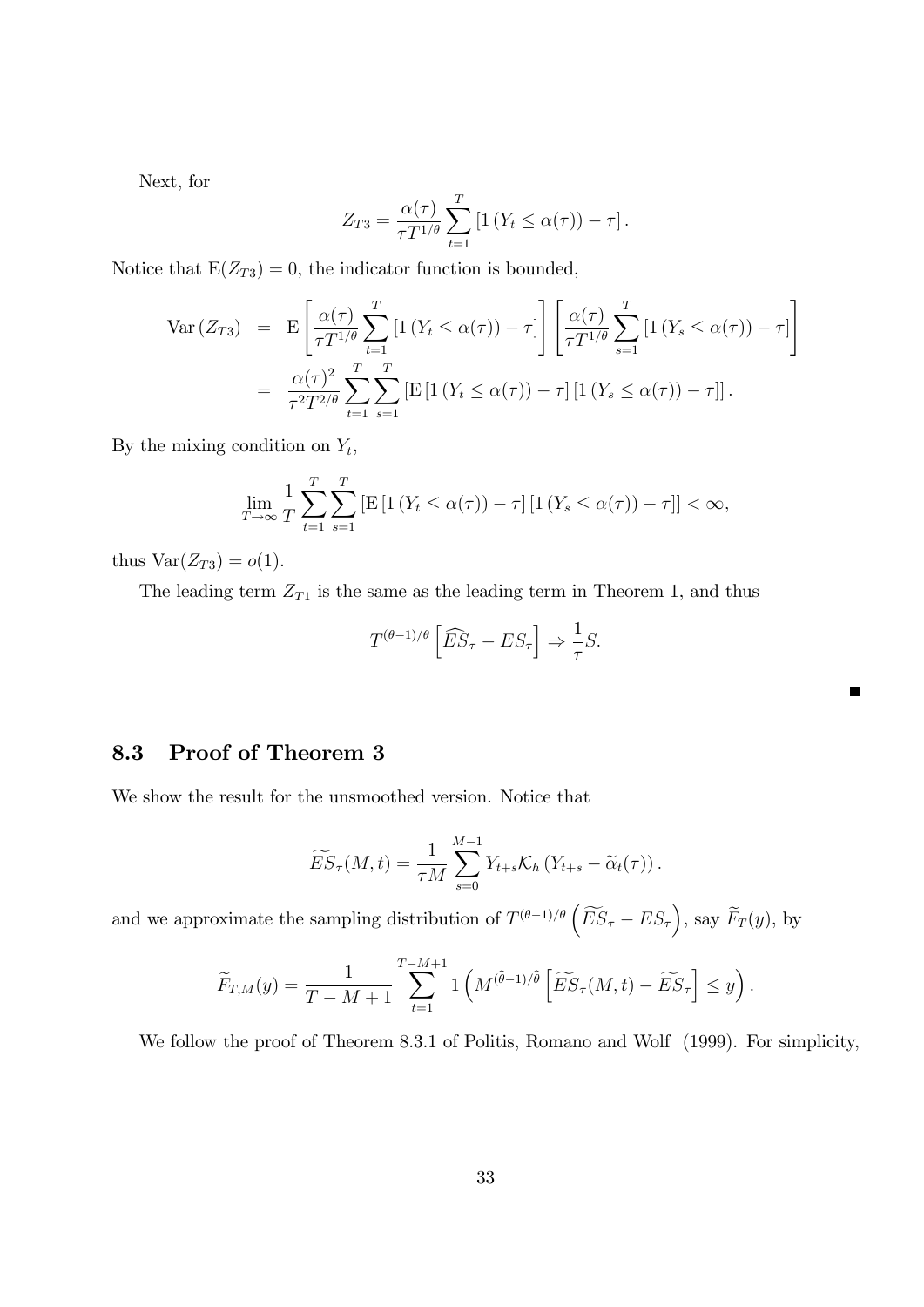we denote  $\delta = (\theta - 1)/\theta$ , and  $\hat{\delta} = (\hat{\theta} - 1)/\hat{\theta}$ . First,

$$
\overline{F}_{T,M}(y) = \frac{1}{T - M + 1} \sum_{t=1}^{T - M + 1} \mathbb{1} \left( M^{(\widehat{\theta} - 1)/\widehat{\theta}} \left[ \widetilde{ES}_{\tau}(M, t) - \widetilde{ES}_{\tau} \right] \le y \right)
$$
\n
$$
= \frac{1}{T - M + 1} \sum_{t=1}^{T - M + 1} \mathbb{1} \left( M^{\widehat{\theta}} \left[ \widetilde{ES}_{\tau}(M, t) - ES_{\tau} \right] \le y + M^{\widehat{\theta}} \left[ \widetilde{ES}_{\tau} - ES_{\tau} \right] \right).
$$

Notice that, (i)  $ES_{\tau} \to ES_{\tau}$  at rate  $T^{\delta}$ ; (ii)  $M^{\delta}/M^{\delta} \to 1$ ; (iii)  $M/T \to 0$ ; thus for any  $\epsilon > 0$ ,

$$
\Pr\left(\left|M^{\widehat{\delta}}\left[\widetilde{ES}_{\tau}-ES_{\tau}\right]\right|\geq\epsilon\right)=\Pr\left(\left|\frac{M^{\widehat{\delta}}}{M^{\delta}}\frac{M^{\delta}}{T^{\delta}}T^{\delta}\left[\widetilde{ES}_{\tau}-ES_{\tau}\right]\right|\geq\epsilon\right)\to 0,
$$

and thus, as  $T \to \infty$ , with probability tending to one,

$$
\breve{F}_{T,M}(y-\epsilon) \leq \widetilde{F}_{T,M}(y) \leq \breve{F}_{T,M}(y+\epsilon),
$$

where

$$
\widetilde{F}_{T,M}(y) = \frac{1}{T-M+1} \sum_{t=1}^{T-M+1} \mathbb{1}\left(M^{\widehat{\delta}}\left[\widetilde{ES}_{\tau}(M,t) - ES_{\tau}\right] \leq y\right).
$$

It suffice to show that

$$
\check{F}_{T,M}(y) \stackrel{P}{\to} F(y).
$$

Let

$$
F_{T,M}(y) = \frac{1}{T - M + 1} \sum_{t=1}^{T - M + 1} 1\left(M^{\delta}\left[\widetilde{ES}_{\tau}(M, t) - ES_{\tau}\right] \le y\right) = \frac{1}{T - M + 1} \sum_{t=1}^{T - M + 1} \xi_t,
$$

where

$$
\xi_t = 1\left(M^{\delta}\left[\widetilde{ES}_{\tau}(M,t) - ES_{\tau}\right] \le y\right),\,
$$

then  $\xi_t$  is strong mixing with the same mixing rate and, notice that  $M^{\delta} \left[ \widetilde{ES}_{\tau}(M,t) - ES_{\tau} \right] \Longrightarrow$ 1  $\frac{1}{\tau}S$ , thus

$$
F_{T,M}(y) \stackrel{P}{\to} F(y).
$$

Then, by the same argument as Politis, Romano and Wolf (1999, page 185), we have  $\ddot{F}_{T,M}(y) \stackrel{P}{\rightarrow}$  $F(y).$  $\blacksquare$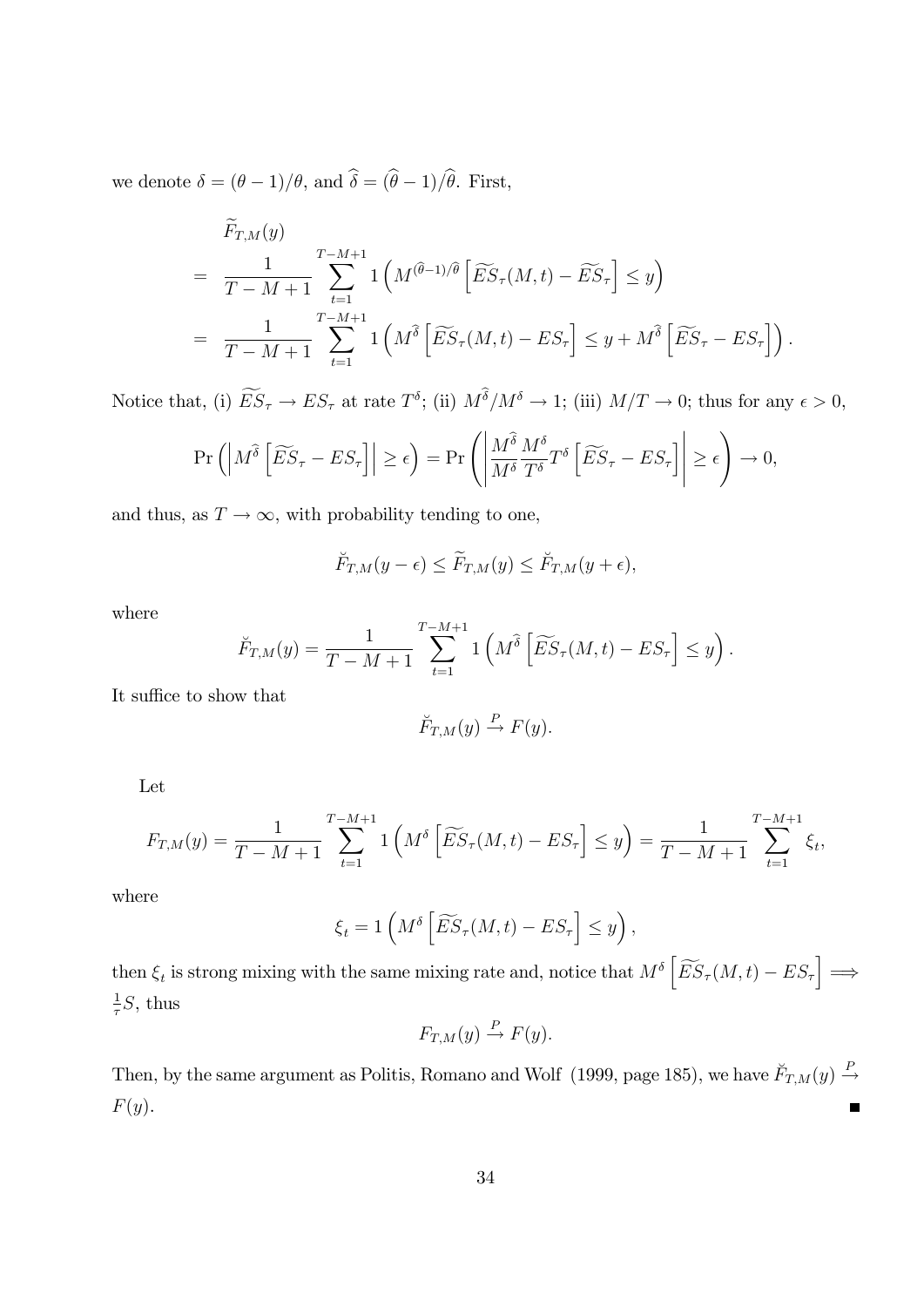### 8.4 Proof of Theorem 4

The asymptotic behavior of the nonparametric quantile regression estimates can be analyzed following a similar argument as Hall, Peng, and Yao (2002). Notice that the conditional expected shortfall focus on  $X = x$ , we only need that, under our assumption, uniformly in a shrinking neighborhood of x,  $N_{h_1}(x) = \{x' : ||x' - x|| < h_1\}$ 

$$
\sup_{u \in N_{h_1}(x)} |\widehat{m}(\tau, u) - m(\tau, u)| = O_P\left(h_1^{p+1} + \frac{\log T}{\sqrt{Th_1^d}}\right).
$$

The regression quantile problem can be re-written as minimizing  $Q_T(\tau, x; \theta) - Q_T(\tau, x; \theta_0)$ . Let  $Z_t = Z_t(x, h_1)$  be an  $N \times 1$  vector that contains the regressors  $((X_t - x)/h_1)^{\mathbf{j}}$  in the local-polynomial quantile regression (7) in the lexicographical order, and denote the vector of corresponding parameters as  $\beta$ , and the true parameters by  $\beta_{j0}$ , let

$$
Y_t - \sum_{0 \le |{\bf j}| \le p} \beta_{\bf j 0} ((X_t - x)/h_1)^{\bf j} = Y^*_{t\tau}
$$

then

$$
Y_t - \sum_{0 \leq |\mathbf{j}| \leq p} \beta_{\mathbf{j}}((X_t - x)/h_1)^{\mathbf{j}} = Y_{t\tau}^* - (\theta - \theta_0)^{\top} Z_t),
$$

and the objective function of the minimization problem can be written as

$$
\sum_{t=1}^T K\left(\frac{x-X_t}{h_1}\right) \left[\rho_\tau (Y_{t\tau}^* - (\theta - \theta_0)^\top Z_t) - \rho_\tau (Y_{t\tau}^*)\right].
$$

Define  $v = \sqrt{Th_1^d} (\theta - \theta_0)$ , then  $\hat{v} = \sqrt{Th_1^d}$  $(\widehat{\theta} - \theta_{0})$  is a minimizer of

$$
\sum_{t=1}^{T} \left[ \rho_{\tau} \left( Y_{t\tau}^{*} - \frac{1}{\sqrt{T h_{1}^{d}}} v^{\top} Z_{t} \right) - \rho_{\tau} (Y_{t\tau}^{*}) \right] K \left( \frac{x - X_{t}}{h_{1}} \right)
$$

Let  $\psi_{\tau}(u) = \tau - 1(u < 0), u_{t\tau} = Y_t - m(\tau, X_t)$ , and

$$
G_{T,h_1}(v;x) = \sum_{t=1}^T K\left(\frac{x - X_t}{h_1}\right) \left[ \rho_\tau (Y_{t\tau}^* - \frac{1}{\sqrt{Th_1^d}} v^\top Z_t) - \rho_\tau (Y_{t\tau}^*) + \frac{1}{\sqrt{Th_1^d}} v^\top Z_t \psi_\tau (u_{t\tau}) \right]
$$

we show that, for any  $x' \in N_{h_1}(x) = \{x' : |x' - x| \leq h_1\}$ , (1)  $E\{G_{T,h_1}(v;x')\} - \frac{1}{2}v^\top H_T(\tau,x')v =$  $O(\frac{1}{\pi^{1/2}})$  $\frac{1}{T^{1/2}h_1^{d/2}}$ ); (2) Pr { $|G_{T,h_1}(v;x') - \mathrm{E}\{G_{T,h_1}(v;x')\}| > \epsilon$ } =  $O(\frac{1}{T^{1/2}h_1^{d/2}})$  $\frac{1}{T^{1/2}h_1^{d/2}}$ , where

$$
H_T(\tau, x) \equiv \frac{1}{Th_1^d} \sum_{t=1}^T f_{Y_t|X_t} \left( \theta_0^\top Z_t \right) Z_t Z_t' K \left( \frac{x - X_t}{h_1} \right),
$$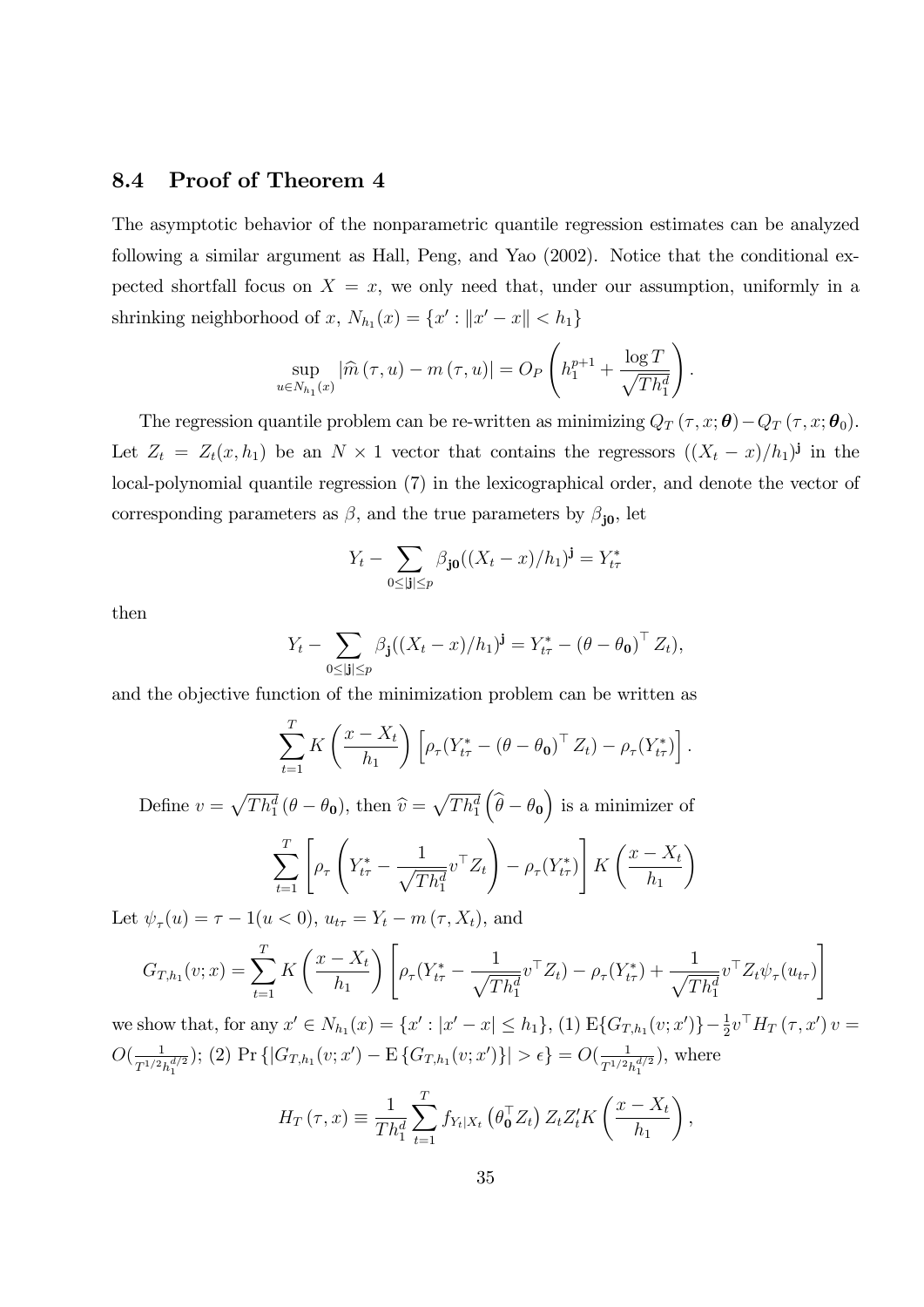and then use standard argument we obtain that the above results hold uniformly over  $x' \in$  $N_{h_1}(x)$ .

For (1), let  $Z'_t = Z_t(x', h_1)$  be the vector that contains the regressors  $((X_t - x')/h_1)^{\mathbf{j}}$  in the  $local$ -polynomial quantile regression around  $x'$ , and denote

$$
Y_t - \sum_{0 \le |\mathbf{j}| \le p} \beta_{\mathbf{j}0} ((X_t - x')/h_1)^{\mathbf{j}} = Y'^*_{t\tau},
$$

notice that

$$
\rho_{\tau}(u-v) - \rho_{\tau}(u) = -v\psi_{\tau}(u) + (u-v)\{1(0 > u > v) - 1(0 < u < v)\},\
$$

Under Assumption D1, by a direct moment calculation we have,

$$
E\left\{G_{T,h_1}(v;x')\right\}
$$
\n
$$
= \sum_{t=1}^T E\left[K\left(\frac{x'-X_t}{h_1}\right) f_{Y_t|X_t} \left(\theta_0^\top Z_t'\right) \frac{1}{2Th_1^d} \left\{v^\top Z_t' Z_t'^\top v + O_p\left(\frac{1}{\sqrt{Th_1^d}}\right) \right\}\right]
$$
\n
$$
= \frac{1}{2} \left[v^\top E\left\{f_{Y_t|X_t} \left(\theta_0^\top Z_t'\right) \frac{1}{h_1^d} K\left(\frac{x'-X_t}{h_1}\right) Z_t' Z_t'^\top\right\} v\right] + O\left(\frac{1}{\sqrt{Th_1^d}}\right)
$$
\n
$$
\approx \frac{1}{2} f_X(x) f_{Y|X} \left(Q_Y\left(\tau|x\right)\right) v^\top \mathbb{H} v + O\left(\frac{1}{\sqrt{Th_1^d}}\right)
$$

since

$$
\frac{1}{h_1^d} \int f_{Y_t|X_t} (Q_{Y_t}(\tau|x)) K\left(\frac{x - X_t}{h_1}\right) \left(\frac{X_t - x}{h_1}\right)^{\ell} f_X(X_t) dX_t
$$
  

$$
\to f_X(x) f_{Y|X} (Q_Y(\tau|x)) \int U^{\ell} K(U) dU.
$$

Next we show that (2) Pr  $\{ |G_{T,h_1}(v; x') - \mathbb{E}\{G_{T,h_1}(v; x')\}| > \epsilon \} = O(\frac{1}{T^{1/2})})$  $\frac{1}{T^{1/2}h_1^{d/2}}$ ). Let

$$
\xi_t(v; x') = K\left(\frac{x' - X_t}{h_1}\right) \left[ \rho_\tau (Y'^*_{t\tau} - \frac{1}{\sqrt{Th_1^d}} v^\top Z'_t) - \rho_\tau (Y'^*_{t\tau}) + \frac{1}{\sqrt{Th_1^d}} v^\top Z'_t \psi_\tau (u_{t\tau}) \right],
$$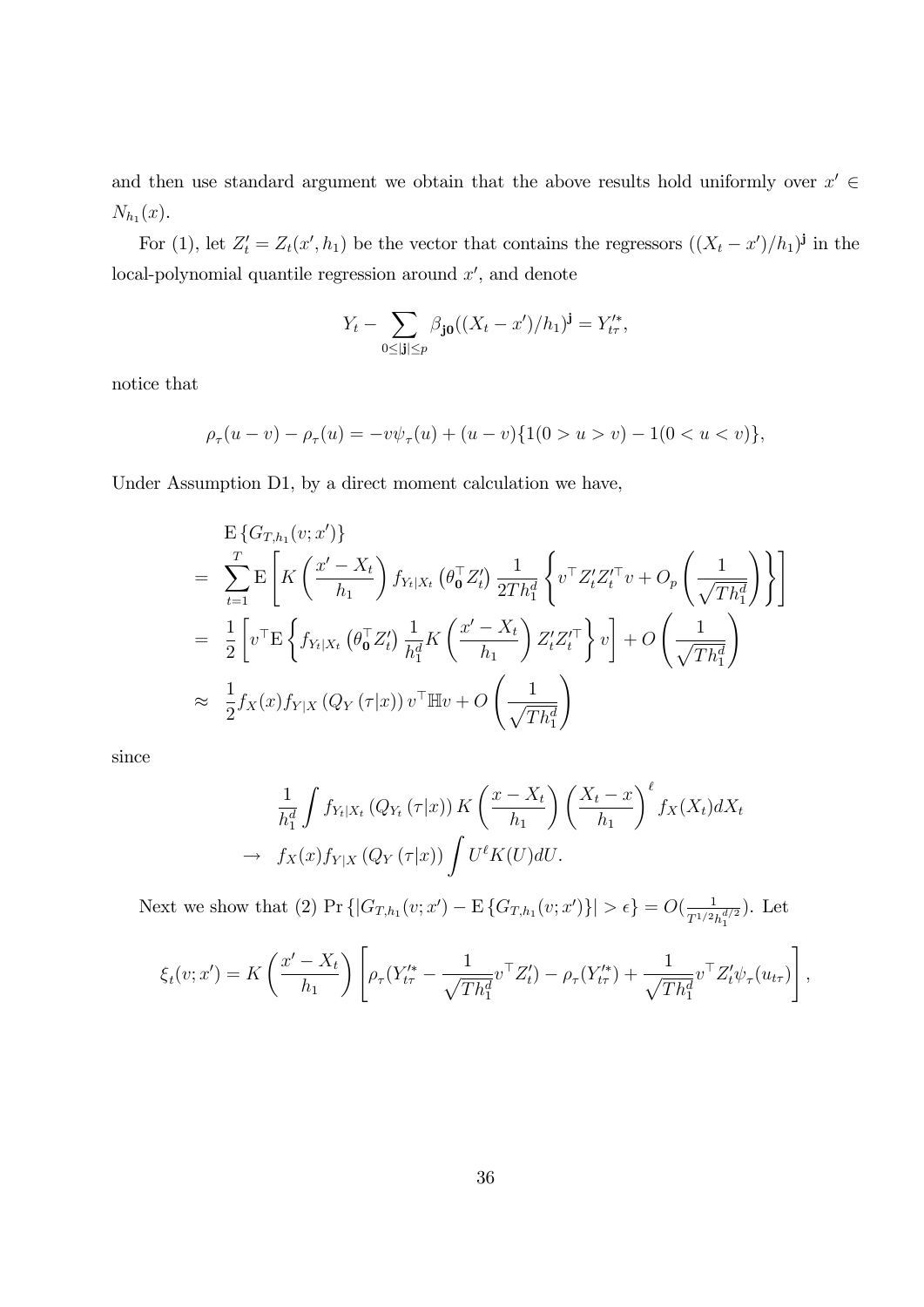First

$$
E (\xi_t(v; x')^2)
$$
  
=  $E \left| K \left( \frac{x' - X_t}{h_1} \right) \left( Y_{tr}^{\prime *} - \frac{1}{\sqrt{Th_1^d}} v^\top Z_t' \right) \right|$   
 $\times 1 \left( 0 > Y_{tr}^{\prime *} > \frac{1}{\sqrt{Th_1^d}} v^\top Z_t' \right) - 1 \left( 0 < Y_{tr}^{\prime *} < \frac{1}{\sqrt{Th_1^d}} v^\top Z_t' \right) \right|^2$   
 $\leq \frac{1}{Th_1^d} \times E \left\| K \left( \frac{x' - X_t}{h_1} \right) v^\top Z_t \right\|^2 1 \left( |Y_{tr}^{\prime *}| < \frac{1}{\sqrt{Th_1^d}} v^\top Z_t' \right)$   
=  $O \left( \frac{1}{T^{3/2} h_1^{d/2}} \right)$ 

Thus

$$
\sum_{t=1}^{T} \mathbf{E} (\xi_t(v; x')^2) = O\left(\frac{1}{T^{1/2} h_1^{d/2}}\right)
$$

and, by a similar moment calculation, using the mixing condition of  $\{Y_t, X_t\}$ , we have

$$
\sum_{j=1}^{T-1} (T-j) \text{Cov} \left\{ \xi_1(v; x'), \xi_{1+j}(v; x') \right\} = O \left( \frac{1}{T^{1/2} h_1^{d/2}} \right)
$$

Thus, by application of the Chebyshev inequality,

$$
G_{T,h_1}(v; x') - \frac{1}{2} v^\top H_T(\tau, x') v = O_p(\frac{1}{\sqrt{T h_1^d}}).
$$

We next consider the estimator for the expected shortfall. Notice that  $\rho_{\tau}(Y_t - \hat{m}(\tau, X_t)) =$  $(Y_{t} - \hat{m}(\tau, X_{t})) (\tau - 1 (Y_{t} - \hat{m}(\tau, X_{t}) < 0)),$  thus

$$
E S_{\tau}(x)
$$
\n
$$
= \frac{1}{\tau} \frac{1}{\hat{f}_X(x)} \frac{1}{Th^d} \sum_{t=1}^T K\left(\frac{X_t - x}{h}\right) Y_t 1 (Y_t - m(\tau, X_t) < 0)
$$
\n
$$
+ \frac{1}{\tau} \frac{1}{\hat{f}_X(x)} \frac{1}{Th^d} \sum_{t=1}^T K\left(\frac{X_t - x}{h}\right) Y_t [1 (Y_t - \hat{m}(\tau, X_t) < 0) - 1 (Y_t - m(\tau, X_t) < 0)]
$$
\n
$$
+ \frac{1}{\tau} \frac{1}{\hat{f}_X(x)} \frac{1}{Th^d} \sum_{t=1}^T K\left(\frac{X_t - x}{h}\right) \hat{m}(\tau, X_t) (\tau - 1 (Y_t - \hat{m}(\tau, X_t) < 0))
$$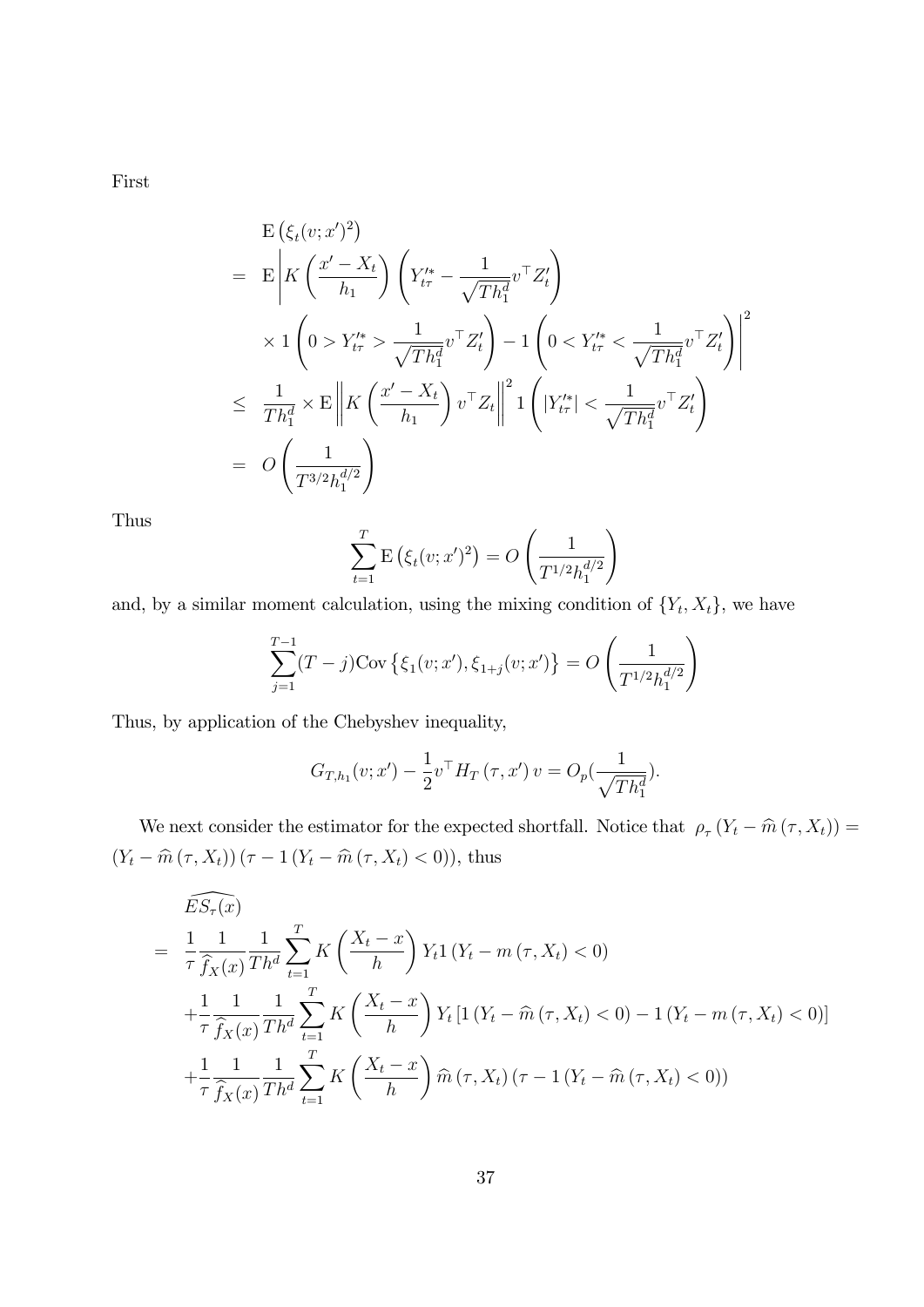Notice that K has compact support and integrates to one, by a law of large number for the sum of strong mixing process,

$$
\widehat{f}_X(x) = \frac{1}{T} \sum_t \frac{1}{h^d} K\left(\frac{X_t - x}{h}\right) \stackrel{P}{\to} f(x).
$$

By an argument similar to Xiao, Linton, Carroll, and Mammen (2003) based on a geometric expansion of  $f_X(x)^{-1}$  around  $f_X(x)^{-1}$ , and notice that, by definition,

$$
ES_{\tau}(x) = E(Y_t|Y_t \langle Q_{Y_t}(\tau|X_t), X_t = x),
$$

and  $Q_{Y_t}(\tau|X_t) = m(\tau, X_t)$ , let

$$
\eta_t = (Y_t - m(\tau, X_t)) 1 (Y_t - m(\tau, X_t) < 0) - \mathbb{E} [(Y_t - m(\tau, X_t)) 1 (Y_t - m(\tau, X_t) < 0) | X_t],
$$

we have

$$
(Th^d)^{(\theta-1)/\theta} \left[ \widehat{ES_{\tau}(x)} - ES_{\tau}(x) \right] = M_{1T} + M_{2T} + M_{3T} + M_{4T} + o_p(1),
$$

where

$$
M_{1T} = \frac{1}{\tau} \frac{1}{f_X(x)} \frac{1}{(Th^d)^{1/\theta}} \sum_{t=1}^T K\left(\frac{X_t - x}{h}\right) \eta_t
$$
  
\n
$$
M_{2T} = \frac{1}{\tau} \frac{1}{f_X(x)} \frac{1}{(Th^d)^{1/\theta}} \sum_{t=1}^T K\left(\frac{X_t - x}{h}\right) [ES_\tau(X_t) - ES_\tau(x)],
$$
  
\n
$$
M_{3T} = \frac{1}{\tau} \frac{1}{f_X(x)} \frac{1}{(Th^d)^{1/\theta}} \sum_{t=1}^T K\left(\frac{X_t - x}{h}\right) [Y_t - m(\tau, X_t)] \times
$$
  
\n
$$
[1 (Y_t - \hat{m}(\tau, X_t) < 0) - 1 (Y_t - m(\tau, X_t) < 0)],
$$
  
\n
$$
M_{4T} = \frac{1}{\tau} \frac{1}{f_X(x)} \frac{1}{(Th^d)^{1/\theta}} \sum_{t=1}^T K\left(\frac{X_t - x}{h}\right) [(\hat{m}(\tau, X_t) - m(\tau, X_t)) (\tau - 1 (Y_t - \hat{m}(\tau, X_t) < 0))].
$$

The Theorem can be proved based on an analysis of each of the above terms. For the first term, let  $W_t = K\left(\frac{X_t - x}{h}\right)\eta_t$ , we analyze the asymptotic behavior of  $\left(Th^d\right)^{-1/\theta} \sum_{t=1}^T W_t$ .

Under our assumptions,  $Y_t - m(\tau, X_t)$  is also a strictly stationary stable process with index  $\theta$ . In addition,  $(Y_t - m(\tau, X_t)) 1 (Y_t - m(\tau, X_t) < 0) \leq 0$ , and notice that the kernel function  $K(\cdot)$  has a bounded support, so that  $W_t$  has a positive upper bound but no lower bound. It follows that

$$
\lim_{x \to \infty} \frac{\Pr[W_t > x]}{\Pr[W_t > x]} = p_1 = 0 \quad ; \quad \lim_{x \to \infty} \frac{\Pr[W_t < -x]}{\Pr[W_t > x]} = q_1 = 1.
$$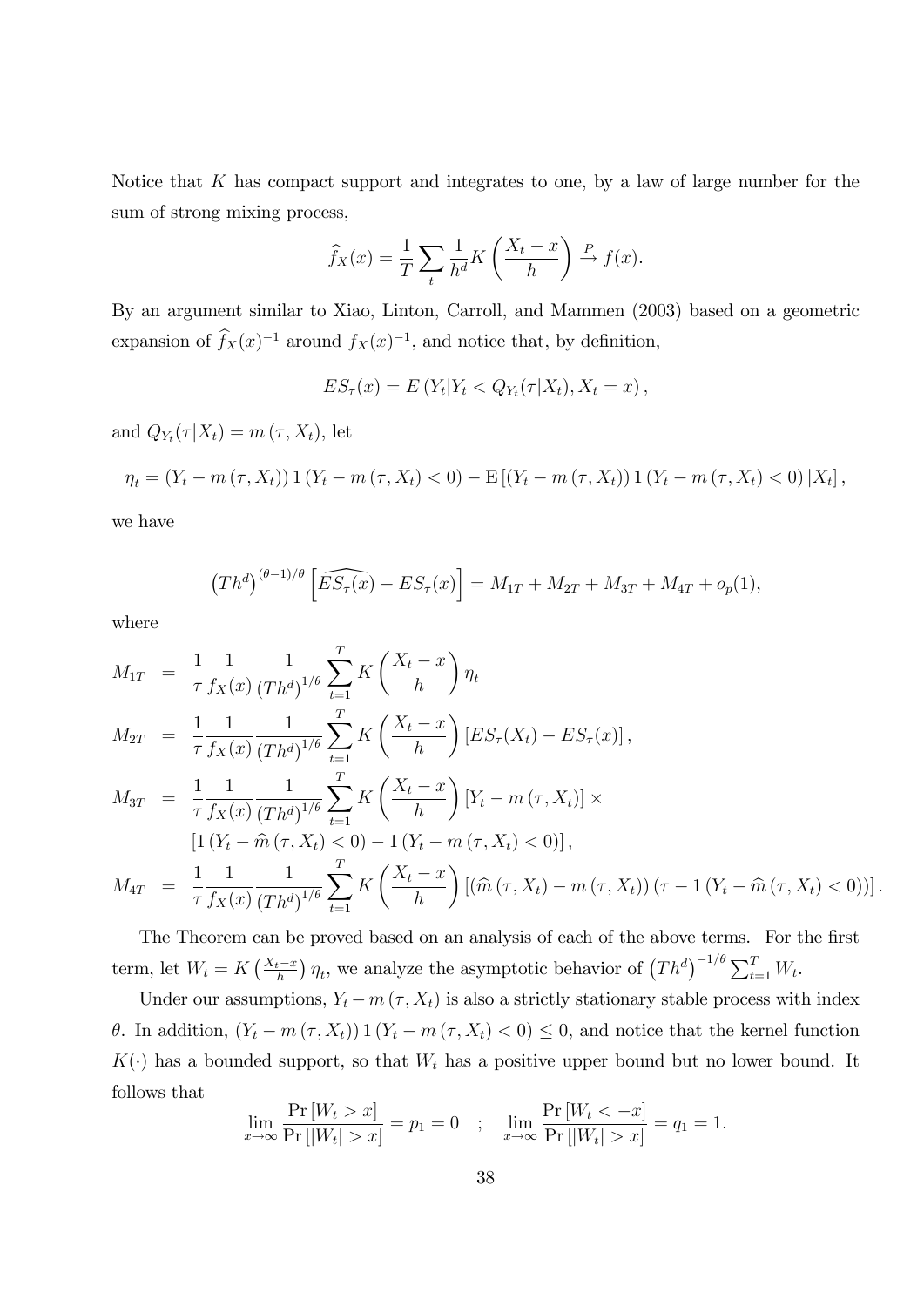Let  $c_T = (Th^d)^{1/\theta}$ , the limit of  $c_T^{-1} \sum_{t=1}^T (W_t - b_T)$  can be obtained by an argument similar to those of Theorems 2 and 3 of Davis (1983) and Theorem 2 of Hall, Peng, and Yao (2002) (also see LaPage, Woodroofe and Zinn (1981)). To apply their methods, we need to verify conditions  $(D)$  and  $(D')$  of Davis  $(1983)$ , i.e. we need to verify:

(D) For all  $x > 0$ ,

$$
\lim_{k \to \infty} \left[ \lim \sup_{T \to \infty} S_{k,T}(x) \right] = 0
$$

where

$$
S_{k,T}(x) = T \sum_{j=2}^{[T/k]} \{p_1(j) + p_2(j) + p_3(j) + p_4(j)\}
$$

and

$$
p_1(j) = Pr(W_1 > c_T x, W_j > c_T x)
$$
  
\n
$$
p_2(j) = Pr(W_1 > c_T x, W_j \le -c_T x)
$$
  
\n
$$
p_3(j) = Pr(W_1 \le -c_T x, W_j > c_T x)
$$
  
\n
$$
p_4(j) = Pr(W_1 \le -c_T x, W_j \le -c_T x)
$$

 $(D')$ 

$$
\lim_{\varepsilon \to 0} \lim \sup_{T \to \infty} \frac{T}{c_T^2} \sum_{j=2}^T \max(0, \text{Cov}(W_1 1(|W_1| < \varepsilon c_T), W_j 1(|W_j| < \varepsilon c_T)))
$$

To prove (D), notice that

$$
\Pr\left(\left|K\left(\frac{X_t - x}{h}\right)\eta_t\right| \ge c_T\right) \le 1/T,
$$

and  $\eta_t$  is stable with index  $\theta$ , thus

$$
\lim_{n \to \infty} T \Pr \left( \left| K \left( \frac{X_t - x}{h} \right) \eta_t \right| \ge c_T z \right) = z^{-\theta}.
$$

By mixing property,

$$
\Pr\left(W_1 > c_T x, W_j > c_T x\right) \le \Pr\left(W_1 > c_T x\right) \Pr\left(W_j > c_T x\right) \left(1 + \alpha(j)\right)
$$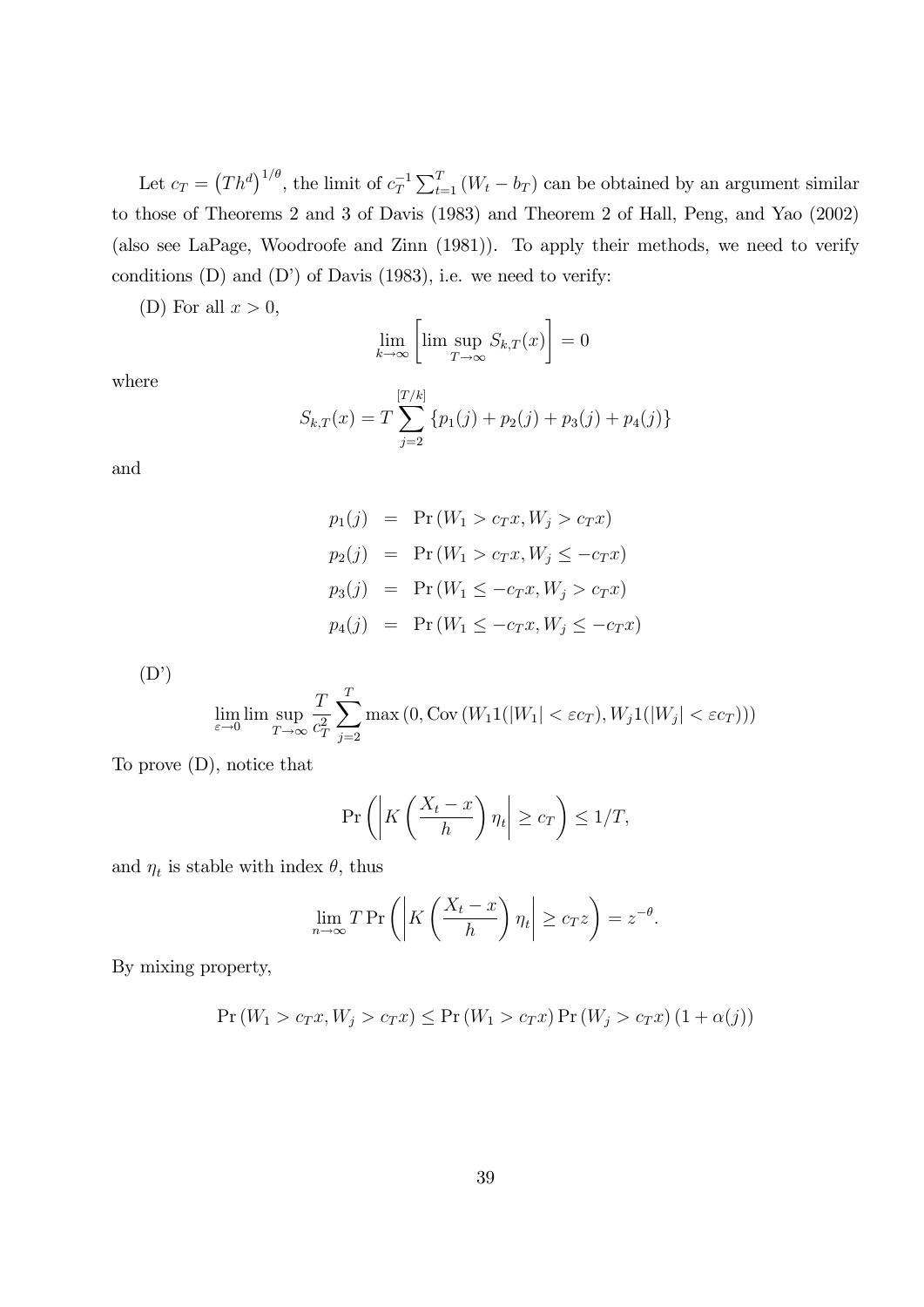thus, there exists  $C > 0$ ,

$$
S_{k,T}(z) = T \sum_{j=2}^{[T/k]} \{p_1(j) + p_2(j) + p_3(j) + p_4(j)\}
$$
  
\n
$$
\leq 4T \sum_{j=2}^{[T/k]} \left[ \Pr(W_1 > c_T z) \right]^2 (1 + \alpha(j)) \leq 4T^{-1} \sum_{j=2}^{[T/k]} \left[ n \Pr(W_1 > c_T z) \right]^2 (1 + \alpha(j))
$$
  
\n
$$
\leq 4T^{-1} z^{-2\theta} \sum_{j=2}^{[T/k]} (1 + \alpha(j)) = O\left(\frac{T/k}{T}\right) = O\left(\frac{1}{k}\right) \to 0, \text{ as } k \to \infty.
$$

For condition  $(D')$ , notice that

$$
Cov(W_11(|W_1| < \varepsilon c_T), W_j1(|W_j| < \varepsilon c_T))
$$
  

$$
\leq \alpha(j) E(W_1^21(|W_1| < \varepsilon c_T))
$$

and, by Hall, Peng and Yao (2002) and the regular variation property of the process, we have

$$
\frac{c_T^2 \Pr(|W_1| \ge \varepsilon c_T)}{\mathrm{E}(W_1^2 1(|W_1| < \varepsilon c_T))} \to \frac{\theta}{(2 - \theta) \varepsilon^2}
$$

Thus

$$
\frac{T}{c_T^2} \mathbf{E}\left(W_1^2 1(|W_1| < \varepsilon c_T)\right) \to \frac{(2-\theta)}{\theta} \varepsilon^{2-\theta}
$$

and, notice that  $\sum_{j=2}^{T} \alpha(j) < \infty$ , we have

$$
\lim_{\varepsilon \to 0} \lim \sup_{T \to \infty} \frac{T}{c_T^2} \sum_{j=2}^T \max(0, \text{Cov}(W_1 1(|W_1| < \varepsilon c_T), W_j 1(|W_j| < \varepsilon c_T))) = 0.
$$

Then, by Davis (1983),

$$
c_T^{-1} \sum_{t=1}^T \left[ K \left( \frac{X_t - x}{h} \right) \eta_t - d_T \right] \to S^*
$$

where

$$
S^* = \sum_{j=1}^{\infty} \left( \delta_j Z_j - (p_1 - q_1) \mathbb{E} \left( Z_j \mathbb{1} \left( 0 < Z_j \le 1 \right) \right) \right).
$$

 $\delta_i$  are iid r.v. with  $Pr(\delta_i = 1) = p_1$ ,  $Pr(\delta_i = -1) = q_1$ , and

$$
Z_i = \Gamma_i^{-1/\alpha}, \Gamma_k = V_1 + \ldots + V_k
$$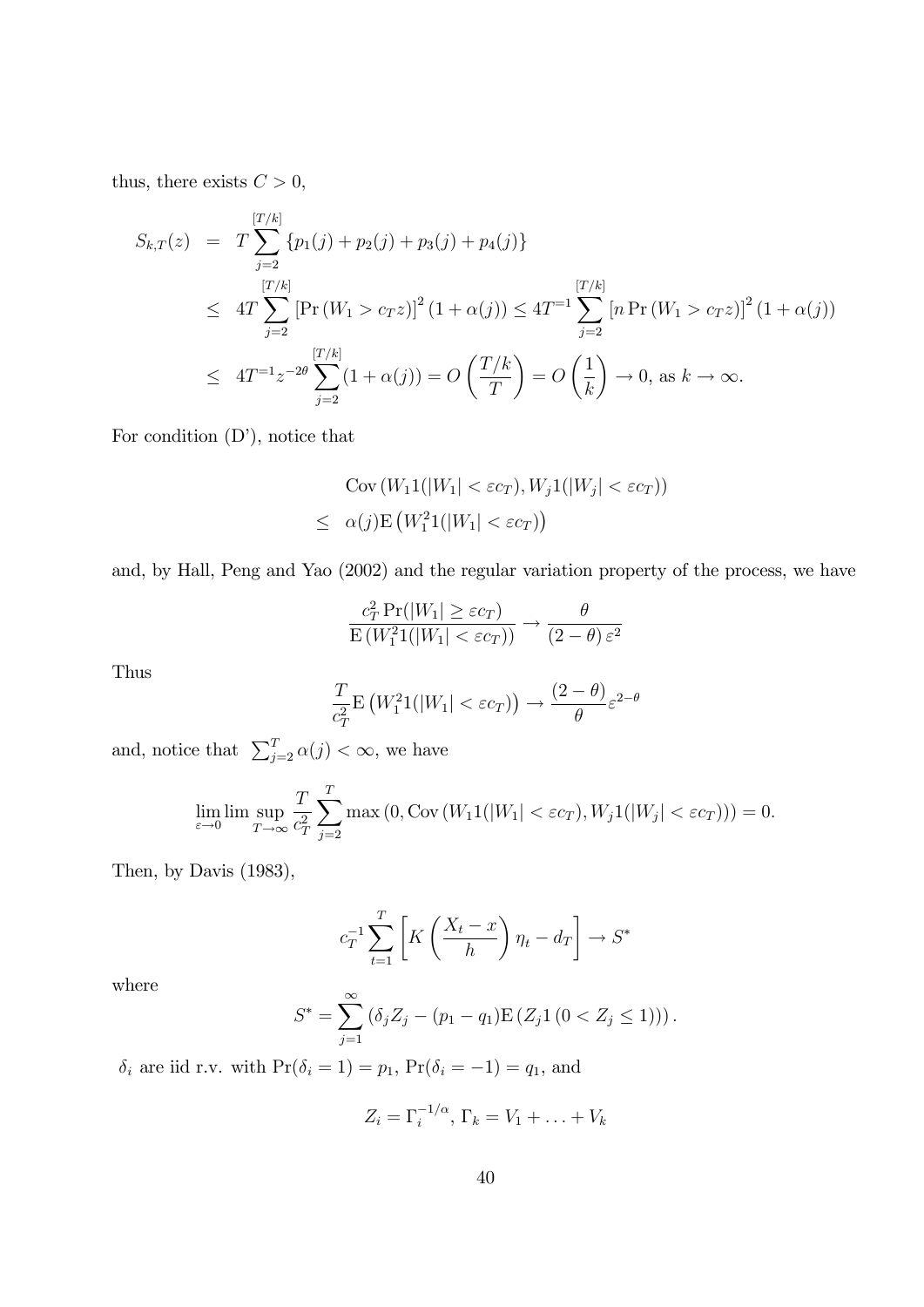where  ${V_i}$  be a sequence of independent exponential random variables with unit mean. Notice that  $p_1 = 0, q_1 = 1$ ,  $Pr(\delta_i = 1) = 0$ ,  $Pr(\delta_i = -1) = 1$ ,

$$
S^* = \sum_{j=1}^{\infty} \left( \delta_j Z_j + \mathbb{E} \left( Z_j \mathbb{1} \left( 0 < Z_j \le 1 \right) \right) \right) = \sum_{j=1}^{\infty} \left( \mathbb{E} \left( Z_j \mathbb{1} \left( 0 < Z_j \le 1 \right) \right) - Z_j \right).
$$

Thus

$$
M_{1T} - \frac{T}{(Th^d)^{1/\theta}} \frac{b_T}{\tau f_X(x)} = \frac{1}{\tau} \frac{1}{f_X(x)} \frac{1}{(Th^d)^{1/\theta}} \sum_{t=1}^T (W_t - b_T) \to \frac{1}{\tau} \frac{1}{f_X(x)} S^*
$$

or,

$$
\tau f_X(x)M_{1T} - \frac{T}{(Th^d)^{1/\theta}}b_T \to S^*.
$$

For the second term  $M_{2T}$ , under Assumption D, by a Taylor expansion of  $ES_{\tau}(X_t)$  around x, we have

$$
M_{2T} = \frac{1}{\tau} \frac{1}{f_X(x)} \frac{1}{(Th^d)^{1/\theta}} \sum_{t=1}^T K\left(\frac{X_t - x}{h}\right) [ES_\tau(X_t) - ES_\tau(x)]
$$
  
= 
$$
(Th^d)^{(\theta - 1)/\theta} h^2 B(\tau, x) (1 + o_p(1))
$$

where

$$
B(\tau, x) = \frac{1}{\tau} \mu_2(K) \left\{ \frac{f_X^{(1)}(x)}{f_X(x)} E S_{\tau, X}^{(1)}(x) + E S_{\tau, X}^{(2)}(x) \right\}
$$

We next look at the third term  $M_{3T}$ . Let

$$
\xi_t = K\left(\frac{X_t - x}{h}\right) \left[Y_t - m\left(\tau, X_t\right)\right] \left[1\left(Y_t < \widehat{m}\left(\tau, X_t\right)\right) - 1\left(Y_t < m\left(\tau, X_t\right)\right)\right]
$$

we verify that

$$
\frac{1}{(Th^d)^{1/\theta}} \sum_{t=1}^T \xi_t = o_p(1).
$$

Define

$$
\xi_{1t} = K\left(\frac{X_t - x}{h}\right) [Y_t - m(\tau, X_t)] [1(m(\tau, X_t) \le Y_t < \hat{m}(\tau, X_t))] 1(m(\tau, X_t) < \hat{m}(\tau, X_t))
$$
  
\n
$$
\xi_{2t} = K\left(\frac{X_t - x}{h}\right) [Y_t - m(\tau, X_t)] [1(\hat{m}(\tau, X_t) \le Y_t < m(\tau, X_t))] 1(m(\tau, X_t) > \hat{m}(\tau, X_t))
$$

then  $\xi_t = \xi_{1t} - \xi_{2t}$ . It suffices that we show

$$
\frac{1}{(Th^d)^{1/\theta}} \sum_{t=1}^T \xi_{1t} = o_p(1), \ \frac{1}{(Th^d)^{1/\theta}} \sum_{t=1}^T \xi_{2t} = o_p(1)
$$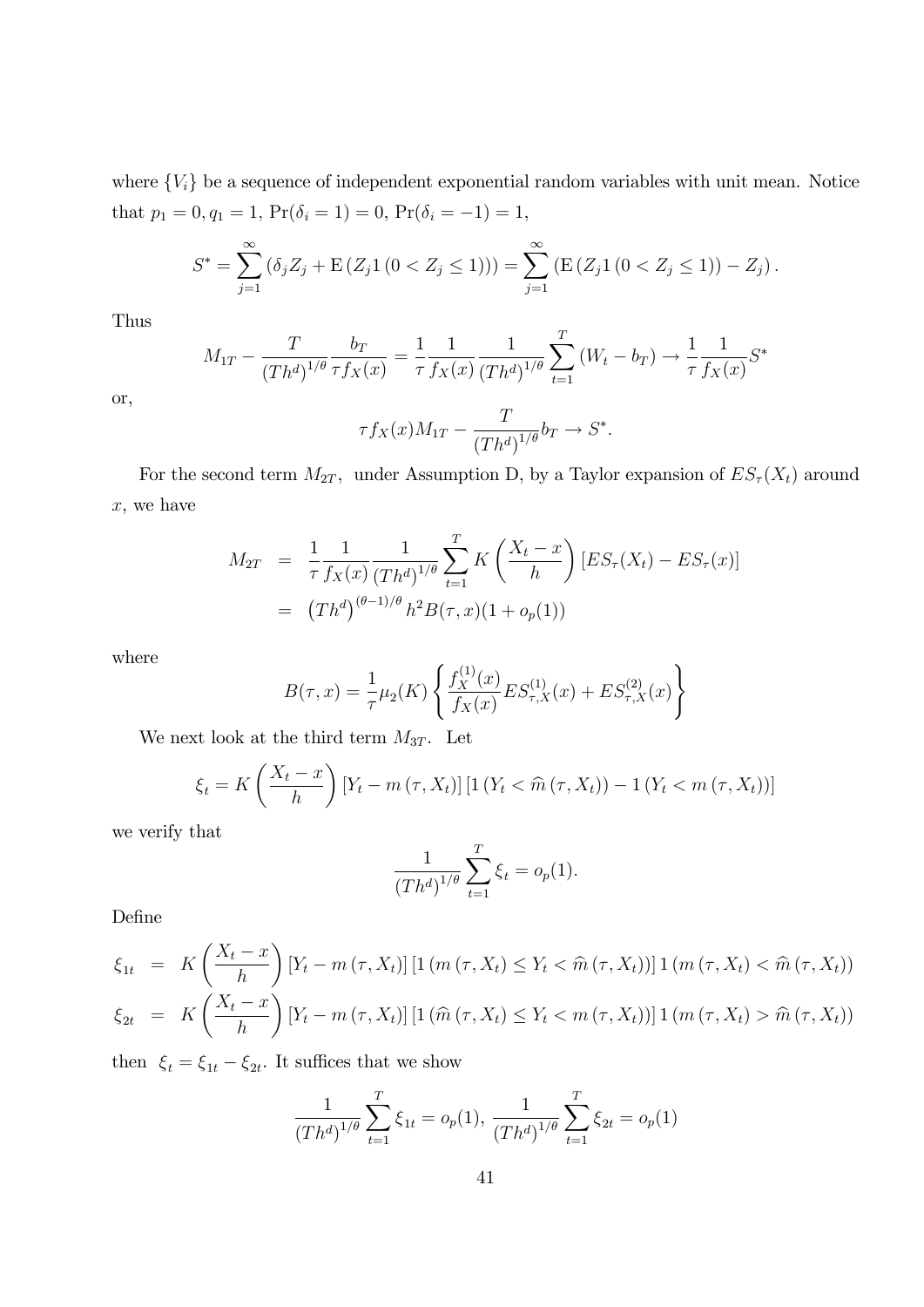$$
\begin{split}\n&= \frac{1}{(Th^d)^{1/\theta}} \sum_{t=1}^T \xi_{1t} \\
&= \frac{1}{(Th^d)^{1/\theta}} \sum_{t=1}^T K\left(\frac{X_t - x}{h}\right) \\
&\times |Y_t - m(\tau, X_t)| \left[1 \left(m(\tau, X_t) \le Y_t < \hat{m}(\tau, X_t)\right)\right] 1 \left(m(\tau, X_t) < \hat{m}(\tau, X_t)\right) \\
&\le \frac{1}{(Th^d)^{1/\theta}} \sum_{t=1}^T K\left(\frac{X_t - x}{h}\right) |\hat{m}(\tau, X_t) - m(\tau, X_t)| \\
&\times 1 \left(m(\tau, X_t) \le Y_t < \hat{m}(\tau, X_t)\right) 1 \left(m(\tau, X_t) < \hat{m}(\tau, X_t)\right) \\
&\le \frac{1}{(Th^d)^{1/\theta}} \sum_{t=1}^T K\left(\frac{X_t - x}{h}\right) |\hat{m}(\tau, X_t) - m(\tau, X_t)| \\
&\le \sup_{X_t \in N_{\delta}(x)} |\hat{m}(\tau, X_t) - m(\tau, X_t)| \frac{1}{(Th^d)^{1/\theta}} \sum_{t=1}^T \left|K\left(\frac{X_t - x}{h}\right)\right|\n\end{split}
$$

As 
$$
T \to \infty
$$
,  $h \to 0$ ,  
\n
$$
\left| \frac{1}{(Th^d)^{1/\theta}} \sum_{t=1}^T \xi_{1t} \right| \le \sup_{X_t \in N_\delta(x)} |\widehat{m}(\tau, X_t) - m(\tau, X_t)| \frac{1}{(Th^d)^{1/\theta}} \sum_{t=1}^T \left| K\left(\frac{X_t - x}{h}\right) \right|
$$
\nis a that

notice that

$$
\sup_{X_t \in N_\delta(x)} |\widehat{m}(\tau, X_t) - m_0(\tau, X_t)| = O_P\left(h_1^{p+1} + \frac{\log T}{\sqrt{T h_1^d}}\right)
$$

Thus

$$
\left| \frac{1}{(Th^d)^{1/\theta}} \sum_{t=1}^T \xi_{1t} \right| \le O_P\left(h_1^{p+1} + \frac{1}{\sqrt{Th_1^d}}\right) \frac{1}{(Th^d)^{1/\theta}} \sum_{t=1}^T \left| K\left(\frac{X_t - x}{h}\right) \right|
$$
  
=  $O_P\left(\left(h_1^{p+1} + \frac{\log T}{\sqrt{Th_1^d}}\right) (Th^d)^{1-1/\theta}\right)$   
=  $o_P(1)$ 

under Assumption D6. The analysis of  $\frac{1}{\sqrt{2}}$  $\frac{1}{(Th^d)^{1/\theta}} \sum_{t=1}^T \xi_{2t}$  is similar. For the last term  $M_{4T},$ 

$$
M_{4T} = \frac{1}{\tau} \frac{1}{f_X(x)} \frac{1}{(Th^d)^{1/\theta}} \sum_{t=1}^T K\left(\frac{X_t - x}{h}\right) \left[ \left(\widehat{m}(\tau, X_t) - m(\tau, X_t)\right) (\tau - 1 (Y_t - \widehat{m}(\tau, X_t) < 0))\right]
$$

notice that

$$
|\tau - 1\left(Y_t - \widehat{m}\left(\tau, X_t\right) < 0\right)| < 1
$$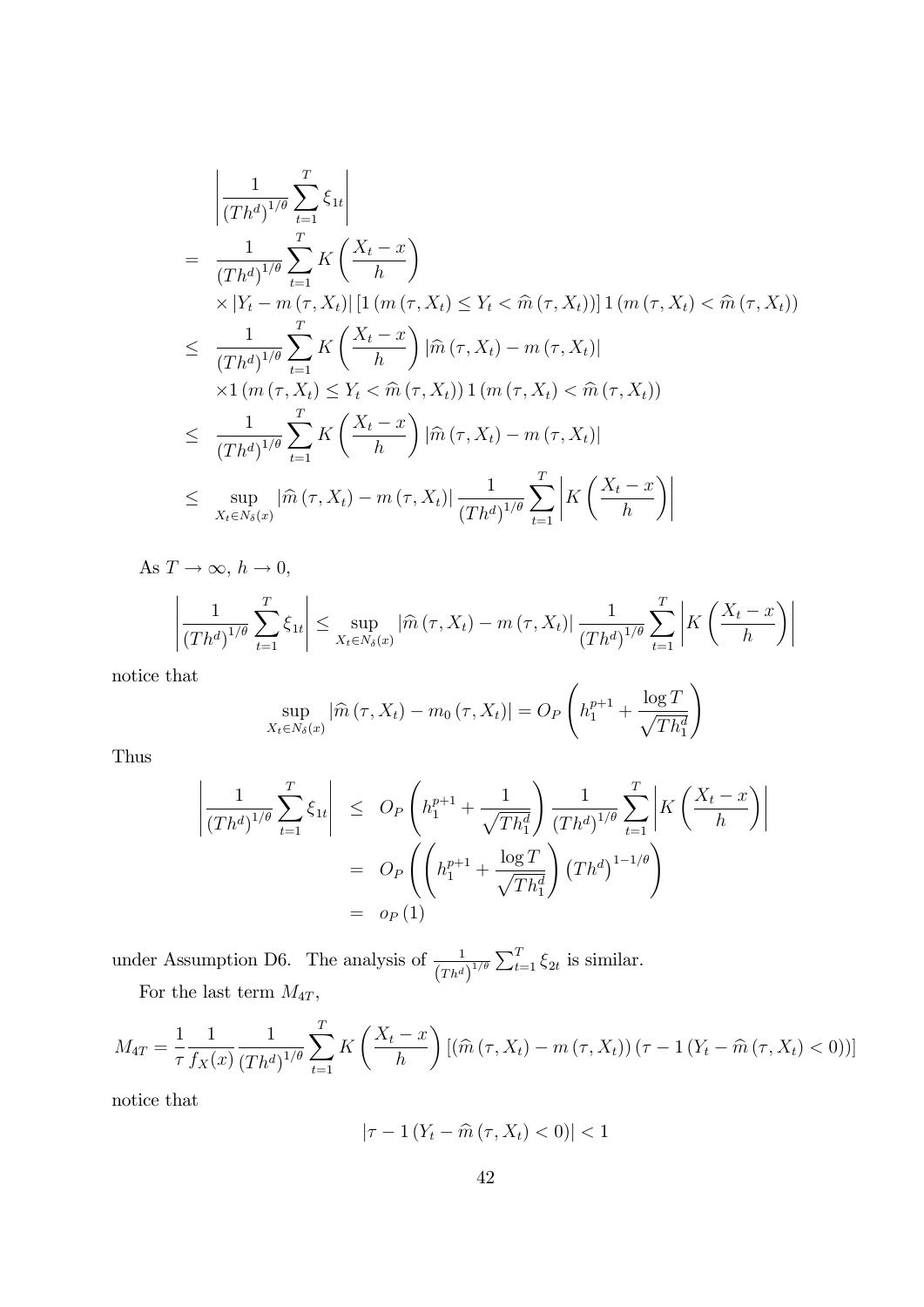$$
|M_{4T}| \leq \frac{1}{\tau} \frac{1}{f_X(x)} \frac{1}{(Th^d)^{1/\theta}} \sum_{t=1}^T \left| K\left(\frac{X_t - x}{h}\right) \right| |\widehat{m}(\tau, X_t) - m(\tau, X_t)|
$$

which can be analyzed similarly to the previous terms.

# References

- [1] Acharya, V., L. Pedersen, T. Philippe, and M. Richardson (2010), Measuring systemic risk, working paper, NYU.
- [2] Adrian, T., and M. Brunnermeier (2010), CoVaR, Federal Reseve Bank of New York.
- [3] Artzner, P.F., J. Delbaenm, M. Eber, and D. Heath (1999), Coherent measures of risk. Mathematical Finance 9, 203-228.
- [4] Bartkiewicz, K., A. Jakubowski, T. Mikosch, and O. Wintenberger (2010), Stable limits for sums of dependent infinite variance random variables. Probability Theory and Related Fields, 150, 337 - 372.
- [5] Brownlees C.T. and R. Engle (2010), Volatility, Correlation and Tails for Systemic Risk Measurement, working paper, NYU.
- [6] Cai, Z. and X. Wang (2008), Nonparametric estimation of conditional VaR and expected shortfall, Journal of Econometrics, V147, p120-130.
- [7] Campbell, J., Lo, A., and A. C. Mackinlay, 1997, The ecetrics of financial markets, Princeton University Press, Princeton.
- [8] Chen, S.X. (2008), Nonparametric estimation of expected shortfall. Journal of Financial Econometrics 1, 87-107.
- [9] Danielsson, J. (2011), Financial Risk Forecasting. Wiley, London.
- [10] Davis, R. (1983), Stable Limits for Partial sums of Dependent Random Variables., The Annals of Probability, V11, 262-269.
- [11] Davis, R.A. and T. Hsing (1995), Point Process and Partial Sum Convergence for Weakly Dependent Random Variables with Infinite Variance. Annals of Probability 23, 879-917.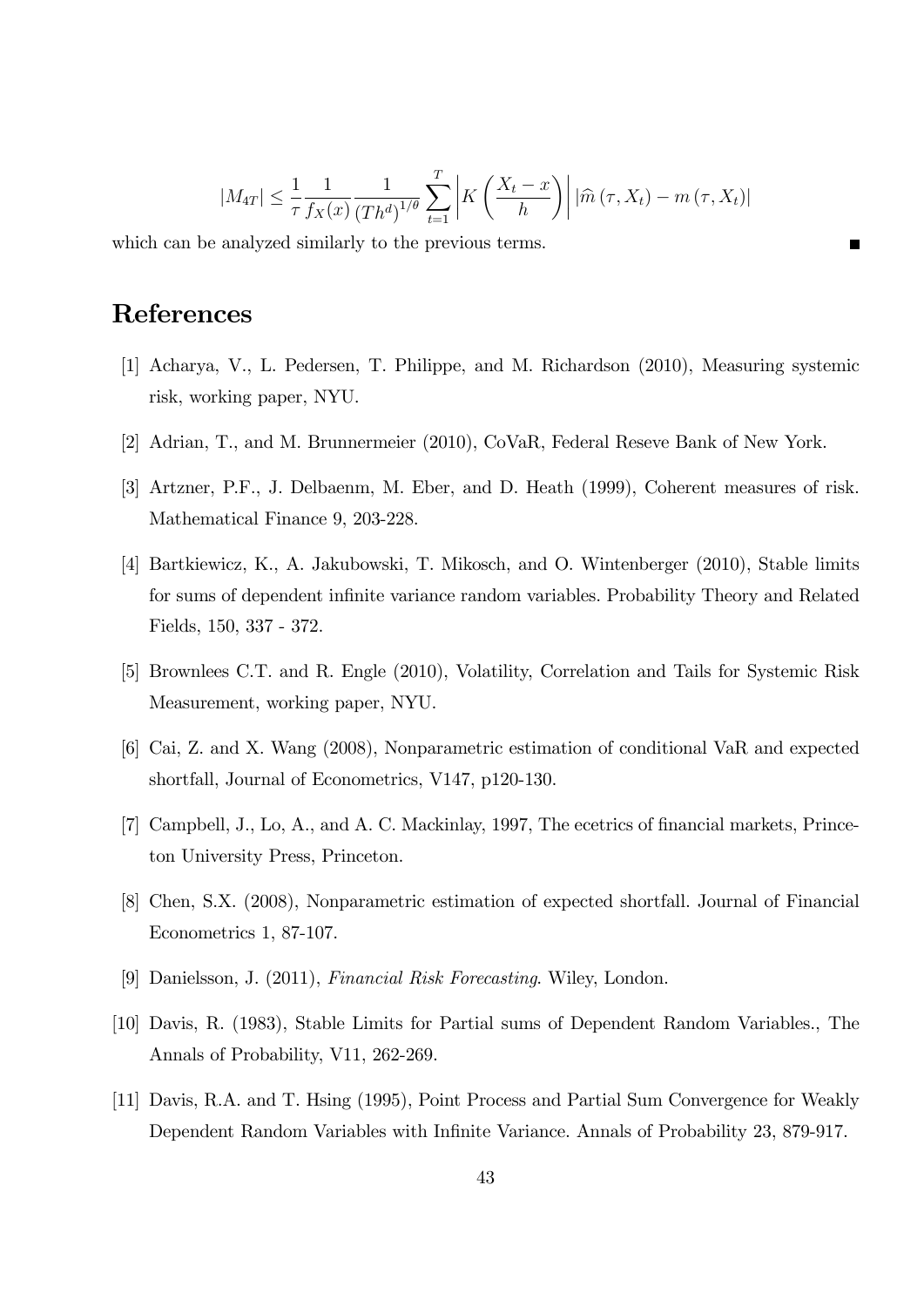- [12] Davis, R. and T. Mikosch (1998), The Sample Autocorrelations of Heavy-Tailed Processes with Applications to Arch, Annals of Statistics, 26, 2046-2080.
- [13] Davis, R. and T. Mikosch (2001), Point Process Convergence of Stochastic Volatility Processes with Application to Sample Autocorrelation, Journal of Applied Probability, Vol. 38, Probability, Statistics and Seismology (2001),pp. 93-104.
- [14] Einmahl, John H. J., Laurens de Haan, and Vladimir I. Piterbarg (2001), Nonparametric Estimation of the Spectral Measure of an Extreme Value Distribution. The Annals of Statistics, Vol. 29, 1401-1423.
- [15] Embrechts, P., C. Kluppelberg and T. Mikosch (1997), Modelling extremal events for insurance and finance, Springer, New York.
- [16] Fama, E. (1965) "The Behavior of Stock Market Prices". Journal of Business  $38(1)$ :  $34$ 105.
- [17] Fama, E. (1965). Portfolio Analysis in a Stable Paretian Market. Mngmt Sci. 11, 404-419.
- [18] Fermanian, JD, O Scaillet, Sensitivity analysis of VaR and Expected Shortfall for portfolios under netting agreements, Journal of Banking & Finance (2005), V29, 927-958.
- [19] Gabaix, X. (2008), "Power Laws", New Palgrave Dictionary of Economics, 2nd Edition.
- [20] Gabaix, X., and R. Ibragimov (2011), Rank-1/2: A simple way to improve the OLS estimation of tail exponents. Journal of Business and Economic Statistics 29, 24-39.
- [21] Gopikrishnan, Parameswaran Vasiliki Plerou, Xavier Gabaix, and H. Eugene Stanley (2000). "Statistical Properties of Share Volume Traded in Financial Markets." Physical Review E, 62(4), R4493-R4496.
- [22] Hall, P., L. Peng, and Q. Yao (2002), Prediction and Nonparametric Estimation for Time Series with Heavy-Tails. Journal of Time Series Analysis 23, 313-331.
- [23] Hart, J.D. (1991), Kernel regression estimation with time series errors. Journal of the Royal Statistical Society, Series B. 53, 173-187.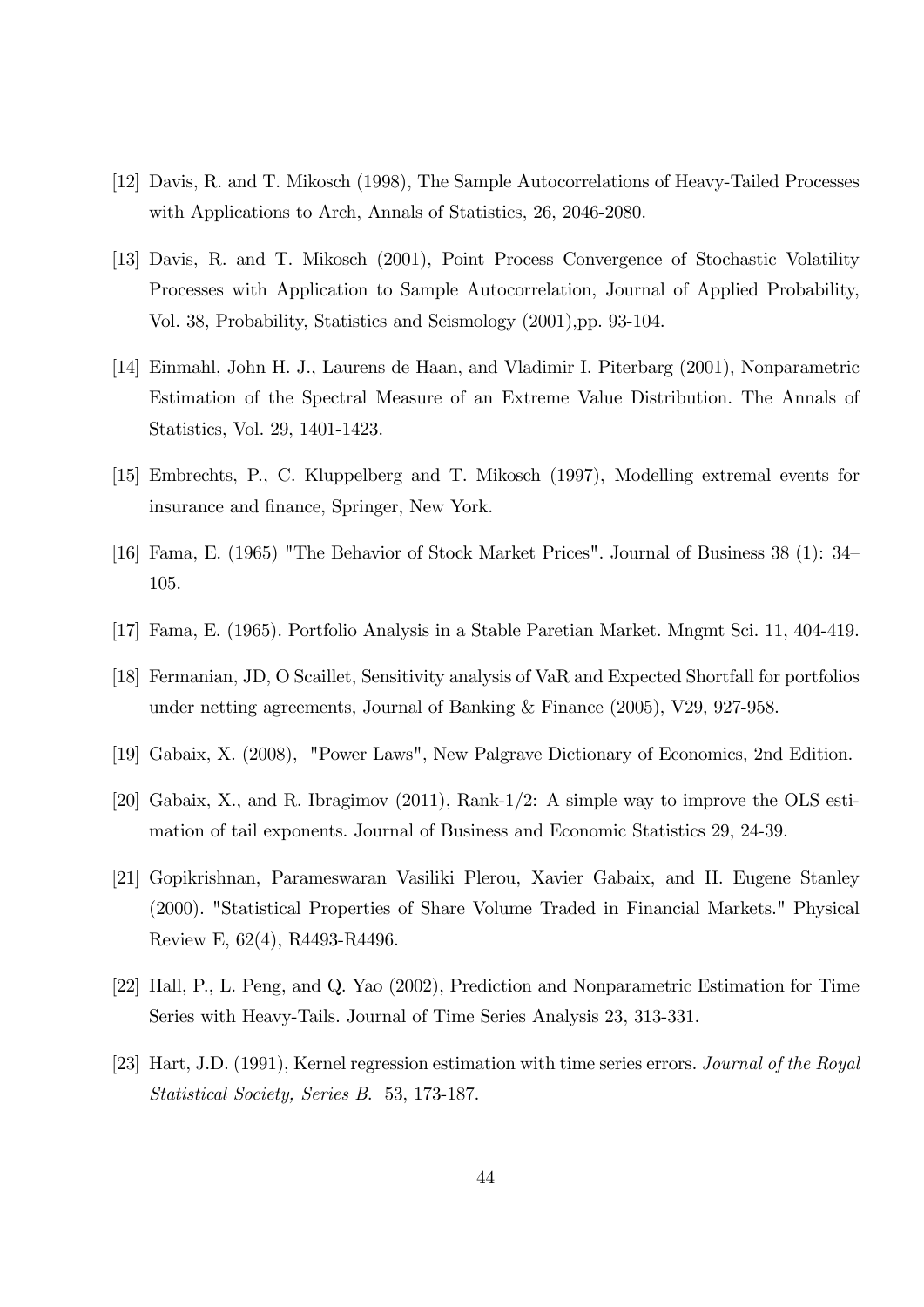- [24] Hill, J.B. (2010), On tail index estimation for dependent heterogeneous data. Forthcoming in Econometric Theory.
- [25] Ibragimov, R. (2009a), "Heavy-tailed densities." in The New Palgrave Dictionary of Economics. Eds. Steven N. Durlauf and Lawrence E. Blume. Palgrave Macmillan.
- [26] Ibragimov, R. (2009b), "Portfolio diversification and Value at Risk under thick-tailedness. Quantitative Finance 9, 565-580.
- [27] Ibragimov, R., D. Jaffee and J. Walden (2009), Nondiversification traps in catastrophe insurance markets, Review of Financial Studies, 22, 959-993.
- [28] Ibragimov, M., R. Ibragimov, and P. Kattuman (2010), Emerging markets and heavy tails. Harvard university.
- [29] Ibragimov, R., UK Müller (2010), t-Statistic based correlation and heterogeneity robust inference, Journal of Business and Economic Statistics, 28, 453-468.
- [30] Kallenberg, O. (1983), Random Measures. 3rd edition. Akademie-Verlag, Berlin.
- [31] LePage, R., M. Woodroofe, J. Zinn (1981), Convergence to a stable distribution via order statistics, The Annals of Probability, V9, 624-632.
- [32] Li., D, Z. Lu, and O. Linton (2010), Local Linear Fitting under Near-Epoch Dependence: Uniform Consistency with Convergence Rates.
- [33] Mandelbrot, B. (1963) The Variation of Certain Speculative Prices,"J . Business 3 6, 394- 411
- [34] Masry, E., (1996), "Multivariate regression estimation: Local polynomial fitting for time series. Stochastic Processes and their Applications 65, 81-101.
- [35] McCulloch, H. (1986) "Simple Consistent Estimators of Stable Distribution Parameters," Communications in Statistics - Simulation and Computation 15: 1109-36.
- [36] Mikosch, T., and C. Starica (2000), Limit Theory for the sample autocorrelations and extremes of a GARCH(1,1) process, Annals of Statistics, 28, 1427-1451.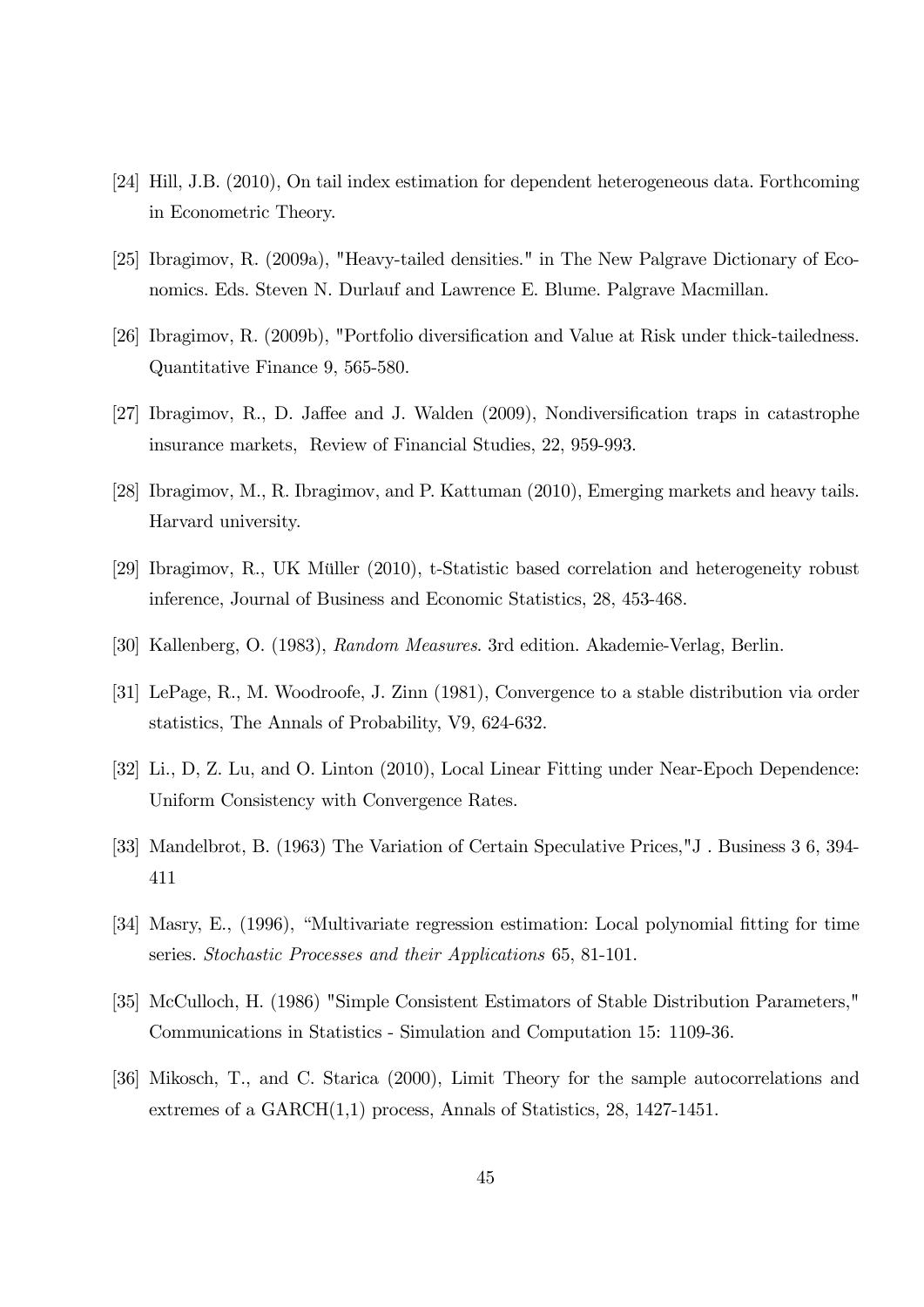- [37] Mikosch, T., and D. Straumann (2006), Stable limits of martingale transforms with application to the estimation of GARCH parameters. Annals of Statistics 34, 493-522.
- [38] Pan, J., O. Linton, and H. Wang (2010), Estimation for a non-stationary semi-strong  $GARCH(1,1)$  model with heavy tailed errors *Econometric Theory* 26, 1-28.
- [39] Peng, L., and Q. Yao (2004), Nonparametric regression under dependent errors with infinite variance. Ann. Inst. Statist. Math 1, 73-86.
- [40] Politis, D. N., J. P. Romano and M. Wolf (1999), Subsampling. Springer-Verlag, New York.
- [41] Phillips, P., and V. Solo (1992), Asymptotics for linear processes, Annals of Statistics, 971-1001.
- [42] Press, S.J. (1982). Applied Multivairate Analysis: Using Bayesian and Frequentist Methods of Inference. 2nd edition Krieger, Malabar, FL.
- [43] Rachev, S. and S. Mittnik (2000), *Stable Paretian Models in Finance*. Wiley, New York.
- [44] Samuelson, P.A. (1967). Efficient portfolio selection for pareto levy instruments. 2, J, Finance Quant Anal. 102-127
- [45] Scaillet, O. (2004), Nonparametric estimation and sensitivity analysis of expected shortfall. Mathematical Finance 14, 115-129.
- [46] Scaillet, O (2005), Nonparametric estimation of conditional expected shortfall, Insurance and Risk Management Journal.
- [47] Stock, J. and M. Watson, 2007, Introduction to Econometrics, 2nd Ed., Pearson Addison Wesley.
- [48] Taleb, N.N. (2010) The Black Swan, Second Edition, Penguin.
- [49] Weron, Rafal, Heavy-Tails and Regime-Switching in Electricity Prices (May 1, 2008). Mathematical Methods of Operations Research, Vol. 69, No. 3, pp. 457-473. Available at SSRN: http://ssrn.com/abstract=1140166.